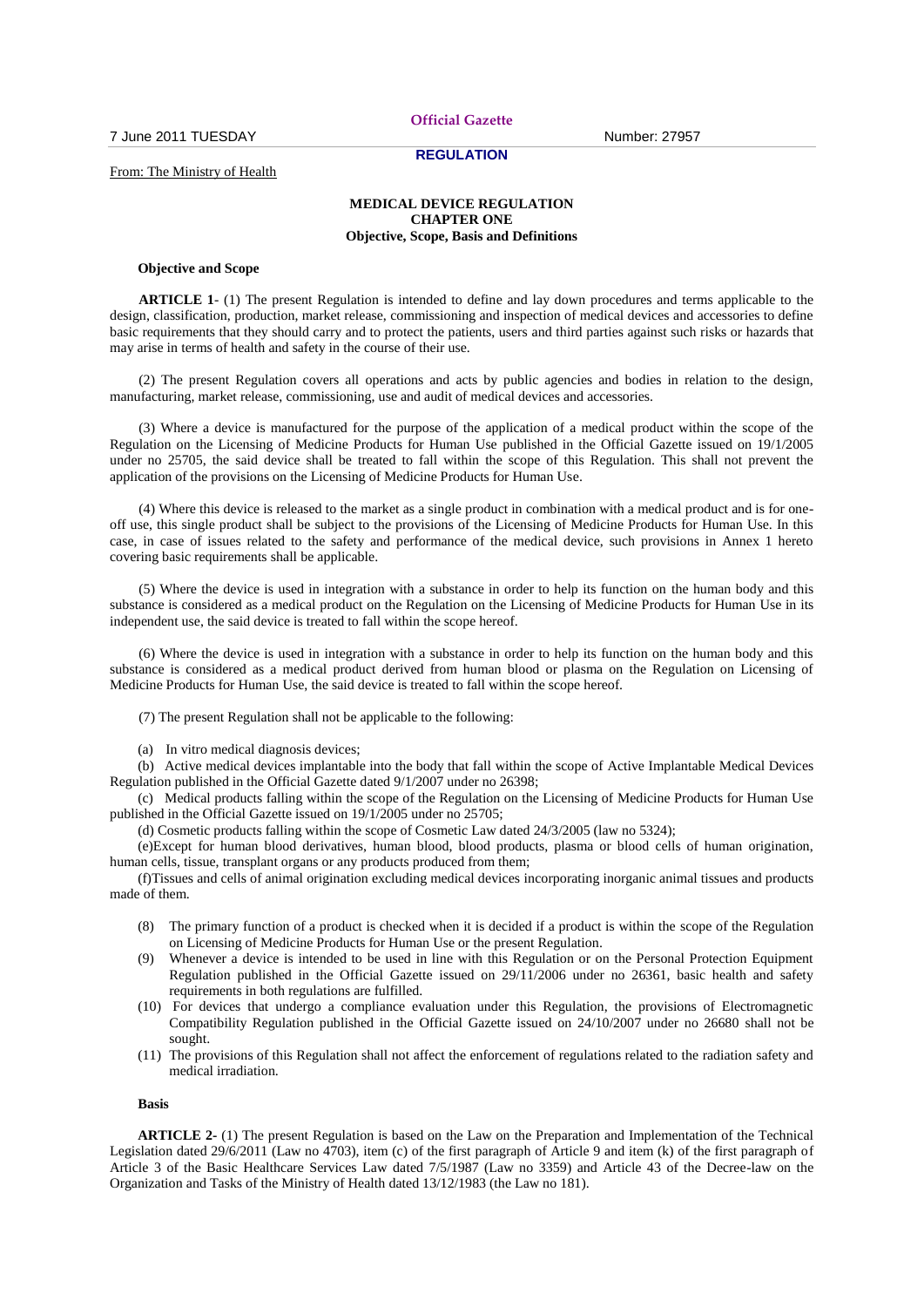## **Definitions**

**ARTICLE 3- (1)** Terms used in this Regulation are defined as follows:

a) Accessory: refers to such part(s) which are not considered as a medical device on their own but which are manufactured to be used in combination with it to ensure the intended use of a medical device;

b) the Ministry: refers to the Ministry of Health;

c) Device subcategory: refers to such medical devices with a common technology or common intended use;

ç) Market release: refers to the release of a medical device in a ready for intended use by the end user for the first-time;

d) Customized device: refers to such medical device manufactured based on the recipe issued by a qualified medical applicator (doctor) intended for use in a specific patient and which comes up with specific design characteristics except for medical devices customized according to the wishes of the doctor and which may be manufactured in bulk;

e) Manufacturer: refers to a natural or legal person which designs, manufactures, packages and labels a medical device before releasing it under its own name irrespective of whether it is manufactured by or on behalf of it except for such persons which customize medical devices available in the market in line with the patient's condition pursuant to the present Regulation; or a natural or legal person which combines, packs, processes, fully restores and or labels one or more than one product and/ or which markets as medical devices under its name and in line with its intended use.

f) Blood human derivative: refers to such substances which may be used as a blood product component or blood product as defined in the Regulation on Licensing of Medicine Products for Human Use when it is derived from human blood and plasma and which may assist the impact of the medical device on the human body;

g) In vitro medical diagnosis device: refers all medical devices which may be reactive, reactive product, calibrator, control material, kit, tools, gadgets, instruments, equipment or system designed by the manufacturer for the in vitro review of samples picked from the human body, including the blood and tissue donations, irrespective of their single or combined use, in order:

1- to get information about the physiological or pathological circumstances;

- 2- to get information about congenital abnormalities;
- 3- to identify safety or conformity for potential buyers; or
- 4- to monitor the treatment

and to vacuumed or non-vacuumed sample containers used to preserve those samples;

ğ) generic device group: refers to those medical devices which are classified as generic ones and which do not display specific characteristics and which have common technology or identical or similar purpose of use;

h) the Law: refers to the Law on the Preparation and Implementation on the Drafting of Technical Legislation for Products (no 4703);

ı) Clinical-research purpose device: refers to such device(s) covered by the clinical research to be conducted by a qualified doctor or a competent person licensed to conduct clinical researches in line with Article (2.1) of the Annex X on human beings in a satisfactory clinic environment;

i) Clinical data: refer to such safety and/ or performance data derived from the following as a result of the use of such data:

1. Clinical researches related to the said device; or

2. Clinical studies or other studies covered in the scientific literature related to a similar device which may be proven to be equivalent of this one;

3. Published and/ or unpublished reports related to other clinical experience related to a similar device which may be proven to be equivalent of this one;

j) the Commission: refers to the European Union Commission;

k) Intended Use: refers to the purpose of use which is described by the manufacturer in detail in the technical file and which is stated on operating use manual, promotional material or label of the medical device;

l) Shoulder, Knee and Hip Joint Replacement Device: refers to a medical device which is the component of the implantable joint replacement system in order to function as a natural shoulder, knee or hip joint except for auxiliary plants such as screw, nail or plate;

m) Market launch: refers to the offer of a new or renovated medical device to the market free or at a price for the first-time distribution and/ or use after the completion of its manufacture except for clinical purpose devices;

n) Disposable device: refers to a medical device which may be used for one patient only for once;

o) Medical device: refers to all kinds of devices, tools, instruments, software, accessories or other materials including such software necessary for their intended use and which are manufactured by the manufacturer for diagnosis and/ or treatment purpose in particular to be used use alone or in combination with others for the following purposes for human beings and which do not fulfill their primary function when used on human beings by means of pharmacological, immunological or metabolic impacts but somehow supported by them in the course of their operation:

1) Diagnosis, prevention, tracking, treatment or alleviation of diseases; or

2) Diagnosis, monitoring, alleviation or remedial of injury or disability; or

- 3) Research, change or replacement of an anatomic or physiological function; or
- 4) Birth control;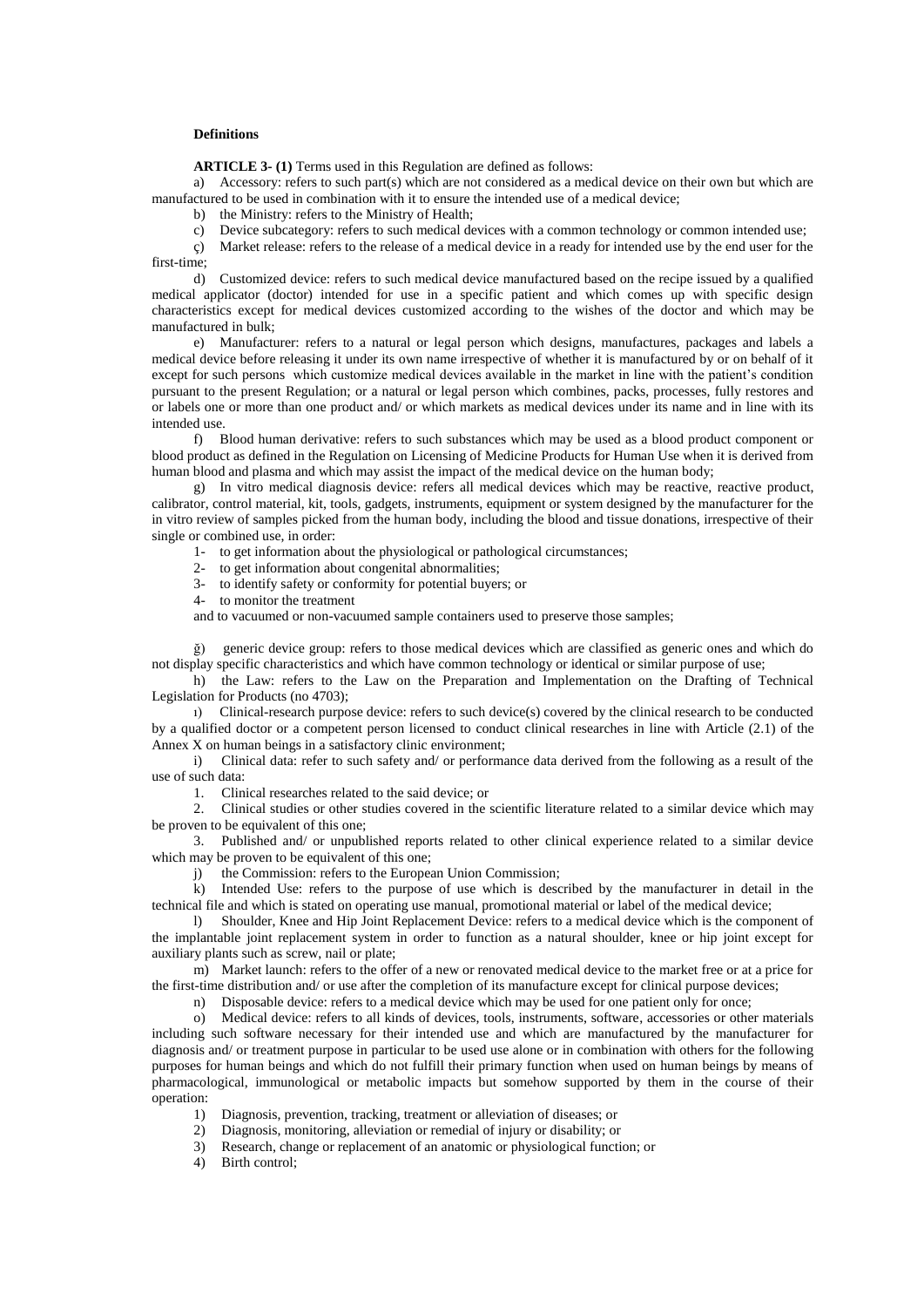ö) Authorized representative: refers to a natural or legal person based in Turkey and explicitly authorized by the manufacturer and who shall be the contact point for entities and institutions and act on behalf of the Manufacturer in order to fulfill its obligations set out herein.

# **CHAPTER TWO Market Launch and Release, Basic Requirements, Free Movement, Special Purpose Devices, Compliance with Harmonized Standards and Protective Measures**

# **Market Launch and Release**

**Article 4-** (1) Medical devices meeting the provisions of this Regulation shall be launched or released to the market upon their duly supply, installation, protection and intended use.

# **Basic Requirements**

**Article 5-** (1) Medical devices and accessories should be in compliance with the basic requirements set out in Annex 1 as applicable to them, taking into consideration their intended use.

(2) In circumstances where devices covered by the present Regulation fall within the scope of the Machinery Safety Regulation published in the Official Gazette issued on 3/3/2009 under no 27158, they should also meet specific basic requirements of the said Regulation about the health and safety.

## **Free Movement, Special Purpose Devices**

**Article 6-** (1) Medical devices that undergo conformity assessment procedures in accordance with the provisions hereof and bear CE mark may be released or launched to the market without any barrier.

(2) CE mark may not be attached on the following devices and no barrier is set for these circumstances:

a) The use by a doctor or a person licensed to do clinical research of clinical purpose devices which are in compliance with such terms set out in Article 15 and Annex VIII;

b) On the condition that they have been certified with such declaration stated in Annex VIII, the market launch and release of medical devices in Class IIa, IIb and III offered for the use of a certain patient with a name or identifying number and customized medical devices in line with the provisions hereof;

(3) Medical devices which do not comply with the provisions hereof may be exhibited at commercial exhibits and shows on the condition that they bear a mark clearly stating that they shall not be released or launched to the market until the provisions of the Regulation are met;

(4) Such information, operating manuals, labels and maintenance and repair books as well as other descriptions which are referred to in Article (13) of Annex 1 and which should be provided by the manufacturer for patients, users and doctors together with the medical device should be in Turkish when the medical device is released to the market.

#### **Conformity with harmonized standards**

**ARTICLE 7-** (1) Medical devices manufactured in line with harmonized standards published by the European Union shall be considered to have met the relevant provisions of basic requirements referred to in Article 5.

(2) Conformity with harmonized standards particularly extends to European Pharmacopoeia monographs in: a) interaction between medical devices and materials used in those devices incorporating medical product; b) surgical yarns.

(3) Where it is determined that basic requirements of harmonized standards are not fully met, this shall be reported to the Ministry. The Ministry shall forward such information to the Commission in electronic media or through the Foreign Trade Undersecretariat.

#### **Protective Measures**

**Article 8 –** (1) Where the Ministry determines that except for clinical research purpose devices referred to in paragraph (a) of the second paragraph in Article 6, the use of medical devices which are installed, used and maintained in use in line with its intended use pose a danger for the purposes of the health and/ or security of the patient, doctor, user or third parties, it may adopt all measures to ensure that these devices are recalled from the market, to prevent or restrict their market launch or release. It shall report to the Commission its decision backed by justification and whether the non-compliance in relation to medical devices are attributable to the following and this reporting shall be made either by means of Undersecretariat of Foreign Trade or in electronic media:

- a) Failure to meet basic requirements set out in Article 5;
- b) Misapplication of standards in Article 7;
- c) Weaknesses in the standards themselves;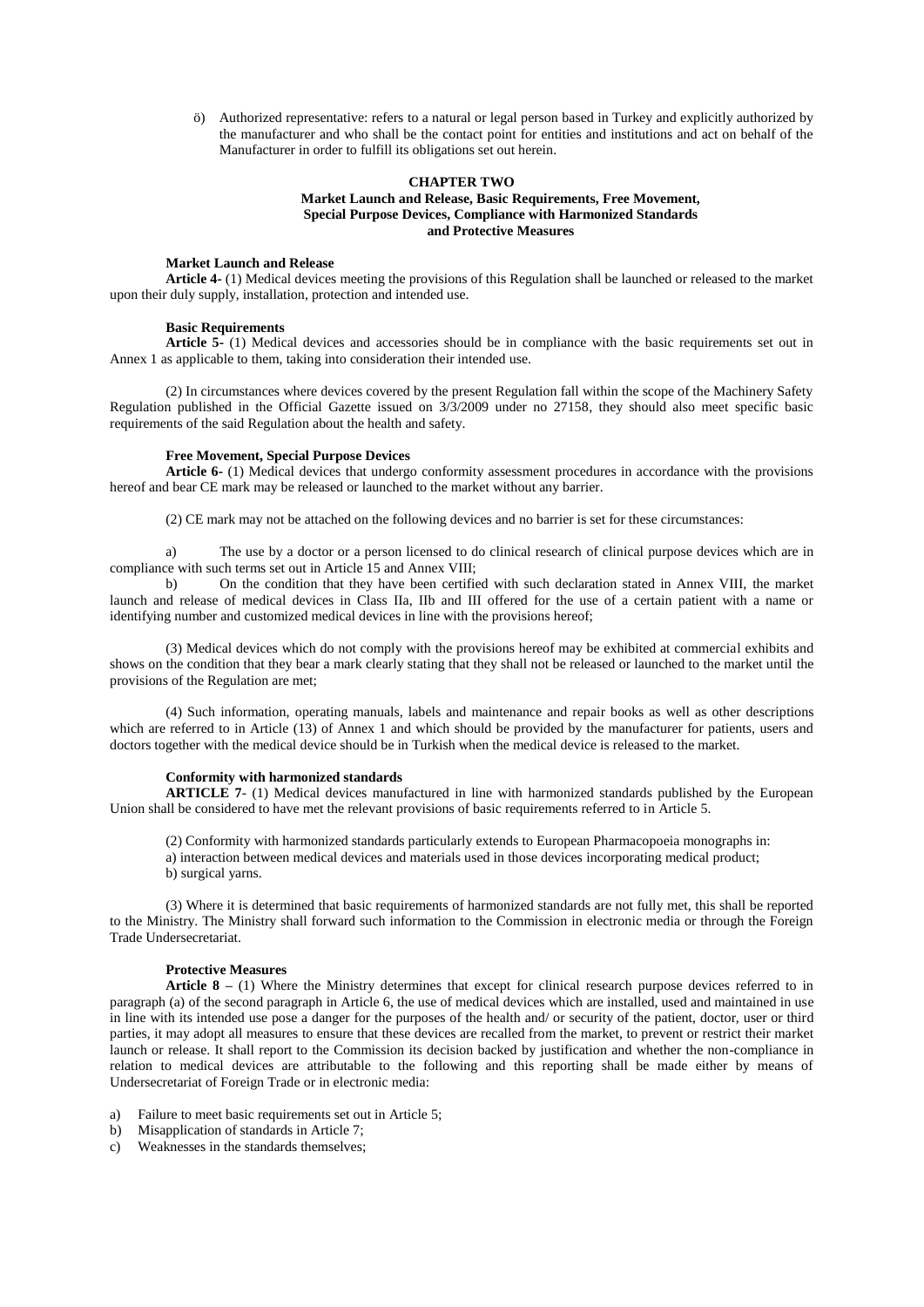(2) When a medical device which is not in conformity with the present regulation bears a CE marking, the Ministry shall adopt such measures against those ones attaching it and shall give information to the Commission in electronic media or by virtue of the Foreign Trade Undersecretariat.

# **CHAPTER THREE Classification, Warning System, Conformity Assessment Procedures, Systems, Special Methods for Transaction Packages and Sterilization, and Exceptions Report**

#### **Classification**

**ARTICLE 9-** (1) Medical devices shall be categorized into four classes, namely, Class I, IIa, IIb and III according to such criteria set out in Annex IX.

(2) With respect to the implementation of the classification rules, disputes that may subsequently arise between the manufacturer and certified body shall be reported to the competent authority which appoints the institution approved by the parties.

(3) Where the Ministry deems it necessary that classification rules described in Annex IX should be rescheduled in light of technical developments or the information derived from negative happenings falling within the scope of Article 10 following the market launch of the medical device, it shall report its decision with justification to the Commission via Foreign Trade Undersecretariat or in electronic media.

#### **Warning System**

**ARTICLE 10-** (1) The Ministry shall ensure that the following information submitted to it hereunder for the devices in Class I, IIa, IIb and III are recorded, evaluated and necessary measures are adopted. The information shall be as follows:

a) 1) Deterioration and/ or deviation in the specifications and/ or performance of the medical device;

2) insufficient details in operating manual and label which may lead to a severe decline in the health condition of the patient or the user or his death;

b) Technical and medical causes based on the specifications and performance of the medical device which cause its manufacturer to recall the devices of the same type from the market in a systematic way due to the reasons set out in item (a) in this paragraph.

(2) The relevant health personnel and/ or institution shall immediately give information to the Ministry about the circumstances described in the first paragraph. The Ministry shall give information to the manufacturer or its authorized representative about the said event so that necessary measures are adopted.

(3) The Ministry shall evaluate the circumstances together with the manufacturer or its authorized representative, if possible, and provided that provisions in Article 8 remain reserved, it shall urgently update the Commission electronically or by virtue of Foreign Trade Undersecretariat about the negative events referred to in the first paragraph hereof and present and future measures to minimize the likelihood of their recurrence.

#### **Conformity Evaluation Procedures**

**ARTICLE 11-** (1) The points defined herein shall be taken into consideration in the conformity declaration procedures.

(2) Except for customized manufactured devices and clinical research purpose devices, the manufacturer shall follow up the procedure defined in Annex VII only to attach CE marking on Class I medical devices, and issue the attached declaration of conformity;

(3) Except for customized manufactured devices and clinical research purpose devices, the manufacturer shall follow up the following procedures in order to attach CE marking on Class IIa medical devices:

a) Conformity declaration procedure related to the full quality assurance system set out in Annex II [except for Article (4) in that Annex];

- b) Together with the conformity declaration referred to in Annex VII, the conformity declaration related to:
- 1) verification referred to in Annex IV; or
- 2) production quality assurance referred to in Annex V; or
- 3) product quality assurance referred to in Annex VI.

(4) Except for customized manufactured devices and clinical research purpose devices, the manufacturer shall follow up the following procedures in order to attach CE marking on Class IIb medical devices:

a) Conformity declaration procedure related to the full quality assurance system set out in Annex II [except for part (4) in that Annex];

b) Together with the conformity declaration referred to in Annex III, the conformity declaration related to: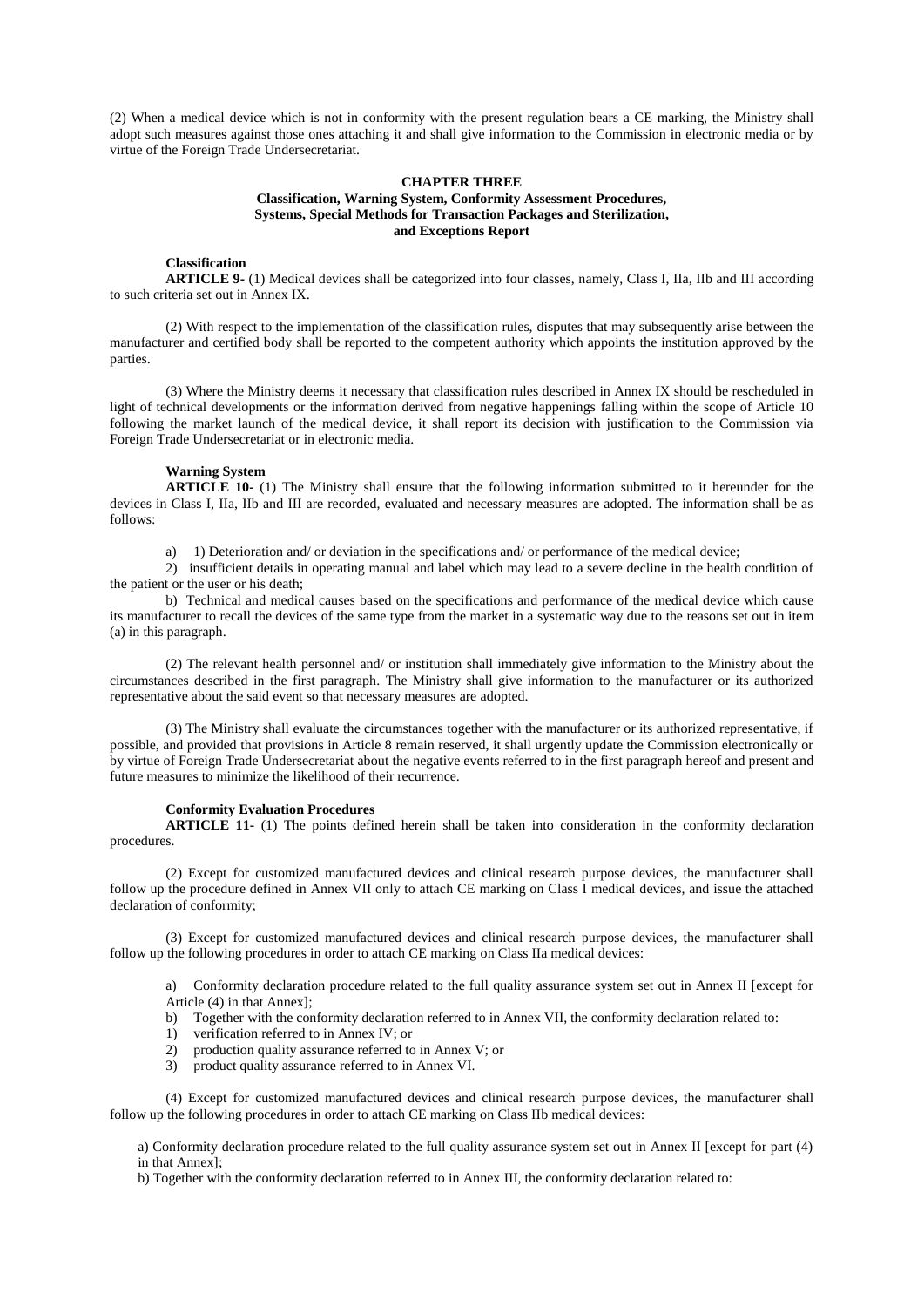1) verification referred to in Annex IV; or

2) production quality assurance referred to in Annex V; or

3) product quality assurance referred to in Annex VI.

(5) Except for customized manufactured devices and clinical research purpose devices, the manufacturer shall follow up the following procedures in order to attach CE marking on Class III medical devices:

a) Conformity declaration procedure related to the full quality assurance system set out in Annex II;

b) Together with the conformity declaration referred to in Annex III, the conformity declaration related to:

1) verification referred to in Annex IV; or

2) production quality assurance referred to in Annex V.

(6) The manufacturer shall issue the attached Declaration by following up the procedure defined in Annex VIII for each customized device before it releases it to the market. It shall send a list of those customized devices which are released to the market to the Ministry.

(7) The manufacturer and/ or certified body shall take into consideration the results of the evaluation and verification during the interim phase of the production in line with this Regulation;

(8) The manufacturer may assign authorized representative to initiate the procedures defined in Annexes III, IV, VII and VIII.

(9) In circumstances where the certified body should be involved in the conformity evaluation procedure, the manufacturer or its authorized representative shall select either of those institutions certified for the evaluation.

(10) Certified body shall require all kinds of information and documents that may be necessary to verify the conformity in line with the selected procedure.

(11) Decisions adopted by a certified body in line with Annexes II, II, V and VI shall be valid for a maximum term of 5 (five) years; however, the validity of the decision may be extended for maximum 5 (five) year terms upon the application filed within the term defined in the contract executed between the manufacturer and the certified body.

(12) Records and correspondence related to the methods defined in the second, third, fourth fifth and sixth paragraphs shall be made in either of the official languages of the European Community acceptable to the certified body and/ or in Turkish.

(13) The Ministry may permit the market launch or release of an individual medical device within the Turkish territory upon a request backed by its reasons if the procedures defined in the second, third, fourth, fifth and sixth paragraphs are not applied but the device is decided to be helpful to maintain the healthcare of the people if used.

#### **Systems, special methods for transaction packages and sterilization**

**ARTICLE 12-** (1) The provisions of this article shall be applicable when medical devices attached with CE marking in line with Article 11 are combined together in the form of a transaction package or device system for the purposes of market launch. A natural or legal person who undertakes this operation shall issue a transaction package or device system declaration showing:

(a) that the mutual compatibility between medical devices combined in line with the manufacturer instructions are secured and that the combination is done according to those instructions;

(b) that operating manuals in line with the manufacturer instructions are provided to the users in the market launch of a transaction package or device system;

(c) that the internal control and inspections of the entire process are done by means of new methods.

(2) Where those requirements set out in the first paragraph of this article are not fulfilled, and if the combination of a transaction package or a device system with such devices lacking CE marking or the selected device combination is not in compliance with its actual intended use, such device combinations shall be treated as a single medical device and the applicable provisions of Article 11 shall be applied.

(3) In the course of the sterilization:

a) a natural or legal person sterilizing medical devices designed to be sterilized prior to use in order to release them to the market shall follow up the procedures set out in Annex II or Annex V.

b) In procedures to ensure sterilization, Annex II or Annex V with the intervention by the certified body shall be applied until the sterilized package is unpacked or damaged;

c) A natural or legal person issues a statement showing that it carries out the sterilization in accordance with the manufacturer's instructions.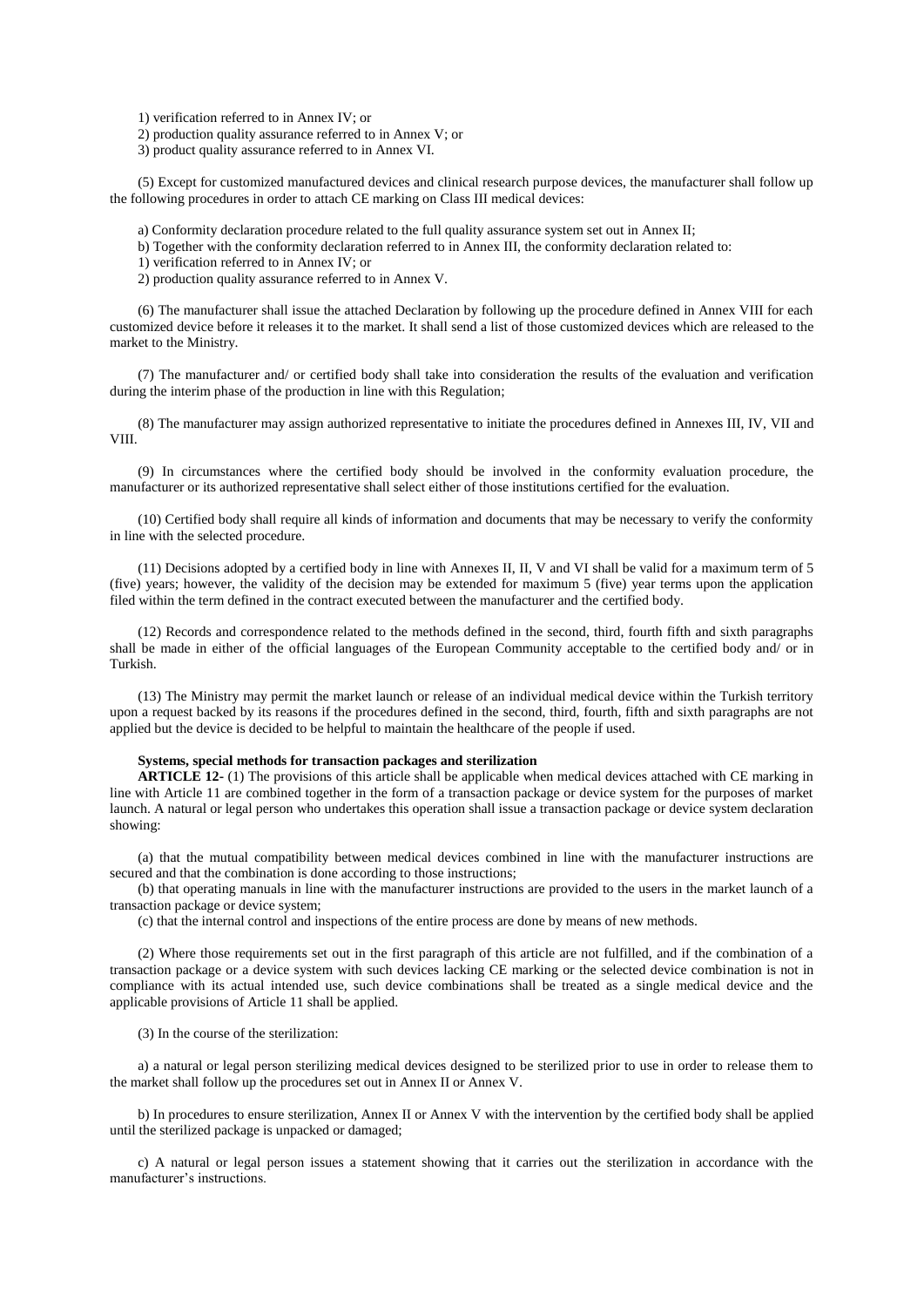(4) Medical devices referred to in the first and third paragraphs shall not bear an additional CE marking. These devices shall bear such details referred to in Annex I/13 as provided by their manufacturers. Statements set out in the first and third paragraphs shall be kept for five (5) years for submission to the Ministry.

#### **Classification and Notices related to exceptional cases**

**ARTICLE 13-** (1) The Ministry shall submit its request to the Commission electronically or by means of Foreign Trade Undersecretariat together with the underlying reasons to ensure that necessary measures are adopted:

a) where there is a doubt and a specific decision should be issued in the course of the application of the classification rules set out in Annex IX to a specific medical device or a medical device group;

b) where a medical device or a group of medical devices should be treated within another class as an exception to the provisions of Annex IX;

c) where the conformity of the medical device or a group of medical devices should be secured by means of applying only one of the methods defined in Article 11 as an exception to that article;

ç) where a decision should be taken as to whether a medical device or a group of medical devices should fall within the scope of any of the definitions set out in subparagraphs (a), (d), (g) (1) or (o) of the first paragraph in Article 3.

# **CHAPTER FOUR**

# **Registry System, Clinical Researches, Certified body and CE Marking**

#### **Registry System**

**ARTICLE 14-** (1) The Ministry shall keep the registration of medical devices launched to the market in accordance with the terms set out herein and those persons who are responsible for it.

(2) The manufacturer that launches the medical device to the market under its own name in accordance with the procedures set out in the second, third, fourth, fifth and sixth paragraphs of Article 11 and a natural or legal person who commits the actions defined in Article 12 shall provide the Ministry with such necessary information and documents related to the business and medical device.

(3) The Ministry shall require such descriptive information for any medical device in Class IIa, IIb and III together with its label and operating manual in the event that such device is launched to the market.

(4) Where the manufacturer which launches the medical device to the market under its own name is based outside the country, its authorized representative shall be notified to the Ministry. The authorized representative shall notify to the Ministry such registered addresses of the company in the territory as well as such information related to medical devices as set out in the second paragraph.

(5) The Ministry shall notify to the Commission such information provided by the manufacturer or its authorized representative in relation to medical devices in the third paragraph electronically or by virtue of the Foreign Trade Undersecretariat upon request, and the Ministry may require information from the Commission if and when necessary.

(6) Regulatory data related to this Regulation shall be kept in medical device data bank to ensure that certified bodies shall fulfill their tasks hereunder. Data bank shall consist of the following:

(a) Data related to records of manufacturers, authorized representatives and medical devices referred to in paragraph three herein;

(b) Data related to such issued, changed, added, suspended, withdrawn or rejected documents in line with the method set out in Annexes II, III, IV, V, VI or VII;

(c) Data related to the warning system defined in Article 10;

(ç) Data related to clinical researches defined in Article 15;

(7) The Ministry shall adopt all necessary measures where a medical device or a group of medical devices is to be recalled from the market or it is banned or restricted from release or launch to the market or it is held subject to specific conditions in order to protect health and safety and / or to observe the requirements of the public health. In this case, it shall notify its decision backed up by its reasons to the Commission electronically or by virtue of the Foreign Trade Undersecretariat.

#### **Clinical Researches**

**ARTICLE 15-** (1) The manufacturer or its authorized representative shall take those actions defined in Annex VIII for the clinical research purpose vehicles, and shall provide the Ministry with such necessary information about the future clinical research together with the statement set out in Article (2.2) of Annex VIII.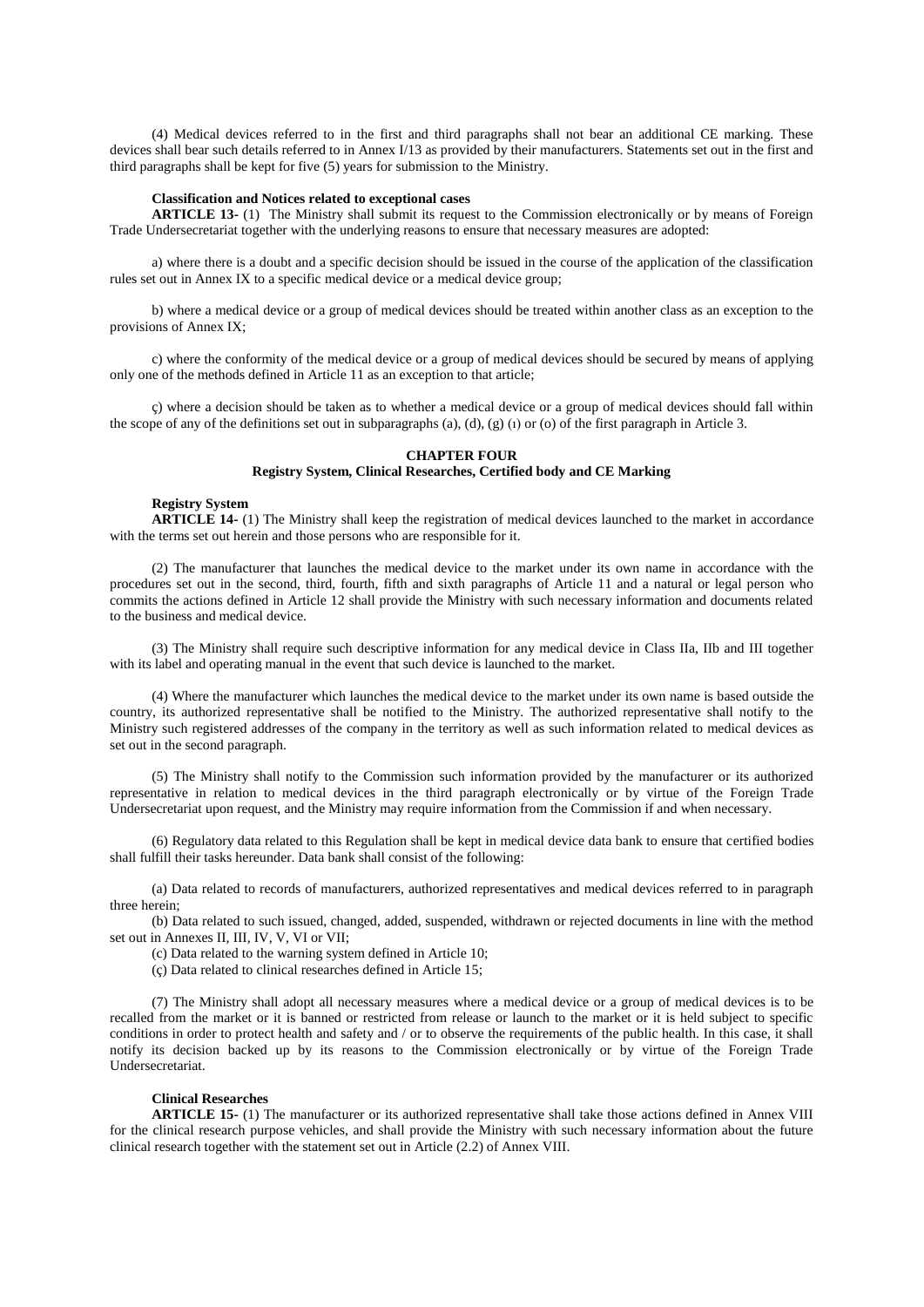(2) The manufacturer shall notify to the Ministry its clinical research request in accompaniment of the relevant Ethical Committee approval about the implant and long-term invasive devices included in Class IIa or IIb or medical devices in Class III. The Ministry shall decide on the request 60 (sixty) days following the notice date.

(3) Where the relevant Ethical Committee gives its consenting opinion to the research plan by attaching its reasons, the Ministry may permit the manufacturer to start up the said clinical research before waiting for the expiry of 60 (sixty) day term.

(4) In case of medical devices other than the ones referred to in paragraph two, where the relevant Ethical Committee gives its consenting opinion to the research plan by attaching its reasons, the Ministry may permit the manufacturer to immediately start up the research.

(5) Clinical researches shall be conducted in line with Annex X.

(6) If necessary, the Ministry shall adopt such necessary and appropriate measures in order to protect the public health and public benefit for clinical researches. When the Ministry rejects, suspends, ceases, or demands a significant change for, a clinical research, it shall notify its decision backed by its reasons to the Commission electronically or through the Foreign Trade Undersecretariat.

(7) The Manufacturer or its authorized representative shall provide the Ministry with the outcome of the clinical research. In the event that the clinical research is terminated early, its reasons shall be further notified. Where the early termination is for the security purposes, the Ministry shall notify this to the Commission electronically or through the Foreign Trade Undersecretariat. The report referred to in Annex X/2.3.7 shall be kept ready by the manufacturer or its authorized representative to be submitted to the Ministry.

(8) If the clinical research is intended for the purpose defined in the conformity evaluation procedures for a medical device bearing CE marking by using that device, the relevant provisions of Annex X only shall be applicable for this.

# **Certified Body**

**ARTICLE 16-** (1) A body which is competent enough to perform those tasks set out in Article 11 and other special tasks assigned to it shall apply to the Ministry. The Ministry shall evaluate the certified body candidates in line with the provisions in this article and shall notify the eligible ones to the Foreign Trade Undersecretariat, which shall in turn submit them to the Commission. After the Commission assigns an identification number, the decision by the Ministry to assign the certified body shall be published in the Official Gazette and the certified body shall start up its operations.

(2) When choosing a certified body, such compliance with the requirements set out in Annex XI shall be sought. Notwithstanding the foregoing, the provisions of the Law as well as the provisions of the Conformity Evaluation Bodies and Certification Bodies Regulation published in the Official Gazette issued on 17/1/2002 under no 24643 shall also be applicable. Moreover, a body which meets the harmonized standards applicable for certified bodies shall also be deemed to have met the requirements in Annex XI.

(3) Upon request, the certified body shall provide the Ministry with all documents and information that shall allow to audit the compliance with terms set out in Annex XI, including budget documents.

(4) Where the Ministry determines that the certified body does not comply with such terms referred to in the second paragraph, it shall declare the approval as null and void, and this decision shall be published in the Official Gazette. Moreover it shall notify the decision to the Foreign Trade Undersecretariat to be notified to the Commission.

(5) The certified body and the manufacturer or its authorized representative shall mutually set such period of time to complete the evaluation and validation procedures defined in Annexes II, III, IV, V and VI.

(6) The certified body shall update the Ministry about each and every document issued, changed, added, suspended, cancelled or withdrawn by it. Moreover, it shall provide other certified bodies which operate hereunder with information about these issues and documents issued by it upon request. The certified body shall also submit all additional information that may be requested from it.

(7) Where the certified body determines that the relevant provisions hereof are not complied by the manufacturer or the document was inadvertently issued, it may suspend, cancel or impose restrictions on the issued document, taking into consideration the proportionality principle, until the manufacturer adopts corrective measures and ensures compliance with necessary requirements. In such circumstances or where the Ministry's intervention is required, the certified body shall give information to the Ministry. The Ministry shall notify this to the Commission electronically or through the Foreign Trade Undersecretariat.

# **CE Marking**

**ARTICLE 17-** (1) For the purpose of attaching the CE marking the following shall be taken into consideration: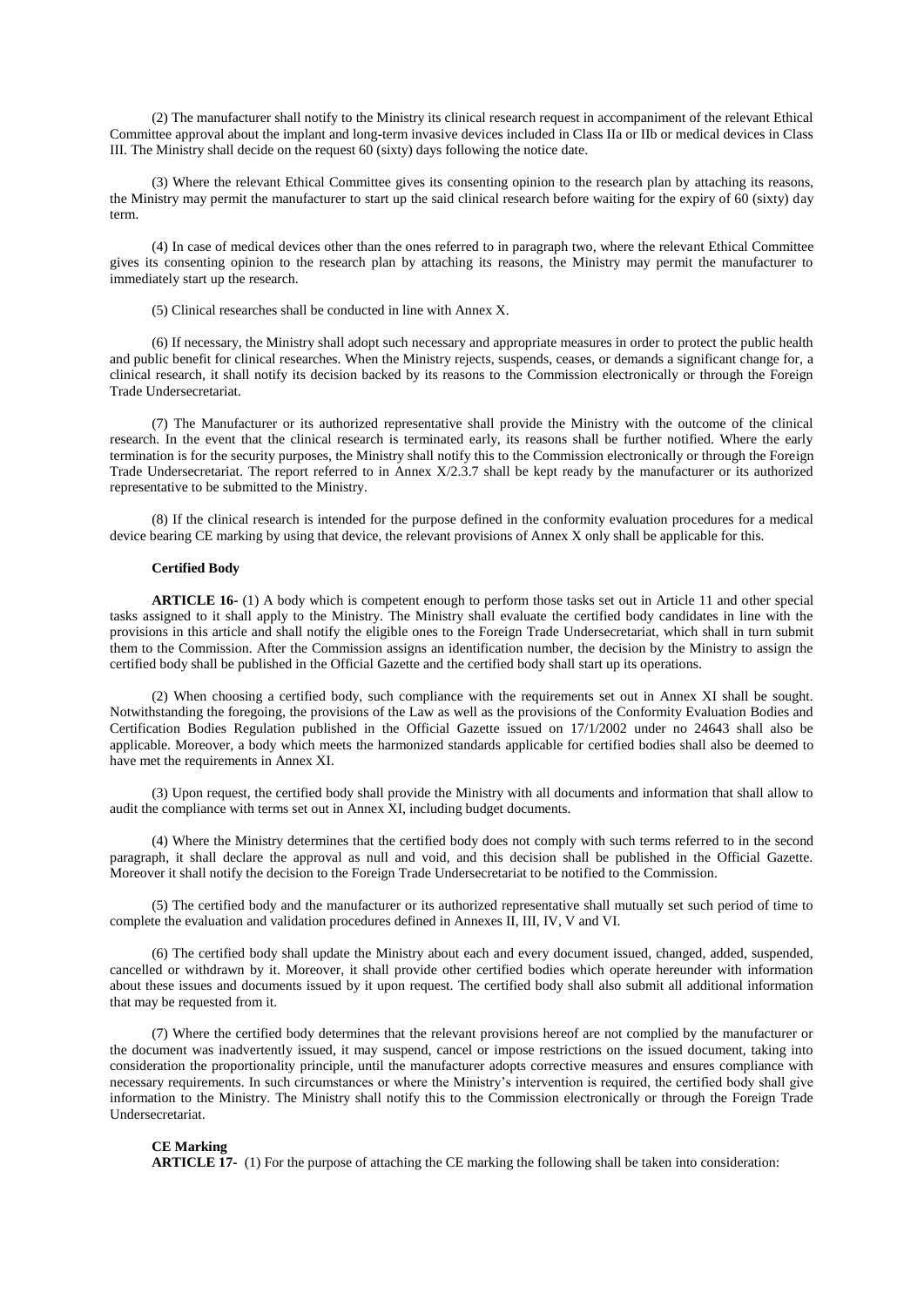a) All medical devices other than customized ones and clinical research purpose ones should bear such CE marking along with the identification number of the certified body responsible for the completion of the procedures defined in Annexes II, IV, V and VI.

b) CE marking set out in Annex XII shall be attached on the medical device, sterilized packaging, operating manual and sales package in a easily visible, readable and inerasable way.

c) It is prohibited to affix any marking or sign which may lead to misunderstanding about the meaning or form of CE marking. Another mark may be affixed on the medical device, its packaging or its operating manual in a manner that it will not block the visibility and reading of the CE marking.

(2) Moreover, relevant parties shall be obliged to comply with the provisions of the Law and the "Regulation on the Attachment and Use of "CE" Conformity Mark on the Product" as to the use and attachment of the CE marking.

#### **Unduly attached CE Marking**

**ARTICLE 18-** (1) In the event that the CE marking is unduly attached on the product or is not attached at all, the manufacturer or its authorized representative shall be obliged to terminate the breach in accordance with such terms defined by the Ministry provided that Article 8 shall remain reserved. In case the breach is not stopped, the Ministry shall ensure that the medical device shall be recalled from the market by taking all measures that may restrict or ban the market release of the medical device.

(2) Products which are not covered by the present Regulation but on which CE marking is attached according to the provisions hereof shall be subject to the first paragraph.

# **CHAPTER FIVE Miscellaneous**

#### **Rejection or Restriction Decisions**

**ARTICLE 19-** (1) The Ministry may adopt the following decisions clearly backed up by their reasons in the course of the implementation of this Regulation:

a) Rejection or restriction decisions for the market release or launch of a medical device or any clinical research; b) Decisions for recalling medical devices.

(2) For all decisions referred to in the first paragraph, the manufacturer or its authorized representative shall have the right to give its opinion in advance, if possible, depending on the urgency of the measure to be adopted.

(3) With respect to the rejection or restriction or market recalls for medical device(s), the provisions of the Law as well as the "Regulation on the Procedures and Terms for Market Watch and Audit by the Ministry of Health" published in the Official Gazette issued on 25/6/2007 under no 26563.

# **Confidentiality**

**ARTICLE 20-** (1) The Ministry, the certified body and all parties involved in the application of the present Regulation shall ensure the confidentiality of all information that they may come to know during the performance of their tasks. However, the Ministry's obligations with respect to mutual information exchange and warning system with other national competent authorities and certified bodies remain reserved. Moreover, such confidential information may be disclosed with prior notice to the Ministry upon the request by the judicial and other higher authorities in circumstances required by the public health and order.

(2) The following shall not be treated as confidential:

a) Registration details of such persons in charge of the market launch of the medical devices according to Article

 $14$ 

b) Such information sent by the manufacturer, its authorized representative or distributor to the user in line with measures described in the third paragraph of Article 10;

c) Such information described in the issued, corrected, amended, added, suspended or cancelled certificates.

# **Advisory Commissions**

**ARTICLE 21-** (1) The Ministry may set up new advisory commissions about medical devices and standards in case its internal technical regulation and advisory commissions turn out to be incompetent. A Directive to be enacted by the Ministry shall define the set-up, composition and functions of such advisory commissions.

# **Compliance with other legislation**

**ARTICLE 22-** (1) Where a medical device falls within the scope of another legislation applicable to the attachment of CE marking, the provisions of such other legislation should also be complied.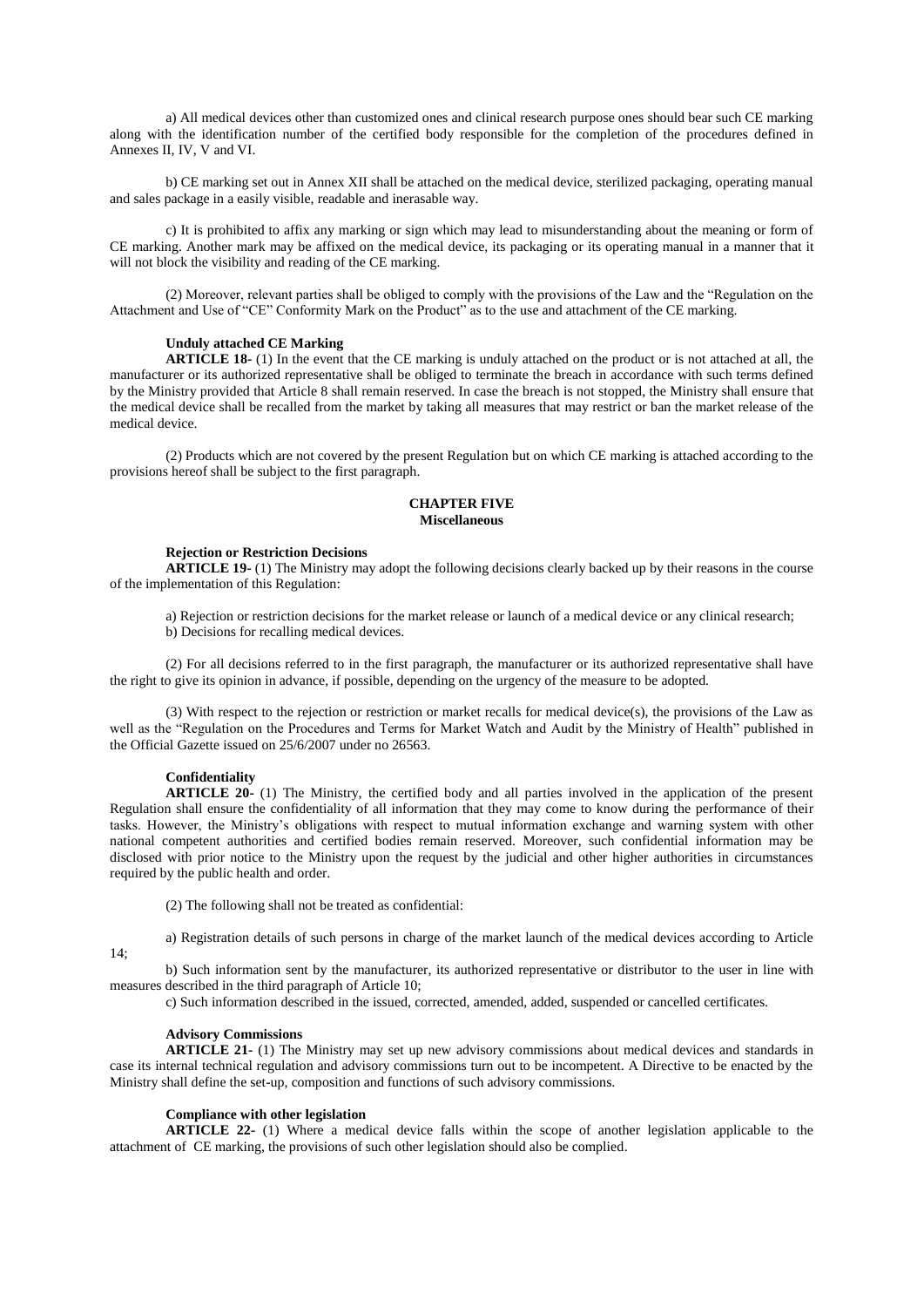(2) Where one or more than other relevant legislation grants the manufacturer an optional right as to the implementation during the transition period, CE marking shall only signify the compliance with the provisions of such legislation that the manufacturer chooses to apply, in which case the legislation to be applicable shall be stated on such documents, warnings, labels or operator's manual given together with the medical device.

## **CHAPTER SIX Final Provisions**

# **Safety of Use**

**ARTICLE 23-** (1) A medical device shall be used by taking into consideration its intended use defined by its manufacturer and, if any, other recommendations in its operating manual.

(2) For a medical device which requires installation, quality control tests, calibration and repair and maintenance works, such operations shall be done in the way described by the manufacturer.

# **(3) Provisions applicable to the breaches**

**ARTICLE 24-** (1) Any person who acts in breach of the present Regulation shall be subject to the provisions of the Law, Turkish Criminal Code dated 26/9/2004 under no 5237 and other applicable legislation.

## **Aligned European Union legislation**

**ARTICLE 25-** (1) The present Regulation is drafted and enacted in parallel with the following legislation in order to ensure compliance with the European Union legislation applicable to medical devices:

a) The Medical Devices Directive 93/42/EEC;

b) In Vitro Medical Diagnostic Devices Directive 98/79/EC;

c) Directive 2000/70/EC covering medical devices incorporating stable derivates of human blood or human plasma;

ç) Directive 2001/104/EC amending Council Directive 93/42/EEC concerning medical devices;

d) Commission Directive 2003/12/EC on the reclassification of breast implants in the framework of Directive 93/42/EEC;

e) Commission Directive 2005/50/EC on the reclassification of hip, knee and shoulder joint replacements in the framework of the Directive 93/42/EEC concerning medical devices;

f) Directive 2007/47/EC amending Council Directive 90/385/EEC on the approximation of the laws of the Member States relating to active implantable medical devices, Council Directive 93/42/EEC concerning medical devices and Directive 98/8/EC concerning the placing of biocidal products on the market.

#### **References**

**ARTICLE 26-** (1) References made to the Medical Devices Regulation published in the Official Gazette issued on 9/1/2007 under no 26398 in other previous regulations shall be deemed to have been made to the present Regulation.

# **Abolished Regulation**

**ARTICLE 27-** (1) The Medical Device Regulation published in the Official Gazette issued on 9/1/2007 under no 26398 is hereby revoked.

#### **Effectiveness**

**ARTICLE 28-** (1) This Regulation shall come in force upon its publication.

# **Enforcement**

**ARTICLE 29-** The provisions of this Regulation shall be enforced by the Ministry of Health.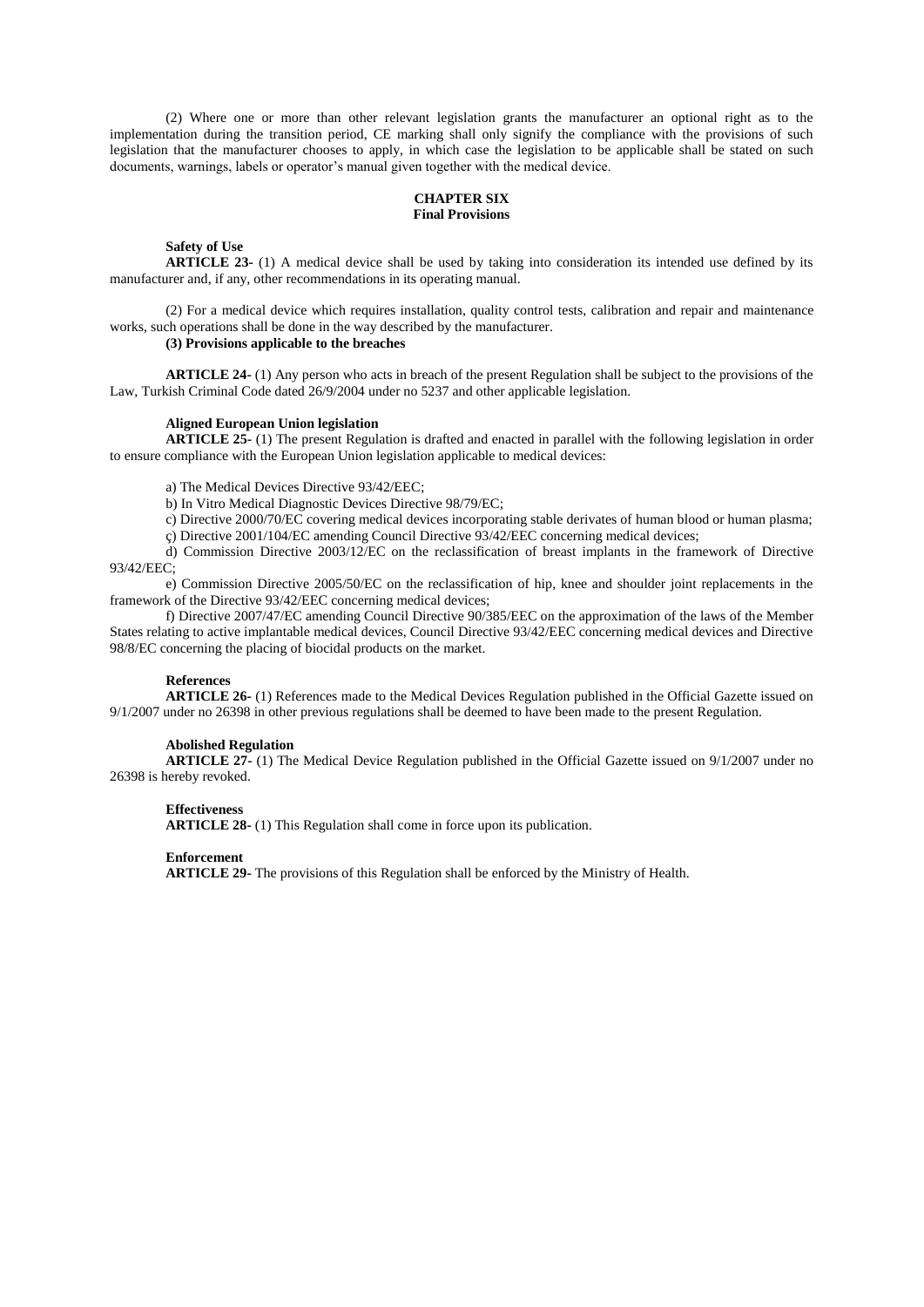# **ANNEX I BASIC REQUIREMENTS**

# 1. GENERAL REQUIREMENTS

1) Medical devices should be designed and manufactured in a manner that will not cause a danger to the clinical status or safety of patients, and the health and security of the other persons, if necessary, when they are used in line with their intended purpose and conditions of use.

Risks related to the utilization purpose of medical devices should be acceptable compared to their benefits to the patients and they should secure a high level of protection for health and safety.

For the design of a medical device:

- the erroneous use risk that may be attributable to the environment where the device is to be used and to the device's ergonomic features should be minimized as much as possible (design for patient safety); and

- the technical knowledge, experience, educational background, and if possible, medical and physical condition of the person who will potentially use the device should be taken into consideration (design for professional, handicapped or other users).,

2) Solutions adopted by the manufacturer for the design and manufacturing of medical devices should contain generally accepted technical methods and should be in compliance with safety principles. The manufacturer should apply the following in selecting the most appropriate solutions:

- It should make a safe design and manufacturing in order to minimize and eliminate dangers as much as possible;

- Where dangers cannot be eliminated, certain and adequate measures such as alarms should be taken;

- Where all measures taken are not enough to eliminate all risks, those ones still applicable should be notified to the user.

3) A medical device should attain such performance prescribed by its manufacturer and should be designed, manufactured and packaged in a way that would be fit for more or more than one function described in subparagraph (o), the first paragraph, Article 3 of the present Regulation.

4) Adverse conditions that may arise in the course of regular conditions during the life of the medical device defined by the manufacturer should not be likely to change specifications set out in Articles (1), (2) and (3) hereof, its performance and clinical conditions or to ruin the health and safety of the patient, user and third persons.

5) Medical devices shall be designed, manufactured and packaged in a way that when they are shipped and stored in accordance with instructions set out in the operator's manual provided by the manufacturer their specifications and performance shall not be adversely affected during their lifetimes.

6) The risk that may be caused by the unwanted side effects of the medical device should be at acceptable level compared to the performance expected from it.

6.a) The compliance of the medical device with the basic requirements should involve a clinical evaluation done according to Annex X.

## **II. REQUIREMENTS RELATED TO DESIGN AND CONSTRUCTION**

#### **7) Chemical, Physical and Biological Properties:**

7.1 A medical device should be designed and manufactured in a way to warrant the properties and performance defined in the "General Requirements" of this Annex, in particular, taking into consideration the following:

- Toxicity and inflammability, in particular, when choosing the material to be used;

- Taking into consideration the intended purpose of a medical device, the compliance between the material used and the biological tissue, cell and body fluids;

- Where necessary, biophysical or modeling research results whose validity should be proven in advance.

7.2 Medical devices should be designed, manufactured and packaged in a manner to minimize dangers with respect to residuals and contaminants for patients, users or other persons who store and transport them in line with its intended purpose. Tissues exposed to medical device and the time and frequency of exposure should be particularly given attention.

7.3 A medical device should be designed and manufactured in a way that it may be safely used with materials, substances and gases it is in contact during its regular use or routine operations. If the medical device is intended to yield a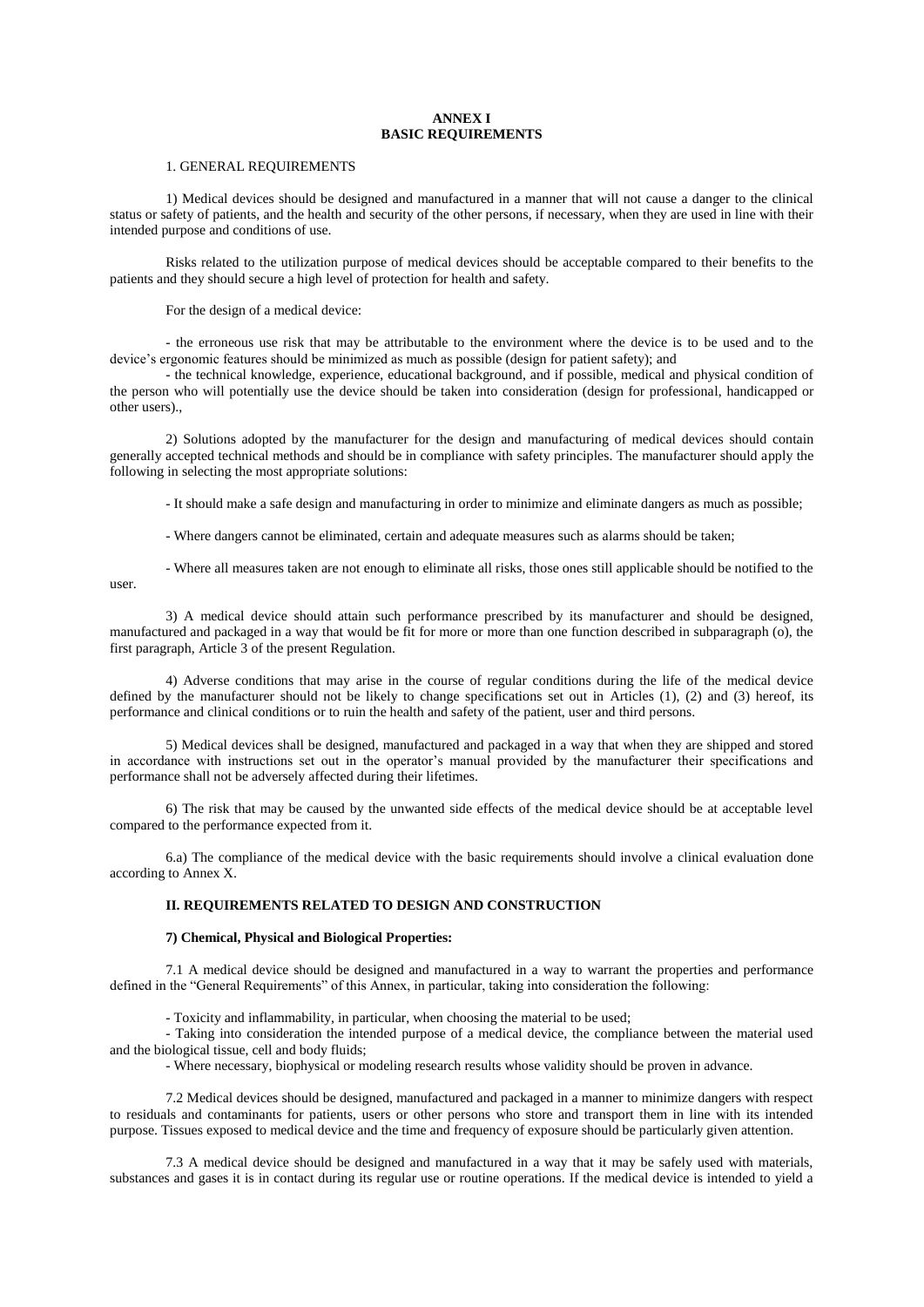medical product, these devices should be designed and manufactured in accordance with such measures and restrictions applicable to the said products, and the performance of both should continue in line with their intended purposes.

7.4 In order to measure the safety, quality or benefits of a substance which is treated to be a medical product covered by the Regulation on the Licensing of Medicine Products for Human Use when it is used alone, a comparison should be made by means of appropriate methods defined in the said Regulation when it is used as a complementary part supporting the function of a medical device on human body.

With respect to the substances referred to in paragraph one, the certified body shall seek a scientific opinion from the European Medicines Agency (EMEA) or the Ministry for the clinical benefit/ risk profile to be displayed by the use of device and whether the said substance is high quality and safe, taking into consideration the intended purpose of the device and evaluating whether the use of that substance as a part of a medical device is beneficial. The said scientific opinion shall use such data to be drafted by the certified body with respect to the potential benefit from the attachment of the said substance to the medical device as well as to the manufacturing process.

Where a medical device contains a human blood derivative as a part of the whole, the certified body shall seek a scientific opinion from the European Medicines Agency (EMEA) with respect to the clinical benefit/ risk profile based on the use of the device and whether this derivative is safe and high quality, taking into consideration the intended purpose of the device and evaluating whether the use of that substance as a part of a medical device is beneficial. The said scientific opinion shall use such data to be drafted by the certified body with respect to the potential benefit from the attachment of the said substance to the medical device as well as to the manufacturing process.

Whenever a change is introduced to the complementary articles in a medical device, in particular, with respect to the manufacturing process, it is notified to the certified body. In order to confirm that the said article maintains its high quality and safe status, the certified should apply to the Ministry or the European Medicines Agency (EMEA) once again for an opinion. The institution which issues an opinion takes into consideration the data gathered by the certified body for the potential benefit from the attachment of the said article to the medical device in order to confirm that such change shall not adversely affect the previously drawn benefit/ risk profile.

When the consulted institution has access to an information likely to affect the known benefit/ risk profile of the said complementary article in case it is used in a medical device, it shall give its opinion to the certified body about whether there is such effect. The certified body shall take into consideration the most current scientific opinion to evaluate the conformity evaluation process.

7.5 A medical device should be designed and manufactured to minimize such potential dangers caused by substances leaking from it. According to the Regulation on the Classification, Packaging and Labeling of Hazardous Substances and Preparations published in the Official Gazette issued on 26/12/2008 under bis no 27092, special emphasis shall be placed on such carcinogenic, mutagen substances or substances with toxic effect on reproduction.

In the event that a medical device, or a part thereof, whose intended use is to administer pharmaceuticals, body fluids or other substances to the body and/ or to expel them from the body or a medical device with an intended use to carry and store this kind of body fluids or substances contain Category 1 or 2 group phthalates which are carcinogenic, mutagenic or have toxic effects on reproduction according to the Regulation on the Classification, Packaging and Labeling of Hazardous Substances and Preparations, a label signifying that the medical device contains phthalates should be affixed on the medical device and/ or the package of each component or, where necessary, on the sales pack.

In the event that the intended use of the said medical device is for the treatment of pregnant or nursing women or children, certain information related to the special reason of the use of such substances and the risks they pose in relation to said patient groups, and if necessary, the appropriate causal measures should be stated in the technical file or operating manual of the device in order to ensure compliance with the basic requirements in this paragraph, in particular.

7.6 A medical device should be designed and manufactured in a style likely to minimize the dangers associated with such unwanted objects that are accidentally mixed with it, taking into consideration the device itself and the environmental conditions where it shall be used.

### **8) Infection and microbiological contamination**

8.1 A medical device and its manufacturing process should be designed in a way to eliminate or minimize the infection risk for the patient, the user and third parties as much as possible. The design should be an easy-to-implement one and when necessary the contamination between the patient and the device should be minimized during the use.

8.2 Tissues of animal origin should be derived from such animals controlled by veterinary and inspected for its intended use.

Certified bodies should hide the details in relation to the geographical origins of animals.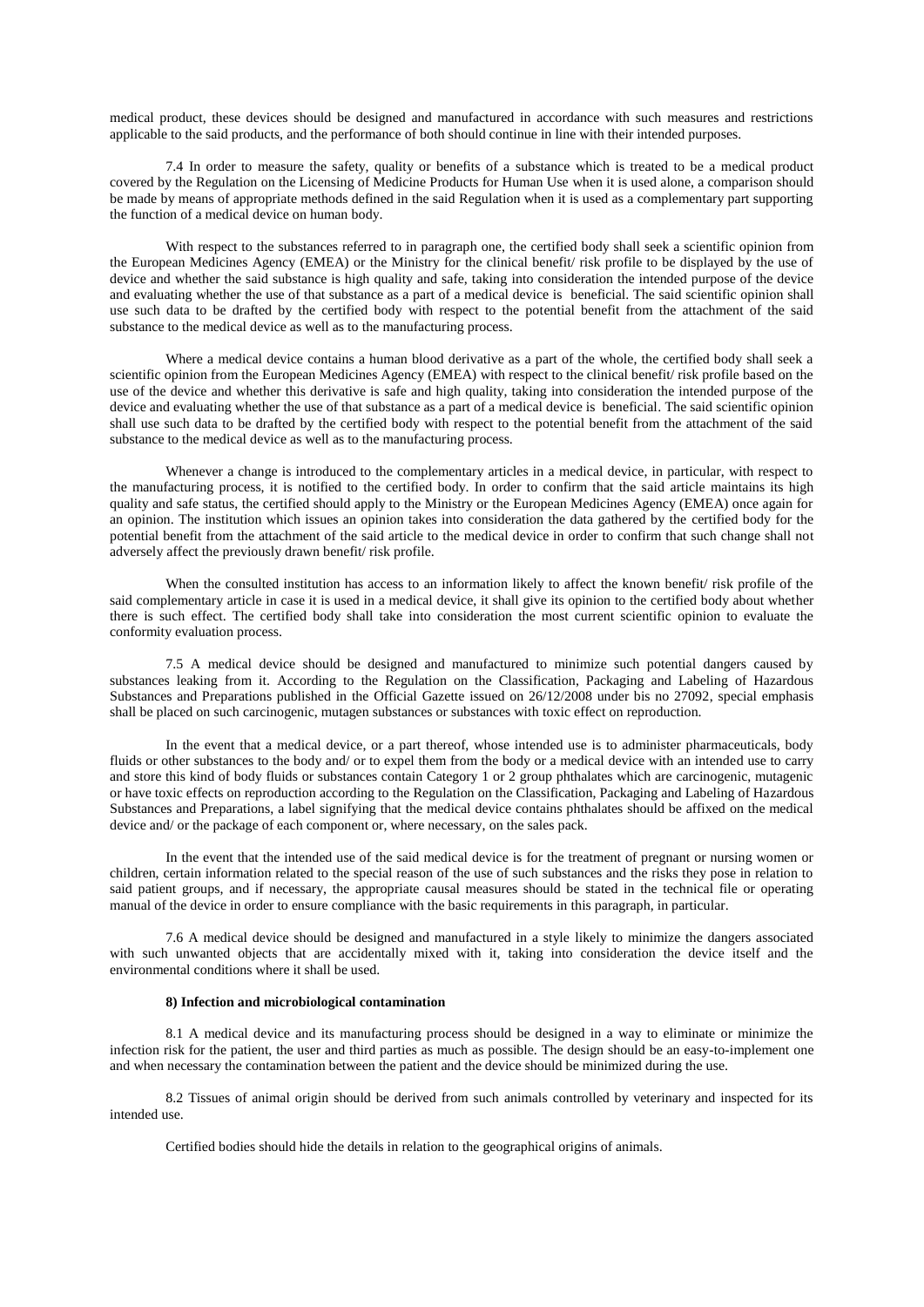Cells and substances of animal origin should be processed, protected, tested and used at the most appropriate safety conditions, In particular, the safety with respect to viruses and other contagious agents should be secured by applying such valid elimination or viral inactivation methods applicable in the course of manufacturing.

8.3 When sterilized medical devices are launched to the market in disposable packs, they should be designed, manufactured and packaged in accordance with such appropriate methods ensuring that they remain sterilized until the protective package is unpacked or deformed.

8.4 Sterilized medical devices should be manufactured and sterilized by means of a proper and applicable method.

8.5 A medical device in need of sterilization should be duly manufactured in controlled environments (for instance environmental conditions).

8.6 Packaging systems of non-sterile medical devices should be likely to protect the prescribed cleanness level without any deformation to the medical device, and where the medical device is to be sterilized before its use, then in a manner to minimize the microbiological contamination risk.

The packaging system should be in compliance with the sterilization by means of the sterilization method designated by the manufacturer.

8.7 The package and/ or label of the medical device should permit the user to discern between sterile and nonsterile identical or similar medical devices.

### **9) Manufacturing and Environmental Features**

9.1 Where a medical device is to be used in combination with another medical device or equipment, all combinations including connection systems should be safe, and should not pull down the performance of the said device. Restrictions applicable to the use should be stated on the label or operating manual.

9.2 A medical device should be designed and manufactured in a manner to eliminate, or if this is not possible, to minimize the following dangers:

- Risk of getting injured depending on the physical features of the medical device, including the volume/ pressure rate as well as dimensional and ergonomic features;

- Dangers that may arise from estimated environmental conditions such as magnetic field, external electrical impact, electrostatic discharge, pressure, heat or acceleration or pressure changes;

- Reciprocal interaction dangers with other medical devices regularly used in the course of applied treatment or after clinical researches;

- Dangers that may arise when any measurement or control mechanism loses its effectiveness or the material used gets older and wears away and the maintenance or calibration is not possible (just like in implants).

9.3 A medical device should be designed and manufactured in order to minimize the inflammation or explosion risk in the course of regular use and even in a simple error. In particular, when it is necessary to use a medical device together with inflammable, explosive or ignitable substances, these points should be paid attention.

#### **10) Medical devices with measurement function**

10.1 Medical devices with measurement function should be designed and manufactured in a way which shall ensure necessary sensitivity and which shall remain within appropriate measurement sensitivity limits, taking into consideration the prescribed purpose of the medical device. Sensitivity limits should be defined by the manufacturer.

10.2 Measurement, monitoring and gauge scale should be designed according to ergonomic principles, taking into consideration the intended use of the medical device.

10.3 Measurements carried out by a medical device with measurement function should be expressed in such measurement units defined in the Regulation for International Units System published in the Official Gazette issued on 21/6/2006 under no 24792.

#### **11) Protection against radiation**

11.1 In general:

11.1.1 For the design and manufacturing of a medical device, such measures that would minimize the impact on patients, users and third parties exposed to the radiation should be taken. Notwithstanding the foregoing a medical device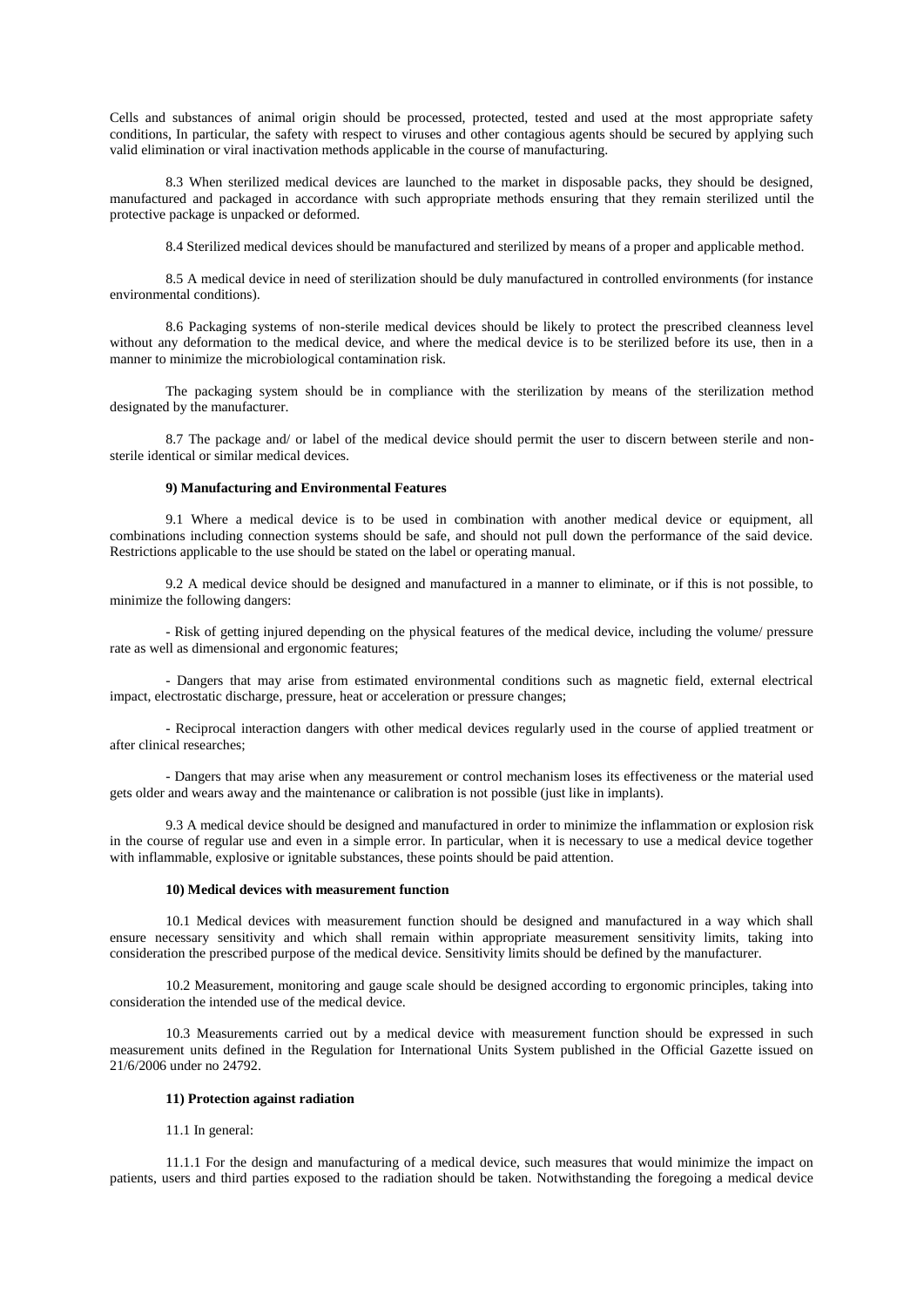should be designed and manufactured in a way that would not prevent the application of required doses for treatment and diagnosis purposes.

## 11.1.2 Required radiation:

11.2.1 When a medical device which emits a dangerous level of radiation is designed for a special medical purpose where the benefits of radiation prevail its risks, the user should be given the means to control the emission. These medical devices should be designed and manufactured in a way to allow the tolerance and re-productivity of relevant permanently variable parameters.

11.2.2 A medical device should be equipped with sound and visual alarm systems that would be triggered off when a medical device causes an invisible and/ or visible potential radiation.

## 11.3 Unwanted radiation:

11.3.1 A medical device should be designed and manufactured in a manner that would minimize the exposure of patients, users and third persons against the radiation emission which is unwanted, deviates from its purpose or in the form of a fallout.

## 11.4 Operating manuals:

11.4.1 Operating manual of a device emitting radiation should contain detailed information about the nature of the emitted radiation, measures for the protection of the patient and user, the avoidance of misuse and the elimination of dangers that may arise from the installation of the medical device.

# 11.5 Ionizing Radiation:

11.5.1 Medical devices that emit ionizing radiation should be designed and manufactured, as far as possible, in a way to allow the adjustment and control of the emitted radiation's quantity, quality and geometry depending on its intended use.

11.5.2 A medical device emitting ionizing radiation for radiodiagnostic purpose should be designed and manufactured in a way which would minimize the exposure of the patient and user to radiation to ensure a high quality image and/ or printout commensurate for the desired medical purpose.

11.5.3 A medical device emitting ionizing radiation for radiotherapy purpose should be designed and manufactured in a way to allow a reliable observation and control of the applied dose, the type and energy of beam and, where necessary, the quality of beam.

### **12) Requirements for a medical device equipped with or connected t an energy resource:**

12.1 A medical device incorporating programmable electronic systems should be designed to ensure the continuity, reliability and performance of these systems in line with the intended use. A medical device should be equipped with appropriate means which will minimize or eliminate the potential dangers whenever an error occurs in the system.

12.1.a The software of a medical device which contains a software or which itself is a medical software should be a state-of-the-art one, taking into consideration the development phases, risk management, validation and verification principles.

12.2 Where the patient safety depends on an internal energy source, a medical device should be equipped with a gadget showing the status of the power source.

12.3 Where the patient safety depends on an external energy source, a medical device should be equipped with an alarm system which emits a signal when the power source is cut off.

12.4 A medical device with the intended use of monitoring one or multiple clinical parameters of a patient should be equipped with such appropriate alarm system which alarms the user in circumstances that may cause the death or a serious deterioration in the health condition of the patient.

12.5 A medical device should be designed and manufactured to minimize the risk to create an electromagnetic field which could the operation of another medical device or equipment deployed in the same environment.

# 12.6 Protection against electrical dangers:

A medical device which is correctly installed should be designed and manufactured in a manner which would not cause an electrical shock risk in the course of regular use, or even, in case of a simple mistake.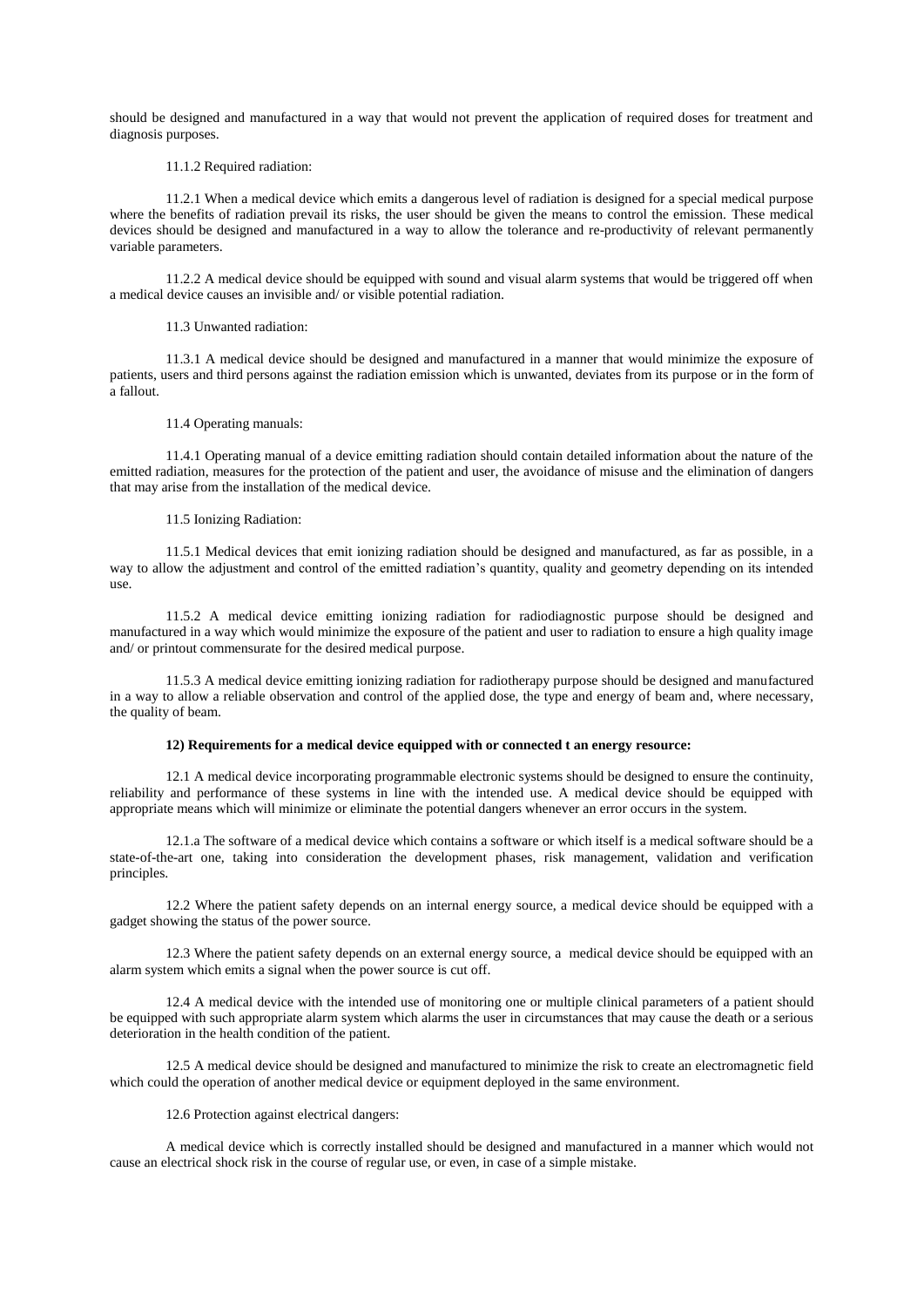12.7 Protection against mechanical and heat dangers:

12.7.1 A medical device should be designed and manufactured in a manner to protect the user and the patient against mechanical dangers which are attributable to strength, stability, moving parts and similar items.

12.7.2 A medical device should be designed and manufactured in a manner to minimize those dangers attributable to its vibrations or oscillations, taking into particular consideration the instruments and technical developments which restrict the vibrations at its source unless those vibrations are part of the defined performance.

12.7.3 A medical device should be designed and manufactured to minimize dangers arising from sounds emitted by the medical device, taking into particular consideration those instruments and technical developments restricting the sound at its source unless such sound is a part of the defined performance.

12.7.4 Terminals that should be manually used by the user and connections to electrical, gas, hydraulic and pneumatic energy sources should be designed and manufactured in a manner to minimize potential risks.

12.7.5 Except for parts and areas for heat supply or to reach specific temperatures, those had-contact parts of the medical devices and the area encircling them should not reach such level of heat that would pose danger under regular conditions of use.

12.8 Protection against dangers for patients in the administration of substances or power supply:

12.8.1 A medical device whose intended use is to administer substances or supply energy to the patient should be designed and manufactured in a manner to ensure appropriate flow rate at sustainable adequate sensitivity in order to warrant the safety of the user and the patient.

12.8.2 A medical device should be equipped with such gadgets which prevent and/ or show any irregularity in the flow rate.

A medical device should be equipped with an appropriate system which would prevent the energy and/ or the energy from the substance source from accidentally reaching a dangerous level.

12.9 Control and gauge functions should be explicitly stated on the medical device. When such information necessary for function or function and setting parameters are stated on the medical device with the help of an imaging system, such data should be understandable by the user, and if necessary, by the patient.

#### **13) Information provided y the manufacturer:**

13.1 Along with each medical device such details defining the manufacturer and allowing a safe and proper use should be given, taking into consideration the education and knowledge level of the potential users.

Such information should be stated in detail in the operating manual and on the label.

Information necessary to ensure the safe operation of the medical device should be also stated on the medical device and/ or on the package of each component thereof or whenever necessary on the commercial package. If it is not possible to pack each component, then such information should be on the brochures of one or more than one medical device.

There should be an operating manual in the package of each medical device. If it is possible to safely use a Class I or IIa medical device without reference to the operating manual, then operating manual may be omitted.

13.2 Such information may be expressed in the form of symbols. Symbols and descriptive colors should be in accordance with harmonized standards. Symbols and colors without any standard should be described in the documents provided with the medical device.

# 13.3 Label information:

a) Name or trade name and address of the manufacturer: for an import medical device, furthermore, the name or trade name and address of its authorized representative and/ or the imported should be stated on the label or sales package or operating manual.

b) Detailed information describing the contents of the package and the medical device particularly intended for the user.

c) The word "STERILE" if necessary;

ç) Lot code or serial number together with the word "LOT" if necessary;

d) The best-before-date in terms of month and year, if necessary;

e) The word "disposable", if necessary;

f) Where the medical device is manufactured upon an order, then the words "medical device manufactured for customized purpose";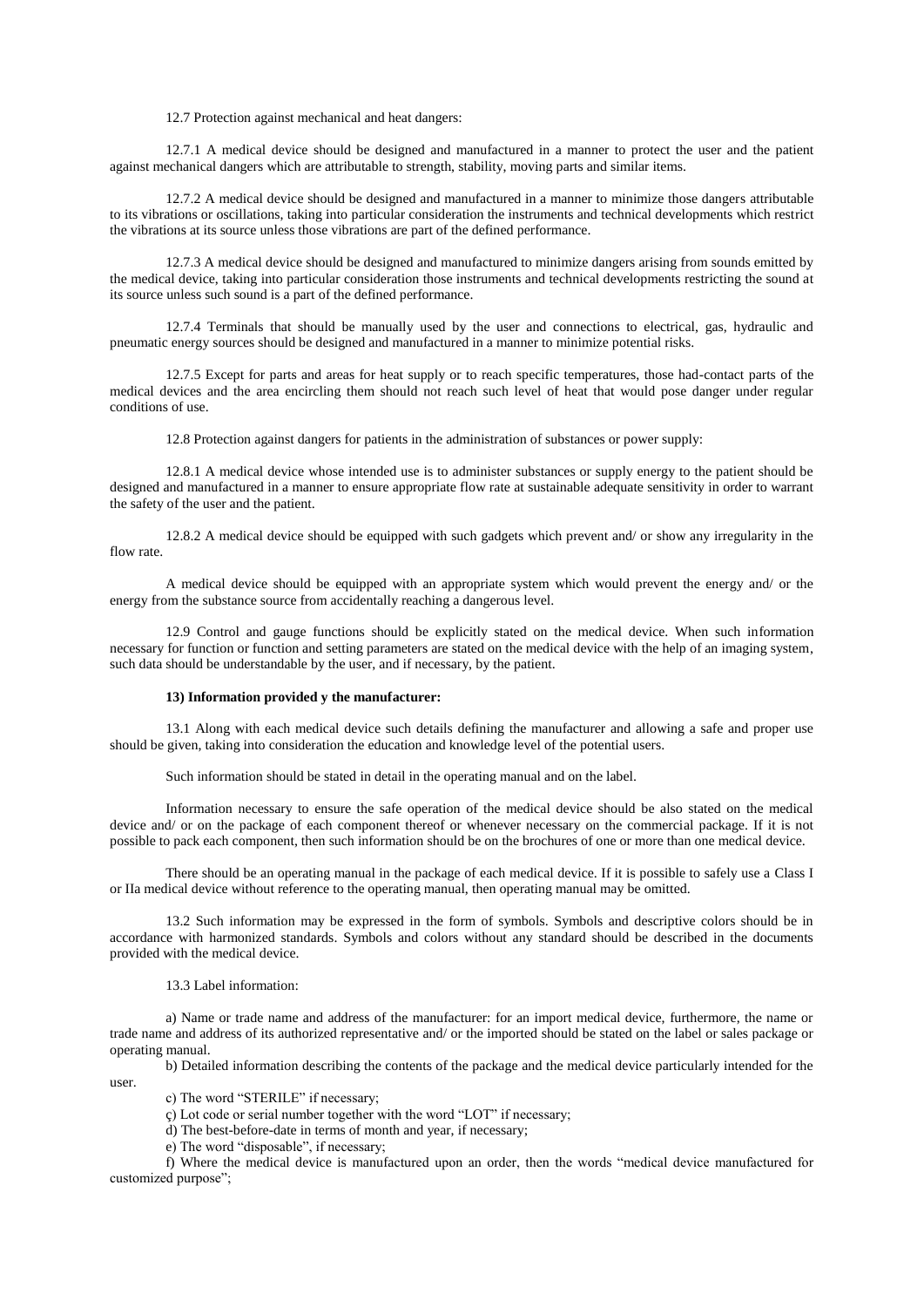g) The words "specific for clinical research" for clinical research purpose devices;

ğ) Special storage and/ or operating conditions;

h) Special operating manual;

ı) Warnings and/ or measures to be adopted;

i) For active medical devices in addition to the item (d), manufacturing date to be inserted into batch/ lot or serial number;

j) Sterilization method, if necessary;

k) Information as to the certificate of permission obtained from Turkish Atom Energy Agency for carrier containers and medical devices incorporating radioactive substances;

l) Words evidencing that a medical device contains a human blood derivative.

13.4 If the intended use of the medical device is not easily understandable by the user, then the manufacture should clearly describe such use on the label and operating manual.

13.5 Where necessary and if possible, all circumstances that may cause any potential danger attributable to medical devices and their components in the same batch/ lot should be clearly stated in the operating manual.

13.6 If necessary, an operating manual should contain the following information:

a) All details other than the ones in items (ç) and (d) below, as set out in Article (13.3) of this Annex;

b) Performance and unwanted side effects described in Article (3) of this Annex;

c) Where a medical device should be placed with or connected to other medical devices or equipment in order to operate it in line with its intended use, all features and adequate information that may be necessary to ensure a safe integration;

ç) All information necessary to validate if the medical device is correctly installed and it would operate in the right and safe way; and any information about the nature and frequency of such maintenance and calibration works required for the safe and proper operation of the medical device at all times;

d) When necessary, any information that would allow to avoid serious dangers that may arise from the implantation of the medical device;

e) Information as to the reciprocal interaction dangers attributable to the medical device in the course of specific treatment or research;

f) Necessary information for the reapplication of sterilization methods if necessary or the package ensuring the sterilization is deformed;

g) If the medical device is a reusable one and its cleansing, disinfection and resterilization is necessary, then information about necessary methods including the sterilization method and about how many times it may be reused;

Where a medical device should be sterilized before its use, when such cleansing and sterilization instructions provided by the manufacturer are correctly applied, the medical device should still meet the "General Requirements" in this Annex.

In disposable medical devices, such information related to technical elements and features that the manufacturer is aware of about risks that may arise if the medical device is reused should be stated in the operating manual. Where no operating manual is required in line with such Article (13.1) of this Annex, said information should be provided to the user upon request.

ğ) Details related to all operations or function that may be required before the medical device is ready for use (for instance sterilization, last installation).

h) In a medical device emitting radiation for medical purpose radiation, detailed information about its intensity, type and nature.

An operating manual should also contain details in order to raise the awareness of healthcare personnel and patients about contraindications and measures to be adopted, These details should particularly cover the following:

ı) Measures to be adopted in case of a change in the medical device's performance;

i) Measures to be taken in case of changes to magnetic fields, external electrical impacts, electrostatic discharge or pressure, or any change to the predictable environmental conditions such as acceleration, thermal igniting sources.

j) All information related to medical product which contains restrictions as to the selection of the substance to be introduced in case of a medical device which gives off a medical product or products;

k) Measures to be taken against special or unexpected dangers that may arise in the course of the disposal of the medical device;

l) Medical devices or human blood derivatives likely to be implemented as an integrated part according to Article (7.4) of this Annex

m) Accuracy degree set for medical devices with measurement function;

n) Printing date of the operating manual and latest updates.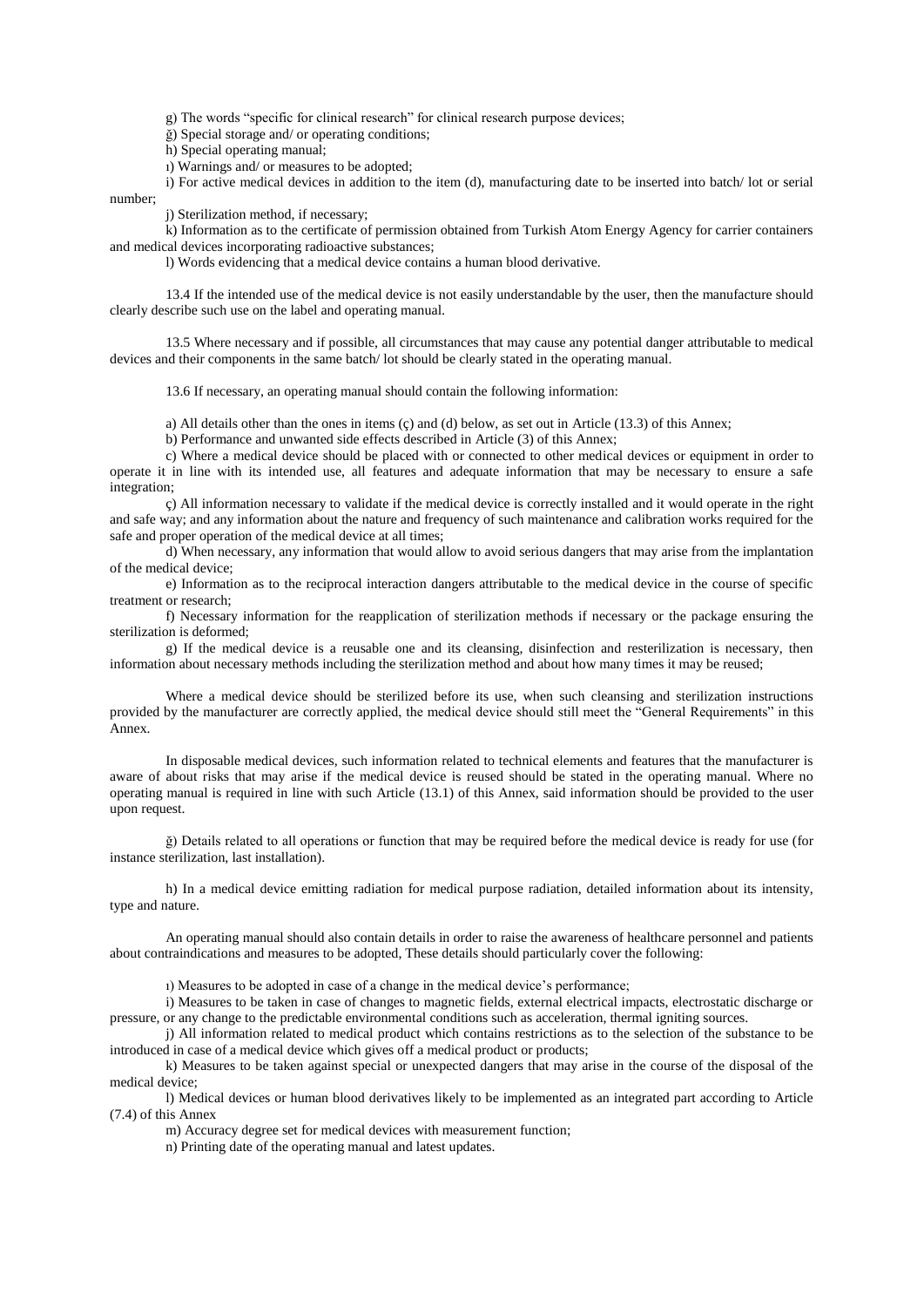# **ANNEX II EU DECLARATION OF CONFORMITY (Full Quality Assurance System)**

1) The manufacturer shall ensure the implementation of a certified quality control system set out in Article 3 of this Annex for the design, manufacturing and final controls of medical devices; it shall be further subject to the procedures defined in Articles 3.3, 4 and 5 of this Annex with respect to the supervision and inspection.

2) EC Declaration of Conformity is a process that shows that the manufacturer which fulfils those requirements set out in Article (1) of this Annex assures and declares that the said products are in compliance with the provisions hereof.

Accordingly, the manufacturer shall attach a CE marking and issue a written declaration of conformity according to Article 17 of the Regulation. This statement to be kept by the manufacturer should cover all manufactured medical devices, which should be explicitly described with a product name, product code or other words.

3) Quality system:

3.1 The manufacturer shall apply to the certified body for the assessment of its quality system and this application covers the following points:

- The name and address of the manufacturer, the names and addresses of all other manufacturing sites covered by the manufacturer;

- All information related to the medical device or the group of medical devices in question;

- A written declaration that no application is filed with any other certified body for the same medical devices;
- Documents evidencing quality system;

- The manufacturer's undertaking to fulfill the requirements of the certified quality system;

- The manufacturer's undertaking that the certified quality system shall be maintained in full and effectively;

- The manufacturer's undertaking that data derived from medical devices during the post-production stage shall be reviewed, including the provisions in Annex X; that a system shall be set up in order to apply necessary corrective actions and that this system shall be maintained current and updated. This undertaking also extends to the obligation that the manufacturer shall give notice to the Ministry as soon as it becomes aware of the following situations:

a) 1) Deterioration and/ or deviation in the specifications and/ or performance of the medical device;

2) Insufficient details in operating manual and label which may lead to a severe decline in the health condition of the patient or the user or his death;

b) Technical and medical causes based on the specifications and performance of the medical device which cause its manufacturer to recall the devices of the same type from the market in a systematic way due to the reasons set out in item (a) in this paragraph.

3.2 Quality System Application should guarantee that at all stages from the design to the final control, medical devices shall be in conformity with the provisions hereof. For the quality system, all conditions adopted by the manufacturer, requirements and elements, quality records, completed works, plans and programs should be set out in a document in a written, orderly and systematic manner.

This quality system certification should particularly cover all documents and data derived from the processes set out in item (c) in addition to the following:

a) The manufacturer's quality targets;

b) The business' organizational structure, and in particular:

- Responsibilities of the officers and employees in charge of the design quality and manufacturing of the medical device, their authorities and corporate organization;

- Methods intending to control the effective operation of the quality system to ensure that the medical devices and their designs, including the control of non-conforming medical devices shall be at the desired level;

- Where a medical device or its parts are designed, manufactured and/ or finally inspected and tested by third parties, a description of the effective operation of the quality system, in particular, those methods to monitor the scope and method of the control applied to the said third party;

c) Processes to monitor and validate the design of the medical devices; related documents, and in particular, the following:

- A general description of the medical device and its intended use, including any potential change;

- Design features including risk analysis results and applicable standards, including the definition of the solutions adopted to ensure that a medical device shall meet basic requirements even if the standards defined in Article 7 of this Regulation are not entirely met;

- Systematic measures and processes and design control and verification techniques applicable in the course of the design of medical devices;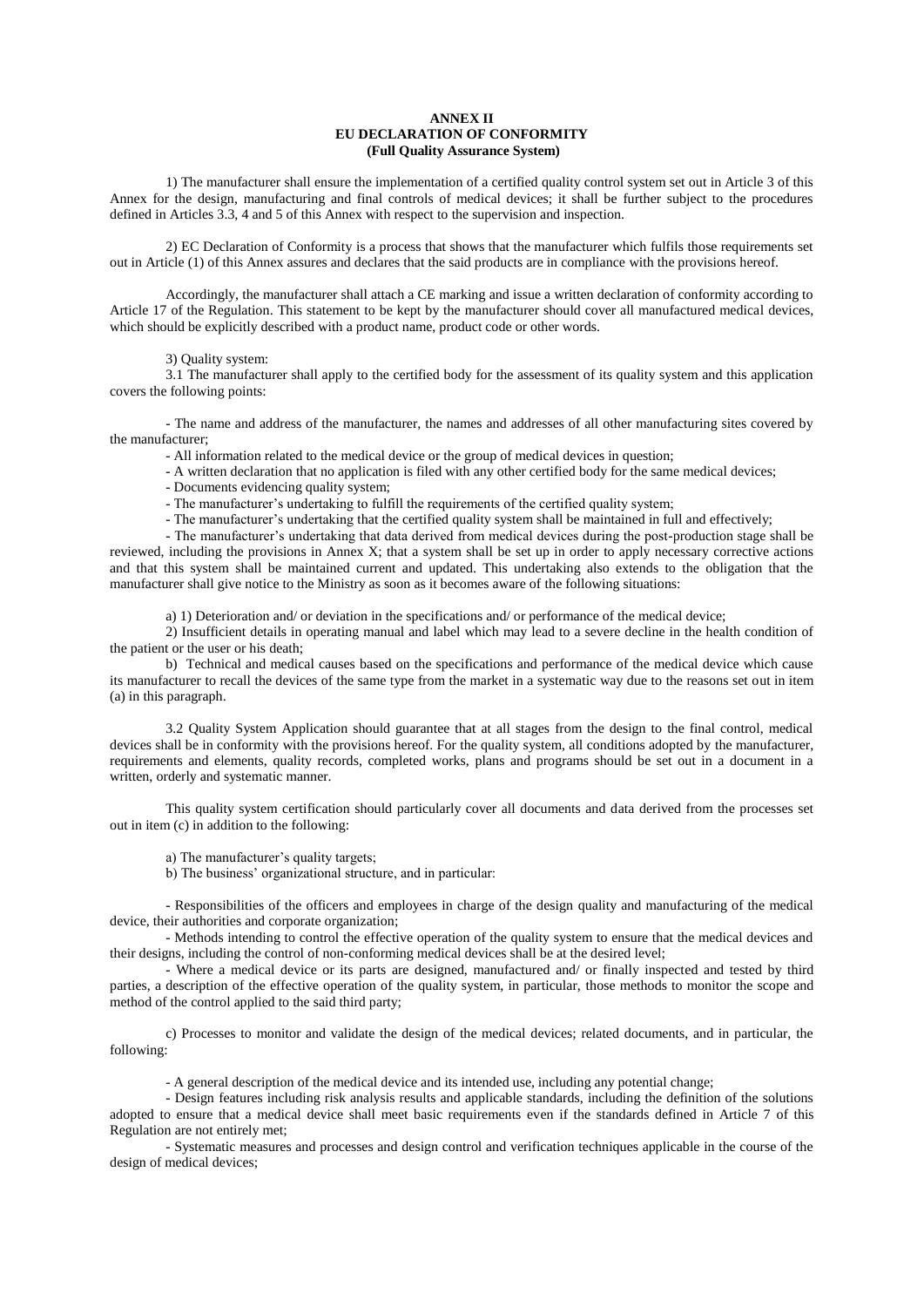- Where a medical device is to be connected to another one in order to function in line with its intended use, the evidence that these medical devices with necessary features defined by their respective manufacturers shall meet basic requirements when they are interconnected;

- A statement referred to in Annex 1/7.4 and which shows that the medical device, as a part of the whole, incorporates human blood derivative or a substance and data related to the test results necessary to assess the availability, quality and safety of the human blood derivative or substance, taking into consideration the intended use of the medical device;

- A declaration whether tissues of animal origin are used in the manufacturing of the medical device in line with the regulations applicable to tissues of animal origin;

- Solutions adopted in line with Article (2) of Annex I;

- Preclinical assessment;
- Clinical assessment set out in Annex X;
- Draft label, and if necessary, the operating manual.

ç) Inspection and quality assurance techniques during the manufacturing:

- In particular, processes to be used for sterilization and purchasing methods and the related documents;

- Processes to define and describe a medical device which should be kept updated and which shall be issued by using the drawings, specifications and other related documents at every stage of the manufacturing.

d) Appropriate tests and trials to be done before, during and after the manufacturing; their frequency; the test devices to be used and those points that would allow a backwards monitoring of the calibration of the test device

3.3 The certified body shall carry out its audit in order to ensure that the quality system is in conformity with such requirements in Article (3.2) of this Annex. Quality systems to which the applicable harmonized standards are applied shall be accepted to be in conformity with the said requirements.

At least one member in the assessment committee should have an experience in assessments about the relevant technology. The assessment should cover the assessment of the documents related to the medical device's design on a sampling basis and the on-site inspection of the manufacturer, its supplier and/ or its contractor, if necessary, to audit the manufacturing processes.

The decision shall be served on the manufacturer along with the results of the audit and an assessment with explanations.

3.4 The manufacturer shall provide the certified body certifying the quality system with such information about all designs related to significant changes that it plans to introduce to the quality system or the medical device type. The certified body shall assess the proposed changes to review if they are in conformity with the requirements in Article (3.2) of this Annex and shall notify its decision to the manufacturer. This decision also covers the audit results and an assessment with explanations.

### **4) Review of the medical device's design:**

4.1 The manufacturer shall provide the certified body with its design file of the medical device that it plans to manufacture according to Article (3.1) of this Annex in addition to those requirements set out in Article 3 above.

4.2 The application should describe the design, manufacturing and performance of the said medical device and should cover all documents necessary to review the conformity of the medical device with the requirements hereof as set out in item 'c) in Article 3.2 of this Annex.

4.3 The certified body shall review the application and if the said device is in conformity with the provisions hereof, it shall issue an EC Design-Examination certificate to the applicant. The certified body may require additional evidence and tests in the course of the application to assess the conformity with the requirements hereof. The certificate shall also cover the purpose of the medical device. If necessary, and such data required to define the certified design, the results of the audit and conditions of validity.

In case of a medical device set out in the second paragraph of Annex I/7.4, the certified body shall consult the Ministry or the European Medicines Agency (EMEA) before adopting a decision about the situation referred in that article. The Ministry or the European Medicines Agency (EMEA) shall submit its opinion within 210 (two hundred and ten days) from the date of the delivery of the valid documents to it. The said scientific opinion shall be included in the assessment of the said device. The certified body shall take into consideration those points raised in the scientific opinion before it makes its decision, and shall report its final decision to the Ministry or the European Medicines Agency (EMEA).

In case of a medical device referred to in the third paragraph of Annex I/7.4, the scientific opinion of the European Medicines Agency (EMEA) should also be stated in the documents related to the medical device. The European Medicines Agency (EMEA) shall issue its opinion within 210 (two hundred and ten days) from the date of the delivery of the valid documents to it. The certified body shall take into consideration the opinion by the European Medicines Agency (EMEA)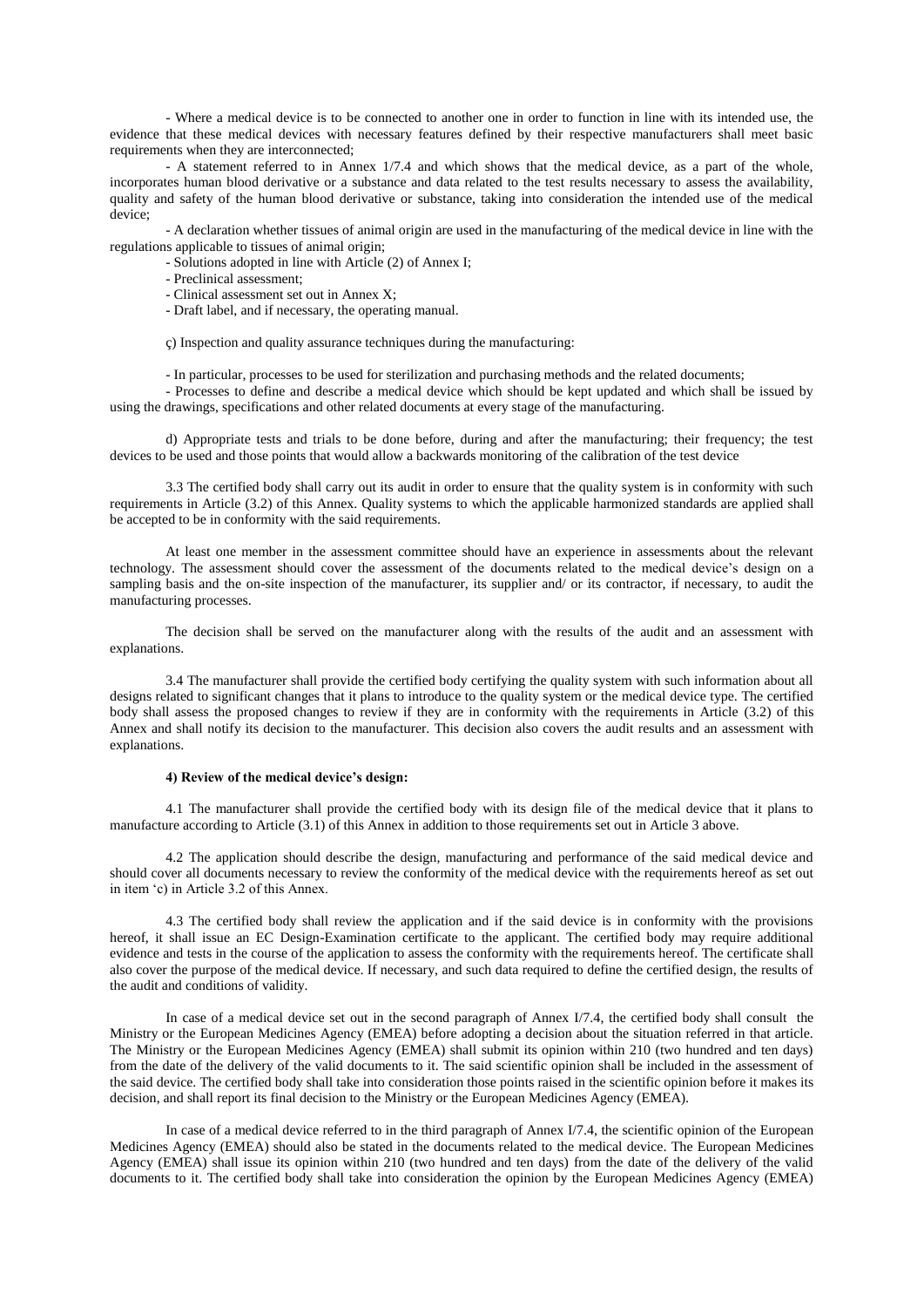before it makes its decision. If the scientific opinion of the European Medicines Agency (EMEA) is not favorable, the certified body may refuse to issue the certificate. The certified body shall report its final decision to the European Medicines Agency (EMEA).

In case of medical devices manufactured by using tissues of animal origin, the certified body shall proceed with the regulations applicable to them.

4.4 Where in case of design changes the compliance with the basic requirements hereof or the conditions for the operation of the medical device are affected, an additional certification should be received from the certified body that has issued the EC Design-Examination certificate. The applicant shall notify all changes related o the design to the certified body, and receive an "additional certification" in addition to the EC Design-Examination certificate.

### **5.5 Supervision and Audit**

5.1 The purpose of the supervision and audit is to ensure that the requirements of an approved quality system are fully fulfilled.

5.2 The manufacturer shall permit the certified body to carryout all necessary audits and shall provide it with all necessary information. This information includes the following:

- Quality system documents;

- Results of analyses, calculations and tests foreseen in the relevant part of the quality system about the design, solutions set forth in Article 2 of Annex 1, preclinical and clinical assessments, clinical watch plan following the launch to the market and the results;

- Inspection reports, reports about test data and calibration data and qualifications of the relevant personnel set out in the relevant part of the quality system concerning the manufacturing.

5.3 The certified body shall conduct periodic audits and assessments to assure that the manufacturer remains in conformity with the approved quality system. It issues and gives an assessment report to the manufacturer.

5.4 The certified body may pay unscheduled visits to the manufacturer. If it deems it necessary during these visits, it may conduct or have third parties conducted tests to audit if the quality system works well. The manufacturer shall be given an audit report, and if conducted, a test report.

#### **6) Administrative Provisions**

6.1 The manufacturer shall retain the following documents, for submission to the Ministry, for minimum five (5) years with effect from the manufacturing date of the last manufactured medical device, and minimum 15 (fifteen) years for implantable devices:

- Declaration of conformity;

- Quality system documents referred to in Article (3.1) of this Annex, and in particular, such documents, data and records shown in the second paragraph of Article (3.2);

- Changes referred to in Article (3.4) of this Annex;

- Documents referred to in Article (4.2) of this Annex;

- Decisions and reports by the certified body as referred to in Articles (3.3), (4.3), (4.4), (5.3) and (5.4) of this Annex.

#### **7) Application for Class IIa and IIb medical devices:**

7.1 Except for Article (4) of this Annex, this Annex shall be applicable to such Class IIa and IIb medical devices referred to in Article 11 of the present Regulation.

7.2 For Class IIa medical devices, the certified body shall assess the technical documents set out in subparagraph (c) of Article (3.2) for at least one sample from each device subcategory in terms of compliance with the provisions hereof as a part of the assessment set out in Article (3.3) of this Annex.

7.3 For Class IIa medical devices, the certified body shall assess the technical documents set out in subparagraph (c) of Article (3.2) of this Annex for at least one sample from each generic device group in terms of compliance with the provisions hereof as a part of the assessment set out in Article (3.3).

7.4 The certified body shall take into consideration technological innovations, similarities in the design, technology, manufacturing and sterilization methods, intended purpose and the results of the past assessments done in line with the present Regulation (for instance in terms of physical, chemical and biological features). The certified body shall make ready and available the reasons underlying the samples picked by it so that it can submit them to the Ministry.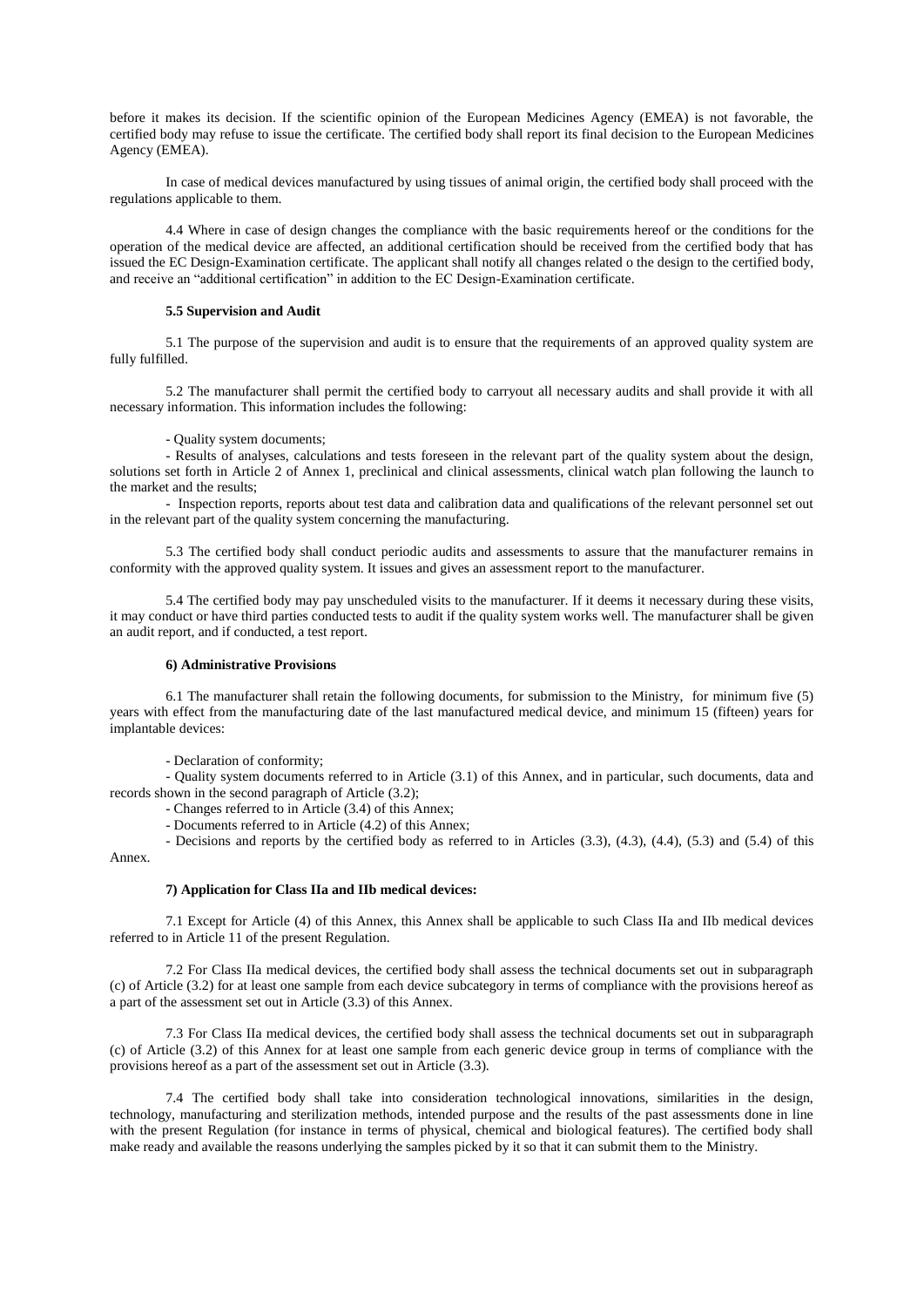7.5 The certified body shall inspect other samples under its supervision and audit assessment referred to in Article (5) of this Annex.

8) Application for medical devices incorporating human blood derivative:

When the manufacturing of each batch/ lot of the medical devices incorporating human blood derivative is completed, the manufacturer shall give information to the certified body about the market launch of the medical device batch/ lot and shall send to the certified body the official certificate issued by a state laboratory in relation to the market launch of them or by another laboratory designated by the Ministry according to the Regulation on the Licensing of Medicine Products for Human Use.

#### **ANNEX III EC TYPE REVIEW**

1) EC Type Review means the certification by the certified body that a sample representing the production is in conformity with the provisions of the present Regulation.

2) The application covers the following:

- The manufacturer's name and address; if the application is done by an authorized representative then the name and address of the authorized representative;

- For the conformity assessment of the sample representing the production defined as "type" in the provisions of the present Regulation, those documents listed in Article 3 of this Annex; and other samples to be provided upon the request of the certified body and a "type" prepared to be delivered to the certified body;

- A written declaration that there is no other application filed with another certified body for the same type.

3) Documents provided should ensure that the design, manufacturing and performance of the medical device shall be easily understood, and should include the following:

- A general definition and intended use of the type, including scheduled changes;

- Design drawings, in particular, manufacturing methods projected for the sterilization, and a detailed chart showing components, subgroups and circuits;

- Definitions and explanations necessary to ensure that the functioning of the medical device, the drawings and chart are understood;

- A list of those standards referred to in Article 7 of this Regulation which are partly or fully implemented, and the definition of solutions adopted in order to meet basic requirements of the present Regulation when these standards are not implemented;

- Results of certain operations such as design calculations, risk analyses, examinations and technical tests;

- Taking into consideration the intended use of the medical device, a statement that a substance or human blood derivative referred to in Annex I/7.4 is in the structure of the medical device as a whole; and data related to the tests conducted to assess the safety, quality and viability of such substance or human blood derivative;

- A statement on whether or not tissues of animal origin are used in the manufacturing of the medical device pursuant to the regulations governing the tissues of human origin;

- Solutions adopted in accordance with Article (2) of Annex I;

- Preclinical assessment;
- Clinical assessment referred to in Annex X;

- Draft label, and if necessary, operating manual.

#### **4) Certified Body**

4.1 It reviews if the documents submitted are in conformity with the type and if the type is manufactured in conformity with the documents; and if the applicable provisions of the standards referred to in Article 7 of the present Regulation are complied with. It assesses its findings and records the results.

4.2 It conducts or requires third parties to conduct necessary inspections and tests to verify if the manufacturer's solutions meet the basic requirements hereof for such medical devices to which the standards referred to in Article 7 of this Regulation are not applied. If medical device is to be connected to other medical device(s), it should be proven that it shall still meet the basic requirements hereof when it is connected to a medical device with the features designated by the manufacturer.

4.3 In the event that the manufacturer selects applicable standards currently in force, it conducts or requires third parties to conduct necessary to assess that these standards are truly complied with.

4.4 It shall designate, together with the applicant, the site where necessary inspections and tests shall be applied.

5) The certified body shall issue an EC Type-Examination Certificate to the manufacturer that fulfils the provisions of the present Regulation. The certificate shall contain data necessary to define the approved type, the manufacturer's name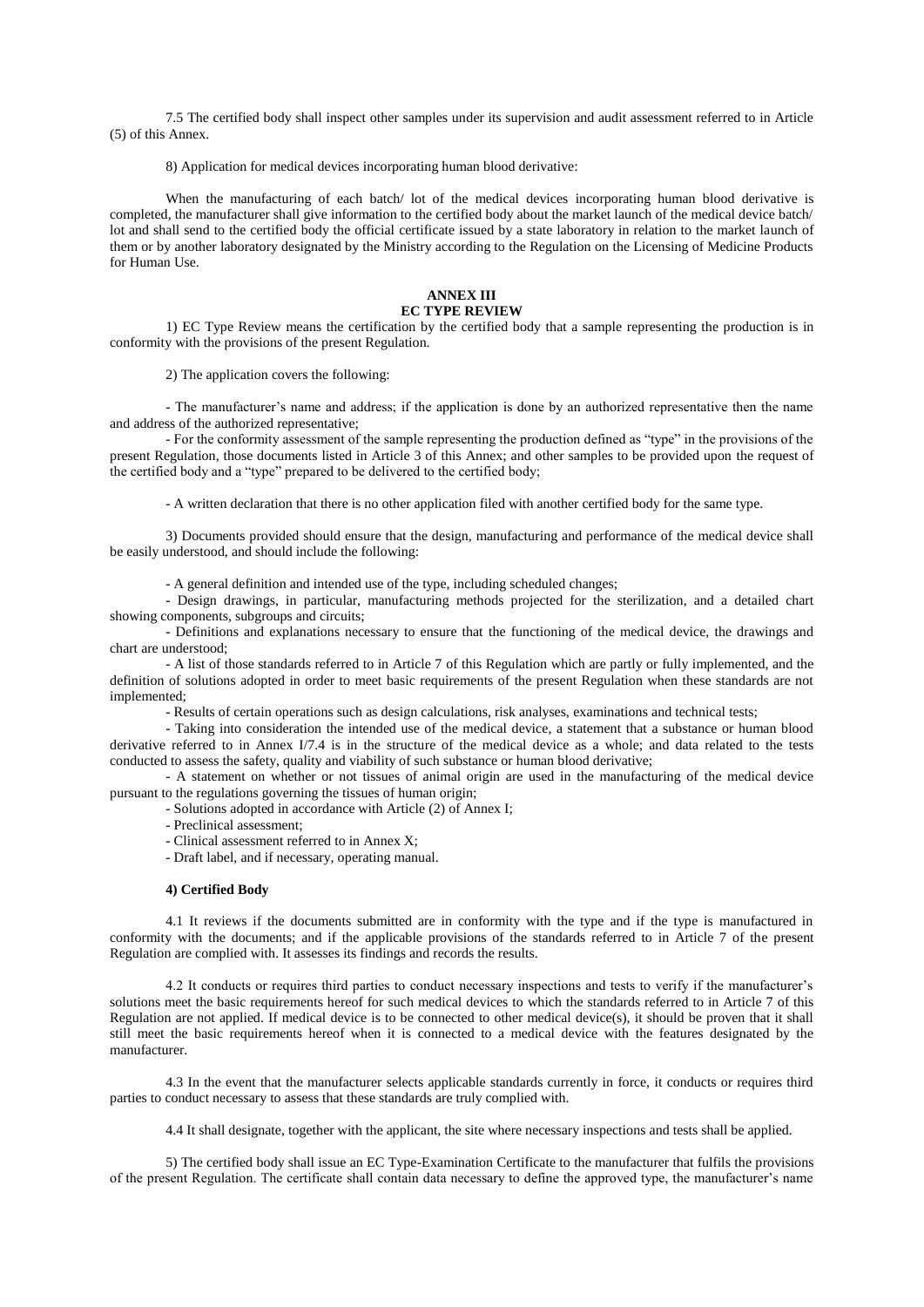and address, the audit results and validity terms. The relevant parts of the document are attached to the certificate and a copy shall be retained by the certified body.

In case of a medical device set out in the second paragraph of Annex I/7.4, the certified body shall consult the Ministry or the European Medicines Agency (EMEA) before adopting a decision about the situation referred in that article. The Ministry or the European Medicines Agency (EMEA) shall submit its opinion within 210 (two hundred and ten days) from the date of the delivery of the valid documents to it. The said scientific opinion shall be included in the assessment of the said device. The certified body shall take into consideration those points raised in the scientific opinion before it makes its decision, and shall report its final decision to the Ministry or the European Medicines Agency (EMEA).

In case of a medical device referred to in the third paragraph of Annex I/7.4, the scientific opinion of the European Medicines Agency (EMEA) should also be stated in the documents related to the medical device. The European Medicines Agency (EMEA) shall issue its opinion within 210 (two hundred and ten days) from the date of the delivery of the valid documents to it. The certified body shall take into consideration the opinion by the European Medicines Agency (EMEA) before it makes its decision. If the scientific opinion of the European Medicines Agency (EMEA) is not favorable, the certified body may refuse to issue the certificate. The certified body shall report its final decision to the European Medicines Agency (EMEA).

In case of medical devices manufactured by using tissues of animal origin, the certified body shall proceed with the regulations applicable to them.

Where a design change affects the conditions described for the use of the product or conformity with the basic requirements hereof, an additional certification should be received from the certified body that has issued the EC Type-Examination Certificate for such changes. If necessary, the applicant shall obtain an additional approval in addition to the first EC Type-Examination Certificate.

# **7) Administrative Provisions**

7.1 Other certified institutions may receive a copy of the EC Type-Examination Certificate and/ or its annexes. Annexes to the certificate shall be given to other certified bodies upon a request backed by its reasons within the knowledge of the manufacturer.

7.2 The manufacturer or its authorized representative shall retain one copy of the EC Type-Examination Certificate and the complementary annexes thereto for a minimum term of 5 (five) years from the manufacturing of the last medical device. The term for retaining such certificate shall be minimum 15 (fifteen) years from the manufacturing of the last medical device for implantable devices.

#### **ANNEX IV EC VERIFICATION**

1) EC verification is an operation whereby the manufacturer or its authorized representative represents and guarantees that medical devices subject to the procedures defined in Article 4 of this Annex are in conformity with the type defined in the EC Type-Examination Certificate and that it acts in compliance with such provisions hereof governing them.

2) The manufacturer shall adopt necessary measures about the manufacturing method to ensure that its medical devices are in full conformity with the provisions hereof and all specifications of the type defined in the EC Type-Examination Certificate. The manufacturer shall issue, if possible, such documents evidencing the conformity of the medical device with the requirements of the Regulation and with the type defined in the EC Type-Examination Certificate as well as the provisions prescribed to ensure homogenous production as well as all routine procedures, the manufacturing process, and in particular, the necessary sterilization before it starts the manufacturing. The manufacturer shall attach a CE marking and issue a declaration of conformity according to Article 17 of this Regulation.

In addition, the manufacturer shall apply such provisions of Articles (3) and (4) of Annex V for the manufacturing processes in order to assure and maintain the sterilization only in medical devices launched to the market in sterile form.

3) The manufacturer shall be responsible to set up and maintain a system in current form in order to review such data derived from the medical devices following their manufacturing, including the provisions in Annex V and to implement necessary corrective actions. In this respect, the manufacturer is also under the obligation to immediately give notice to the Ministry as soon as it becomes aware of the following:

a) 1) Deterioration and/ or deviation in the specifications and/ or performance of the medical device;

2) insufficient details in operating manual and label which may lead to a severe decline in the health condition of the patient or the user or his death;

b) Technical and medical causes based on the specifications and performance of the medical device which cause its manufacturer to recall the devices of the same type from the market in a systematic way due to the reasons set out in item (a) in this paragraph.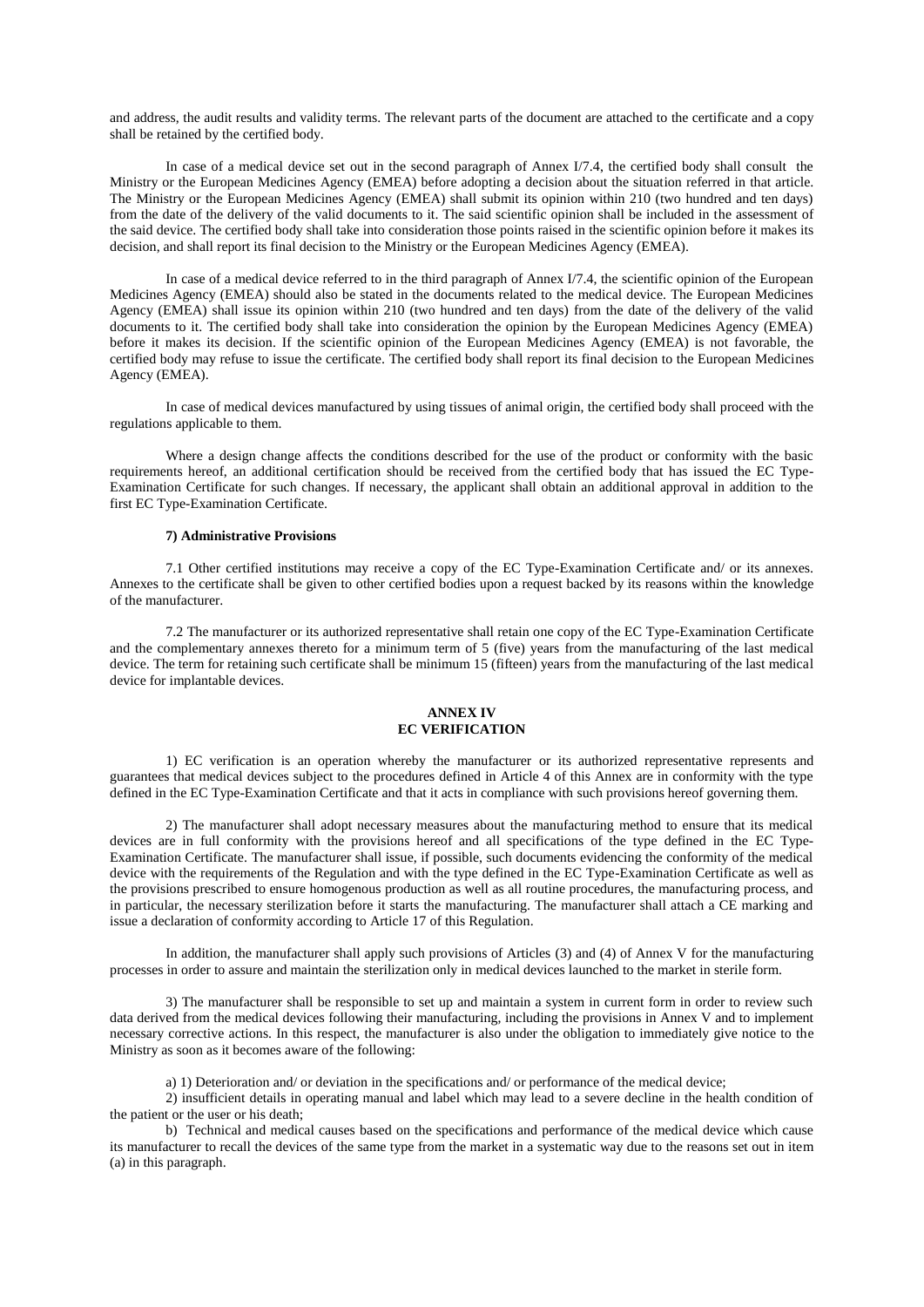4) The certified body shall verify the products in statistical terms as defined in Article (6) or by controlling and testing each medical device as defined in Article (5) of this Annex, depending on the manufacturer's decision and shall conduct appropriate tests and reviews to verify if requirements set out herein are fulfilled.

Controls above shall not be applicable to a manufacturing process designed to assure the sterilization.

# **5) Verification of each medical device by tests and controls**

5.1 Each medical device shall be separately reviewed. If possible, such tests defined in the applicable standards in Article 7 of this Regulation or equivalent tests are done to verify the conformity of the medical device with the type defined in the EC Type-Examination Certificate and the relevant requirements of the Regulation.

5.2 The certified body shall affix its own identification number on each certified medical device or have it affixed, and issue a written declaration of conformity for all tests completed.

#### **6) Statistical Verification**

6.1 The manufacturer shall submit the final products together with homogenous batch/ lot numbers.

6.2 Random samples are picked from each batch/ lot. These samples are separately reviewed. If possible, to determine if the batch/ lot is accepted or refused, such tests defined in the applicable standards in Article 7 of this Regulation or equivalent tests are done to verify the conformity of the medical device with the type defined in the EC Type-Examination Certificate and the relevant requirements of the Regulation.

6.3 The statistical control of the medical device shall be made on the basis of such qualifications and/ or variables that need the functional sampling charts that provide high level of safety and performance in line with the state-of-the-art technology. This sampling chart shall be created according to the relevant standards in Article 7 of the Regulation, taking into consideration the special nature of the said device category.

6.4 If the batch/ lot is accepted, the certified body shall affix its own identification number on each certified medical device or have it affixed, and issue a written declaration of conformity for all tests completed. All medical devices in the accepted batch/ lot except for non-conforming samples may be launched to the market.

If a batch/ lot is rejected, then the certified body shall adopt necessary measures to prevent the market launch of the said batch/ lot. In the event that batches/ lots are frequently rejected, the certified body may suspend the statistical verification.

The manufacturer may affix the identification number of the certified body in the course of the manufacturing works under the certified body's responsibility.

### **7) Administrative Provisions**

The manufacturer or its authorized representative shall keep the following documents, for submission to the Ministry, for a minimum term of 5 (five) years from the manufacturing date of the last medical device and for a minimum term of 15 (fifteen) years for implantable devices.

- Declaration of conformity;
- Documents referred to in Article (2) of this Annex;
- Documents referred to in Articles (5.2) and (6.4) of this Annex
- If necessary, the EC Type-Examination Certificate referred to in Annex III.

#### **8) Application for Class IIa medical devices**

This Annex may be applicable to such Class IIa medical devices referred to in Article 11 of the Regulation by taking into consideration the following:

8.1 The manufacturer shall guarantee and announce by virtue of the declaration of conformity that except for Articles (1) and (2) of the present Annex, it manufactures Class IIa products in accordance with the technical documents referred to in Article (3) of the present Annex and that they meet the requirements of the present Regulation.

8.2 Except for Articles (1), (2), (5) and (6) of the present Annex, verifications done by the certified body by virtue of technical documents referred to in Article (3) of Annex VII are for the purposes of the confirmation of the conformity of Class IIa products.

#### **9. Application for medical devices incorporating human blood derivative**

In case of medical devices incorporating human blood derivative if the manufacturing of each batch/ lot of a medical device is to be verified according to Article (6), the manufacturer shall give information to the certified body about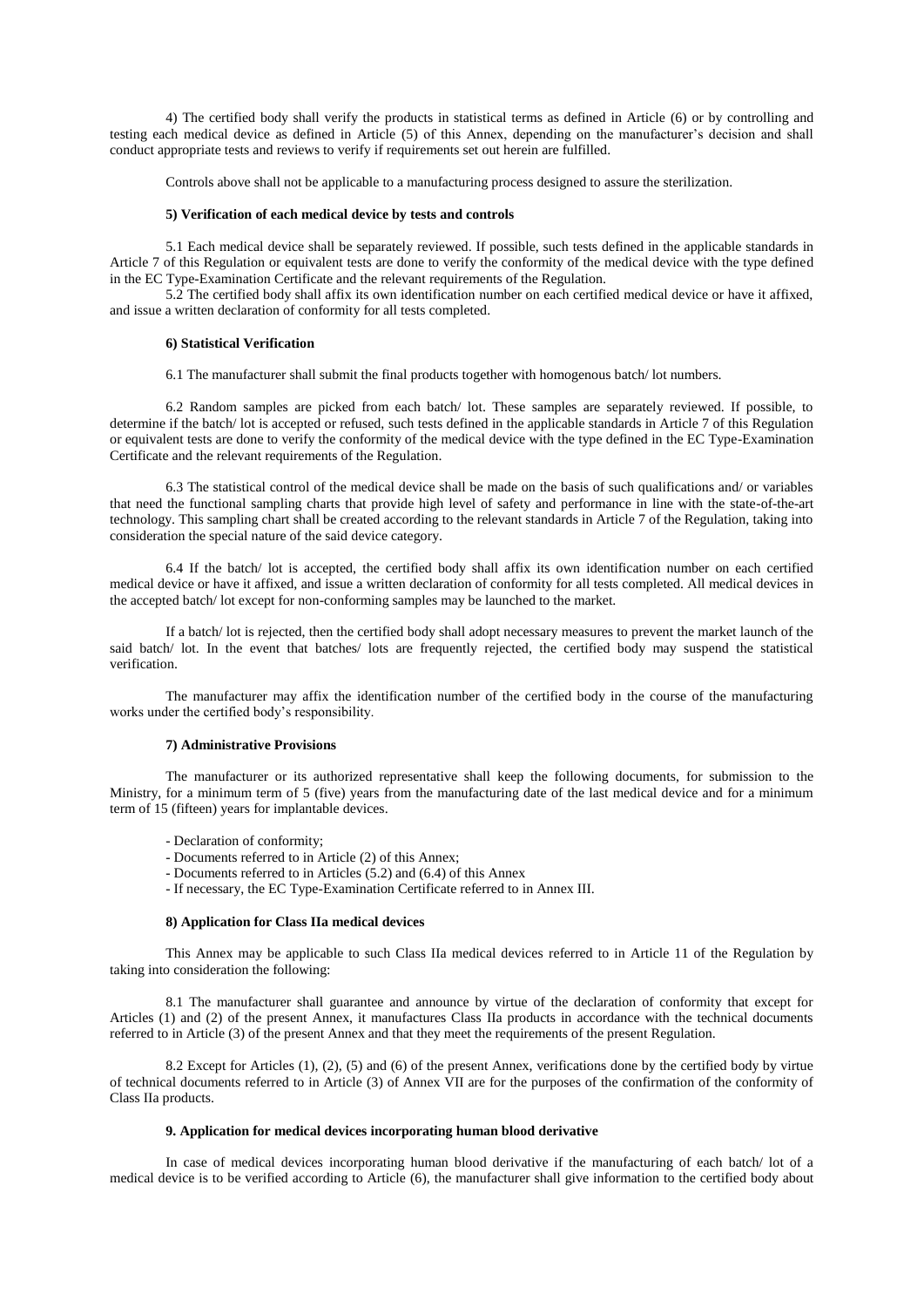the market launch of the medical device batch/ lot and shall send to the certified body the official certificate issued by a state laboratory in relation to the market launch of them or by another laboratory designated by the Ministry according to the Regulation on the Licensing of Medicine Products for Human Use.

# **ANNEX V EC DECLARATION OF CONFORMITY (Production Quality Assurance)**

1) The manufacturer shall implement the quality system approved for the manufacturing and shall carry out the final controls of the said medical devices as described in Article  $(3 \text{ of this Exhibit; moreover, it shall be subject to the})$ supervision and audit referred to in Article 4 of the present Annex.

2) The EC Declaration of Conformity is an operation whereby the manufacturer fulfilling the requirements set out in the Article (1) of the present Annex guarantees and reports that its said products are in conformity with the type defined in the EC Type-Examination Certificate and the applicable provisions of this Regulation.

The manufacturer shall affix the CE marking and issue a written declaration of conformity in accordance with Article 17 of the present Regulation. This declaration shall cover all medical devices which are clearly defined by way of product name, product code or other remarks and shall be kept and retained by the manufacturer.

# **3) Quality system**

3.1 The manufacturer shall apply to the certified body for the assessment of its quality system. This application shall consist of the following:

- The manufacturer's name and address;

- All information related to the medical device or the group of medical devices covered by the transaction;

- A written statement confirming that the manufacturer has not filed any application with any other notified body for the same medical devices;

- Quality system documents

- An undertaking to fulfill all requirements of a certified quality system;

- An undertaking to maintain the certified quality systems in full and in an effective way;

- When necessary, a technical certificate for the approved type and a copy of the EC Type-Examination Certificate;

- The manufacturer's undertaking that data derived from medical devices during the post-production stage shall be reviewed, including the provisions in Annex X; that a system shall be set up in order to apply necessary corrective actions and that this system shall be maintained current and updated. This undertaking also extends to the obligation that the manufacturer shall give notice to the Ministry as soon as it becomes aware of the following situations:

a) 1) Deterioration and/ or deviation in the specifications and/ or performance of the medical device;

2) Insufficient details in operating manual and label which may lead to a severe decline in the health condition of the patient or the user or his death;

b) Technical and medical causes based on the specifications and performance of the medical device which cause its manufacturer to recall the devices of the same type from the market in a systematic way due to the reasons set out in item (a) in this paragraph.

3.2 The implementation of the quality system should ensure the conformity of the products with the type referred to in the EC Type-Examination Certificate.

All provisions, requirements and prescriptions adopted by the manufacturer for the quality system shall be systematically and regularly certified in the form of written policies and procedures. This documentation of the quality system should allow that the quality plans, programs, manuals, records and similar quality policies and procedures should be construed in the same way.

This certificate shall particularly include the following:

- a) The manufacturer's quality targets;
- b) The business' organizational structure, and in particular:

- Responsibilities of the officers and employees in charge of the design quality and manufacturing of the medical device, their authorities and corporate organization;

- Methods intending to control the effective operation of the quality system to ensure that the medical devices and their designs, including the control of non-conforming medical devices shall be at the desired level;

- Where a medical device or its parts are designed, manufactured and/ or finally inspected and tested by third parties, a description of the effective operation of the quality system, in particular, those methods to monitor the scope and method of the control applied to the said third party;

c) Inspection and quality assurance techniques during the manufacturing: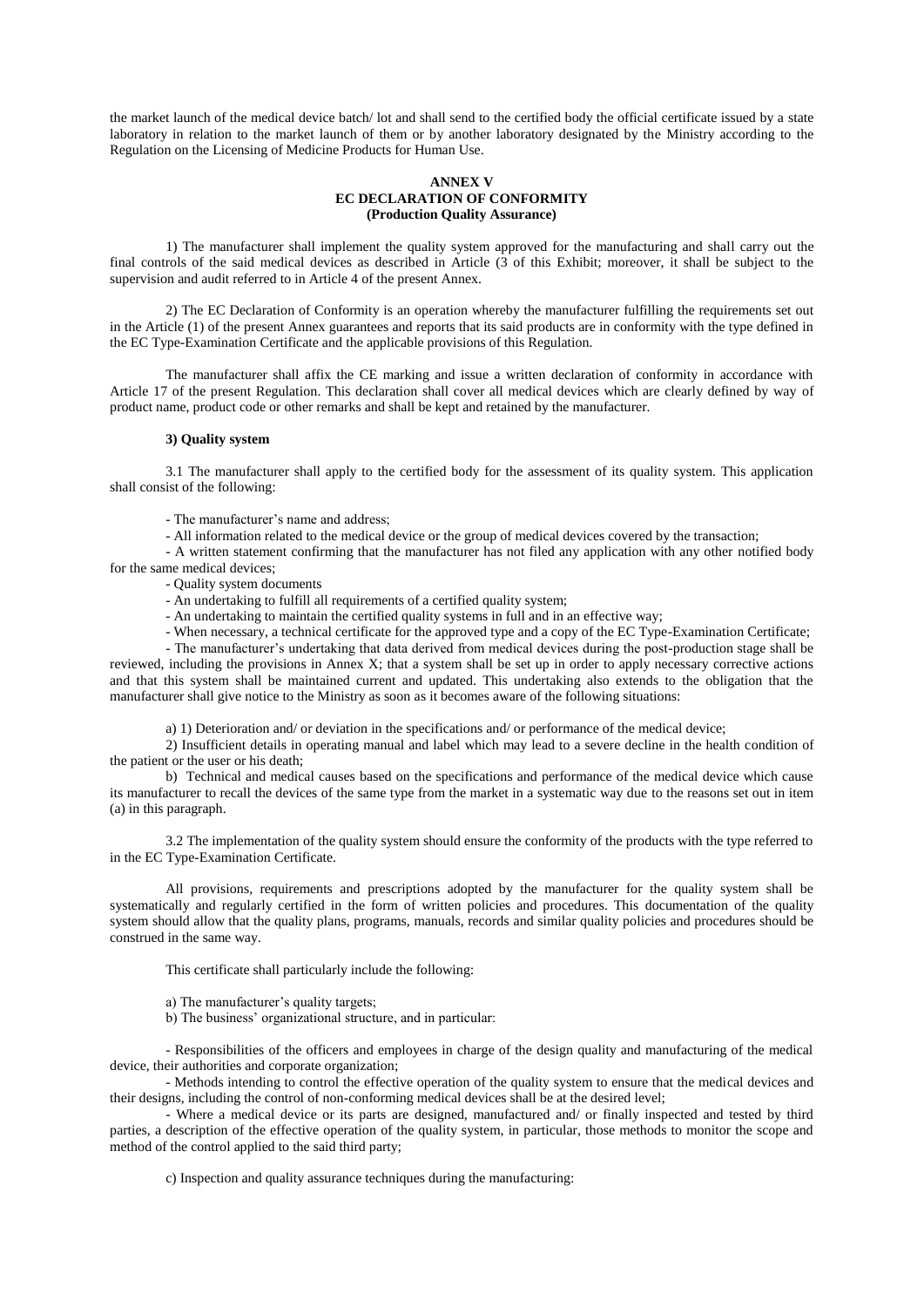- In particular, processes to be used for sterilization and purchasing methods and the related documents;

- Processes to define and describe a medical device which should be kept updated and which shall be issued by using the drawings, specifications and other related documents at every stage of the manufacturing.

ç) Appropriate tests and trials to be done before, during and after the manufacturing; their frequency; the test devices to be used and those points that would allow a backwards monitoring of the calibration of the test device.

3.3 The certified body shall carry out its audit in order to ensure that the quality system is in conformity with such requirements in Article (3.2) of this Annex. Quality systems which apply the applicable harmonized standards shall be accepted to be in conformity with the said requirements.

At least one member in the assessment committee should have an experience in assessments about the relevant technology. The assessment should cover the assessment of the documents related to the medical device's design on a sampling basis and the on-site inspection of the manufacturer, its supplier and/ or its contractor, if necessary, to audit the manufacturing processes. The decision shall be served on the manufacturer along with the results of the audit and an assessment with explanations.

The manufacturer shall provide the certified body certifying the quality system with such information about all designs related to significant changes that it plans to introduce to the quality system or the medical device type.

The certified body shall assess the proposed changes to review if they are in conformity with the requirements in Article (3.2) of this Annex. After the said information is received the decision consisting of the audit results and an assessment backed by explanations shall be sent to the manufacturer.

### **4) Supervision and Audit**

4.1 The purpose of the supervision and audit is to ensure that the requirements of an approved quality system are fully fulfilled.

4.2 The manufacturer shall permit the certified body to carryout all necessary audits and shall provide it with all necessary information. This information includes the following:

- Quality system documents;

- Technical documents;

- Inspection reports, reports about test data and calibration data and qualifications of the relevant personnel set out in the relevant part of the quality system concerning the manufacturing.

4.3 The certified body shall carry out periodic audit and assessment to ensure that the manufacturer complies with the approved quality system and give an assessment report to the manufacturer.

4.4 Moreover, the certified body may pay unscheduled visits to the manufacturer. If it deems it necessary during these visits, it may conduct or have third parties conducted tests to audit if the quality system works well. The manufacturer shall be given an audit report, and if conducted, a test report.

#### **5) Administrative Provisions**

**5.1** The manufacturer shall retain the following documents, for submission to the Ministry, for minimum five (5) years with effect from the manufacturing date of the last manufactured medical device, and minimum 15 (fifteen) years for implantable devices:

- Declaration of conformity;

- Quality system documents referred to in Article (3.1) of this Annex;

- Changes referred to in Article (3.4) of this Annex;

- A copy of the EC Type-Examination Certificate referred to in Article (3.1) of the present Annex and technical documents related to the approved type;

- The decision and reports of the certified body referred to in Articles (4.3) and (4.4) of the present Annex;

- If necessary, the EC Type-Examination Certification referred to in Annex III.

#### **6) Application for Class IIa medical devices:**

This Annex may be applicable to such Class IIa medical devices referred to in Article 11 of the Regulation by taking into consideration the following:

6.1 The manufacturer shall guarantee and announce by virtue of the declaration of conformity that except for Articles (2), (3.1) and (3.2) of the present Annex, it manufactures Class IIa products in accordance with the technical documents referred to in Article (3) of the Annex VII and that they meet the requirements of the present Regulation.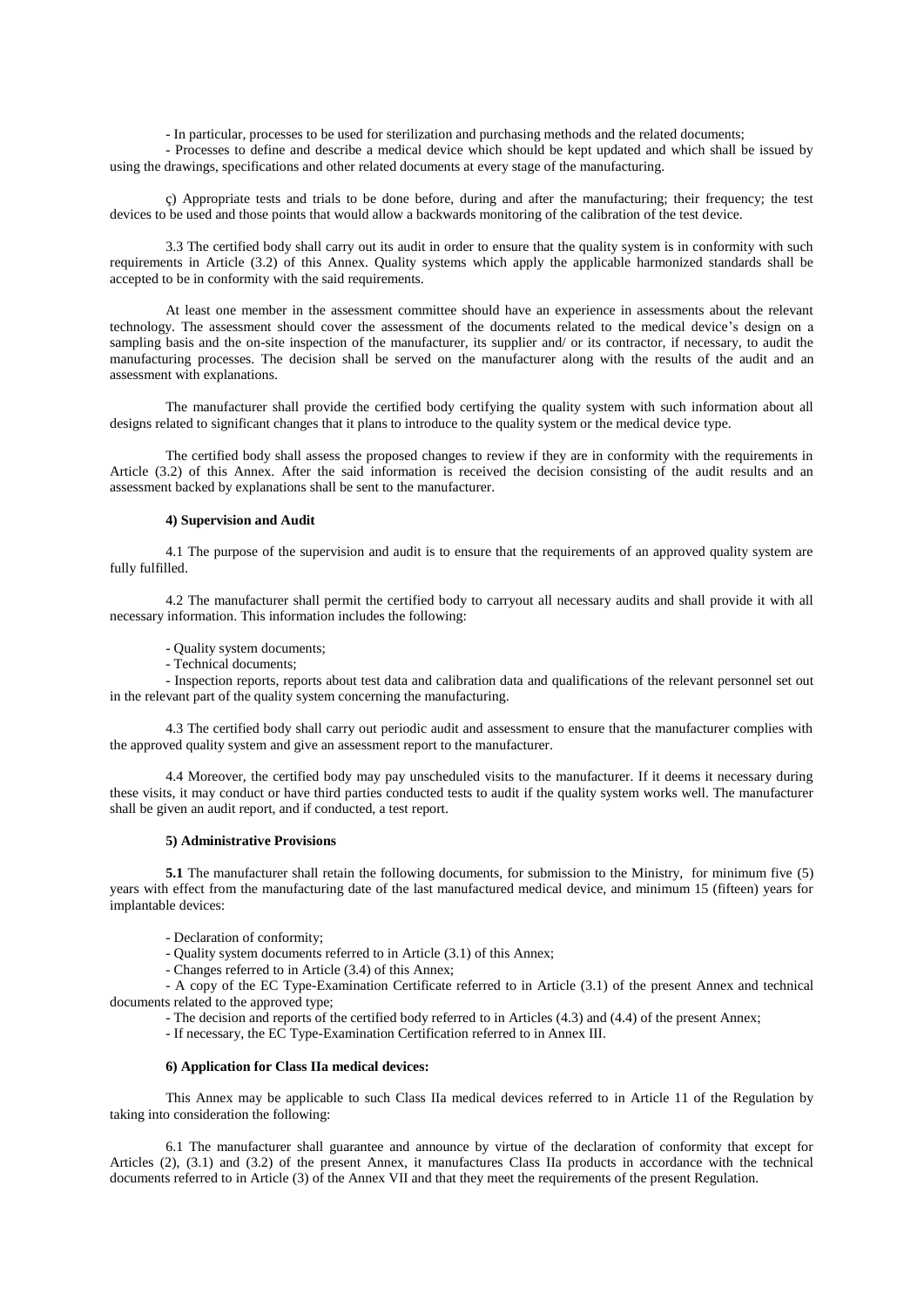6.2 For Class IIa medical devices, the certified body shall assess the technical documents set out in Article (3) of Annex VII for at least one sample from each device subcategory in terms of compliance with the provisions hereof as a part of the assessment set out in Article (3.3).

6.3 The certified body shall take into consideration technological innovations, similarities in the design, technology, manufacturing and sterilization methods, intended purpose and the results of the past assessments done in line with the present Regulation (for instance in terms of physical, chemical and biological features). The certified body shall make ready and available the reasons underlying the samples picked by it so that it can submit them to the Ministry.

6.4 The certified body shall examine other samples under the supervision and audit assessment set out in Article  $(4.3)$ .

## **7) Application for medical devices incorporating human blood derivative:**

When the manufacturing of each batch/ lot of the medical devices incorporating human blood derivative is completed, the manufacturer shall give information to the certified body about the market launch of the medical device batch/ lot and shall send to the certified body the official certificate issued by a state laboratory in relation to the market launch of them or by another laboratory designated by the Ministry according to the Regulation on the Licensing of Medicine Products for Human Use.

#### **ANNEX VI EC DECLARATION OF CONFORMITY (Product Quality Assurance)**

1) The manufacturer shall implement the quality system approved for the production and shall carry out the inspection and test procedures of the said medical devices as described in Article (3) of this Annex; moreover, it shall be subject to the supervision and audit referred to in Article (4) of the present Annex.

In addition, the manufacturer shall implement the provisions of Articles (3) and (4) of Annex V for manufacturing processes which are intended for the assurance and maintenance of the sterility only in medical devices launched to the market in sterile form

2) The EC Declaration of Conformity is an operation whereby the manufacturer fulfilling the requirements set out in the Article 1 of the present Annex guarantees and reports that its said products are in conformity with the type defined in the EC Type-Examination Certificate and the applicable provisions of this Regulation.

The manufacturer shall affix the CE marking and issue a written declaration of conformity in accordance with Article 17 of the present Regulation. This declaration shall cover all medical devices which are clearly defined by way of product name, product code or other remarks and shall be kept and retained by the manufacturer. The CE marking shall be next to the identification number of the certified body implementing the procedures defined in this Annex.

# **3) Quality system**

3.1 The manufacturer shall apply to the certified body for the assessment of its quality system. This application shall consist of the following:

- The manufacturer's name and address;

- All information related to the medical device or the group of medical devices covered by the transaction;

- A written statement confirming that the manufacturer has not filed any application with any other notified body for the same product;

- Quality system documents

- An undertaking by the manufacturer to fulfill all requirements of a certified quality system;

- An undertaking by the manufacturer to maintain the certified quality systems in full and in an effective way;

- When necessary, a technical certificate for the approved type and a copy of the EC Type-Examination Certificate;

- The manufacturer's undertaking that data derived from medical devices during the post-production stage shall be reviewed, including the provisions in Annex X; that a system shall be set up in order to apply necessary corrective actions and that this system shall be maintained current and updated. This undertaking also extends to the obligation that the manufacturer shall give notice to the Ministry as soon as it becomes aware of the following situations:

a) 1) Deterioration and/ or deviation in the specifications and/ or performance of the medical device;

2) Insufficient details in operating manual and label which may lead to a severe decline in the health condition of the patient or the user or his death;

b) Technical and medical causes based on the specifications and performance of the medical device which cause its manufacturer to recall the devices of the same type from the market in a systematic way due to the reasons set out in item (a) in this paragraph.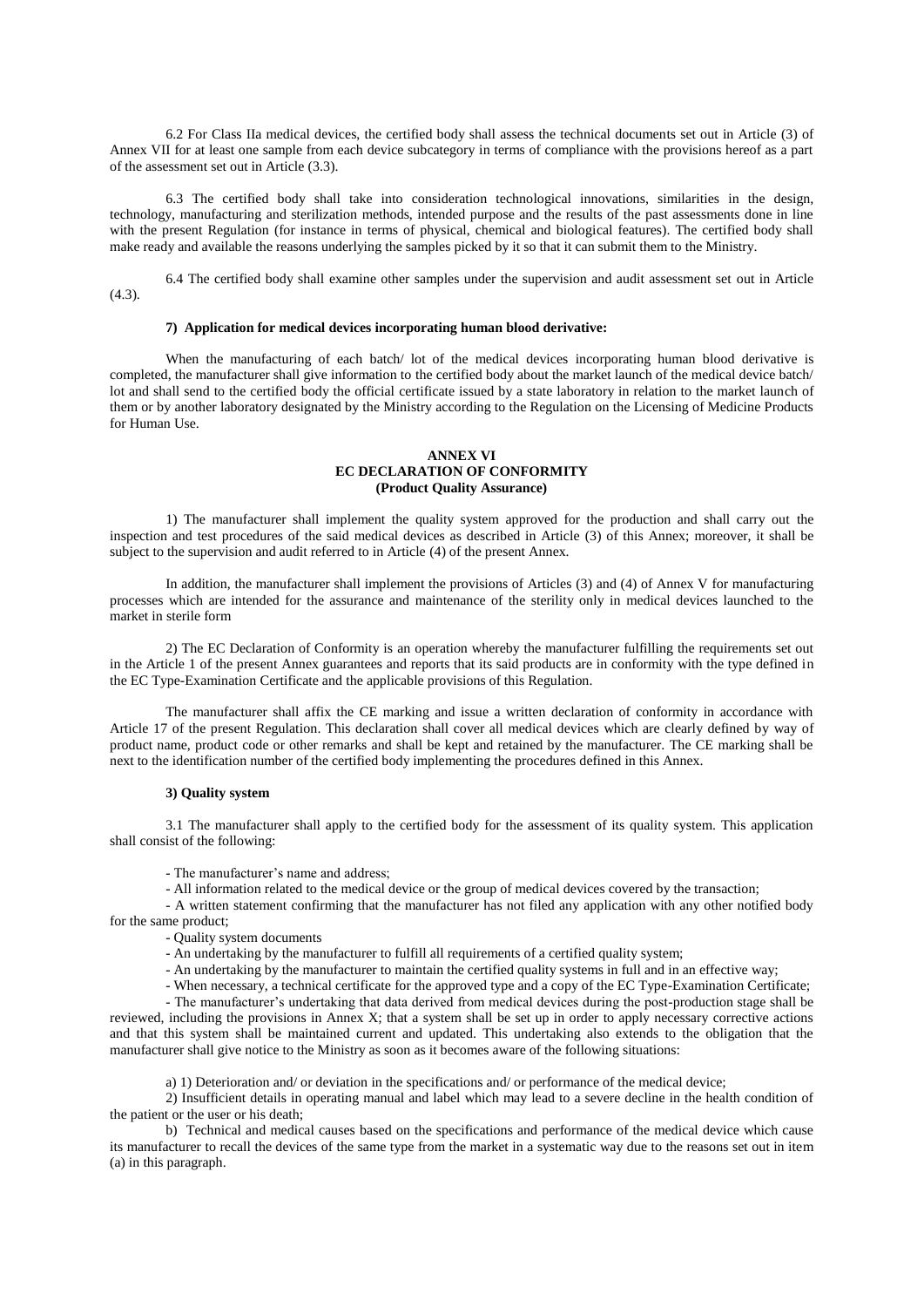3.2 Under the quality system, the sample from each medical device or batch/ lot shall be examined and such tests defined in the applicable standards in Article 7 of this Regulation or equivalent tests are done to ensure the conformity of the medical device with the type defined in the EC Type-Examination Certificate and the relevant requirements of the Regulation. All provisions, requirements and prescriptions adopted by the manufacturer for the quality system shall be systematically and regularly certified in the form of written policies and procedures. This documentation of the quality system should allow that the quality plans, programs, manuals, records and similar quality policies and procedures should be construed in the same way.

This document particularly includes the following definitions:

- Quality targets, organizational structure, responsibilities and powers of the employees in the company with respect to the quality of medical devices;

- Post-manufacturing examinations and tests as well as those points that would allow a backwards monitoring of the calibration of the test device;

- Methods to monitor the effective operation of the quality system;

- Reports related to the inspection, test and calibration as well as records in relation to the quality such as relevant personnel;

- Where a medical device or its parts are designed, manufactured and/ or finally inspected and tested by third parties, a description of the effective operation of the quality system, in particular, those methods to monitor the scope and method of the control applied to the said third party.

Examinations above shall not be applicable to a manufacturing process designed to assure the sterilization.

3.3 The certified body shall carry out its audit to determine if the quality system is in conformity with the requirements defined in Article (3.2) of the present Annex. Quality systems to which applicable harmonized standards are applied shall be accepted to be in conformity with the said requirements.

At least one member in the assessment team should have assessment experience about the relevant technology. In order to control the manufacturing process for the purposes of the assessment, the manufacturer, and where necessary, its supplier shall undergo an on-site audit. The decision shall be notified to the manufacturer together the audit results and an assessment with explanations.

3.4 The manufacturer shall provide the certified body which certifies its quality system with information about all its projections for significant changes to its quality system.

The certified body shall assess the proposed changes to review if they are in conformity with the requirements in Article (3.2) of this Annex. After the said information is received the decision consisting of the audit results and an assessment backed by explanations shall be sent to the manufacturer.

### **4) Supervision and Audit**

4.1 The purpose of the supervision and audit is to ensure that the requirements of an approved quality system are fully fulfilled.

4.2 The manufacturer shall authorize the certified body to audit the inspection, test and storage sites and shall supply to the certified body all required information including the following in full:

- Quality system documents;

- Technical documents;

- Inspection reports, test and calibration data as well as records related to quality such as the qualifications of the relevant personnel.

4.3 In order to assure that the manufacturer implements the quality system, the certified body shall carry out periodical audits and assessments and shall give an assessment report to the manufacturer.

4.4 Certified body may pay unscheduled visits to the manufacturer. If it deems it necessary during these visits, it may conduct or have third parties conducted tests to audit if the quality system works well and the product is in conformity with the requirements of the present Regulation. For this purpose, it picks up and examines a sample from the final products and conducts such tests defined in the applicable standards in Article 7 of this Regulation or equivalent ones. Where one or more than one sample is in deviation of the requirements, the certified body shall adopt necessary measures.

The certified body shall give the manufacturer an audit report, and if conducted, a test report.

# **5) Administrative provisions**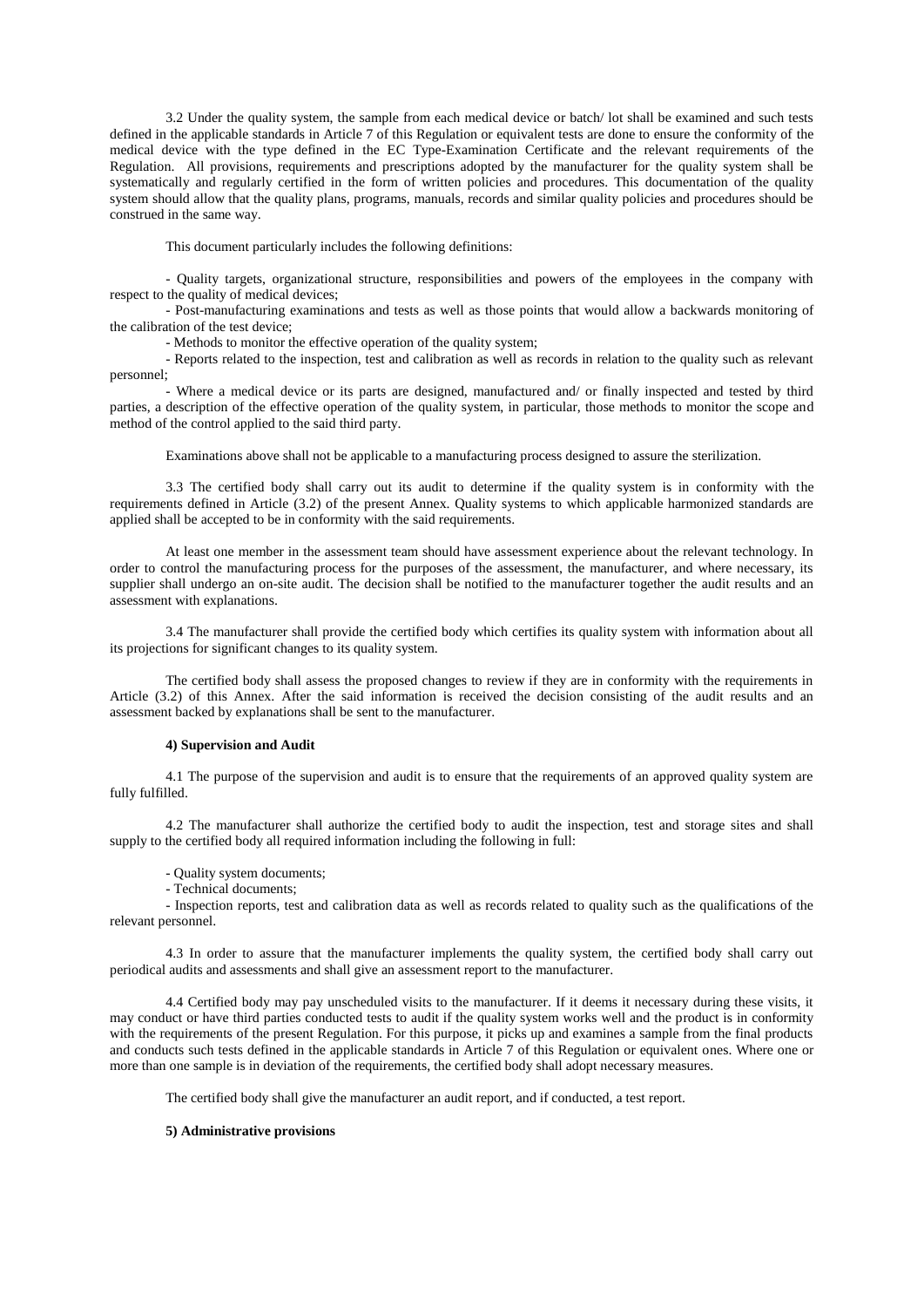The manufacturer shall retain the following documents, for submission to the Ministry, for minimum five (5) years with effect from the manufacturing date of the last manufactured medical device, and minimum 15 (fifteen) years for implantable devices:

- Declaration of conformity;

- A copy of the EC Type-Examination Certificate referred to in Article (3.1) of the present Annex and technical documents related to the approved type;

- Changes referred to in Article (3.4) of this Annex;

- The decision and reports of the certified body referred to in the second paragraph of Article (3.4) of the present Annex and also in Articles (4.3) and (4.4) of it;

- If necessary, the declaration of conformity referred to in Annex III, EC Type-Examination Certification referred to in Annex III.

# **6) Application for Class IIa medical devices:**

This Annex may be applicable to such Class IIa medical devices referred to in Article 11 of the Regulation by taking into consideration the following:

6.1 The manufacturer shall guarantee and announce by virtue of the declaration of conformity that except for Articles (2), (3.1) and (3.2) of the present Annex, it manufactures Class IIa products in accordance with the technical documents referred to in Article (3) of the Annex VII and that they meet the requirements of the present Regulation.

6.2 For Class IIa medical devices, the certified body shall assess the technical documents set out in Article (3) of Annex VII for at least one sample from each device subcategory in terms of compliance with the provisions hereof as a part of the assessment set out in Article (3.3).

6.3 The certified body shall take into consideration technological innovations, similarities in the design, technology, manufacturing and sterilization methods, intended purpose and the results of the past assessments done in line with the present Regulation (for instance in terms of physical, chemical and biological features). The certified body shall make ready and available the reasons underlying the samples picked by it so that it can submit them to the Ministry.

6.4 The certified body shall examine other samples under the supervision and audit assessment set out in Article  $(4.3).$ 

# **ANNEX VII EC CONFORMITY OF DECLARATION**

1) The EC Declaration of Conformity is a process whereby the manufacturer or its authorized representative which fulfils the obligations set out in Article 2 of the present Annex and those obligations referred to in Article (5) of this Annex for medical devices launched to the market in a sterile form as well as for medical devices with the measurement functions declares and guarantees that it fulfils such requirements and that said devices are in conformity with the relevant provisions of this Regulation.

2) The manufacturer should issue the technical certificate described in Article (3) of the present Annex. The manufacturer or its authorized representative shall retain such technical document consisting of the declaration of conformity for minimum 5 (five) years from the date of the manufacturing of the last medical device in order to submit it in case of an audit by the competent authorities. This document shall be kept for minimum 15 (fifteen) years for the implantable devices from the date of the manufacturing of the last medical device.

3. This technical document should allow the assessment of the medical device's conformity to the requirements of the Regulation. This document shall show the following;:

- A general definition and intended use of the type, including scheduled changes;

- Design drawings, manufacturing methods projected, and a detailed chart showing components, subgroups and circuits;

- Definitions and explanations necessary to ensure that the functioning of the medical device, the drawings and chart are understood;

- Risk analysis results and a list of those standards referred to in Article 7 of the present Regulation which are partly or fully implemented, and the definition of solutions adopted in order to meet basic requirements of the present Regulation when these standards are not implemented;

- Definition of methods employed for medical devices launched to the market in a sterile form and the validation reports;

- Results of the applied audits and design calculations; where a medical device is to be connected to another one in order to function in line with its intended use, the evidence that these medical devices with necessary features defined by their respective manufacturers shall meet basic requirements when they are interconnected;

- Solutions adopted in accordance with Article (2) of Annex I;

- Pre-clinical assessment;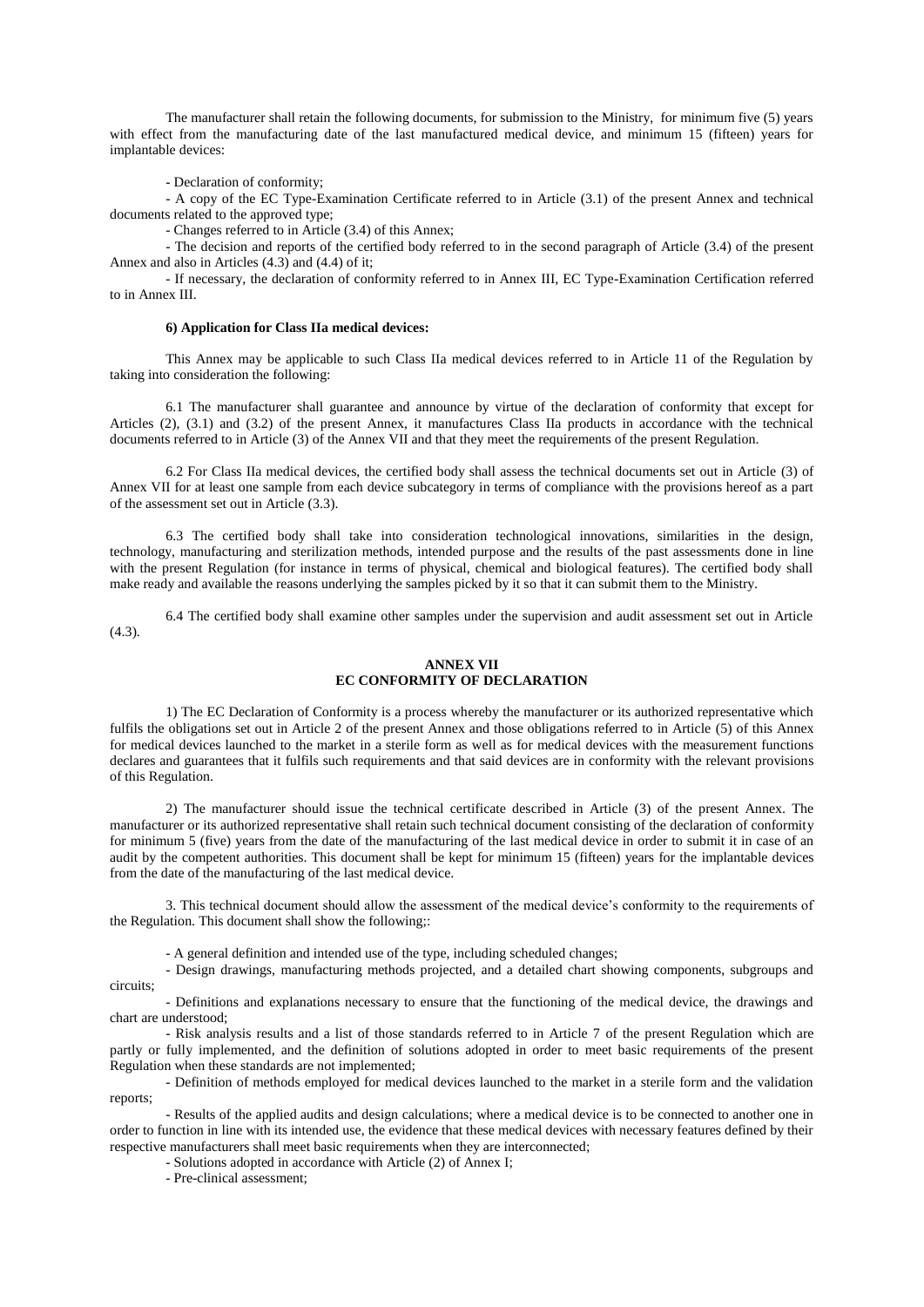- Clinical assessment issued in accordance with Annex X;

- Label and operating manual.

4) The manufacturer shall be responsible to set up and maintain a system in current form in order to review such data derived from the medical devices following their manufacturing, including the provisions in Annex X and to implement necessary corrective actions. In this respect, the manufacturer is also under the obligation to immediately give notice to the Ministry as soon as it becomes aware of the following:

a) 1) Deterioration and/ or deviation in the specifications and/ or performance of the medical device;

2) Insufficient details in operating manual and label which may lead to a severe decline in the health condition of the patient or the user or his death;

b) Technical and medical causes based on the specifications and performance of the medical device which cause its manufacturer to recall the devices of the same type from the market in a systematic way due to the reasons set out in item (a) in this paragraph.

5) With respect to medical devices launched to the market in sterile form and medical devices with measurement function included in Class I, the manufacturer should act in accordance with not only the requirements set out in this Annex but also either of the procedures defined in Annex II, Annex IV, Annex V or Annex VI.

The application of the Annexes above and the intervention by the certified body shall be limited to the following:

- In medical devices launched to the market in sterile form, manufacturing issues related to the assurance and maintenance of the sterilization only;

- For medical devices with measurement function, manufacturing issues related to the conformity of the products with metrological requirements.

Moreover, the second paragraph of Article (6) in this Annex shall be applicable to them.

# **6) Application for Class IIa medical devices**

This Annex may be applicable to Class IIa medical devices referred to in Article 11 of the Regulation, taking into consideration the following exception:

When the provisions of this Annex are implemented together with procedures set out in Annex IV, Annex V or Annex VI, the declaration of conformity set out in the relevant Annexes shall be made in the form of a single declaration. With respect to the declaration based on this Annex, the manufacturer declares and guarantees that the product design meets the relevant provisions of this Regulation.

# **ANNEX VIII DECLARATION FOR SPECIAL PURPOSE DEVICES**

1) The manufacturer or its authorized representative shall issue a declaration incorporating the information referred to in Article 2 of the present Article for the customized devices or clinical research purpose devices.

2) This declaration sets forth the following information:

- The manufacturer's name and address;

- Descriptive information about the medical device;
- A declaration that the medical device shall be used by a specific patient, along with the patient's name;

- The prescribing doctor or the name of any other competent person, and where necessary, the name of the polyclinic;

- Specific specifications of the prescribed medical device;

- A declaration confirming that the said medical device meets basic requirements set out in Annex 1 and, where it fails to meet these requirements in full, stating the reasons underlying it.

2.2 For clinical research purpose devices referred to in Annex X:

- Descriptive information about the device;
- Clinical research plan;
- Researcher brochure;
- Confirmation that the subjects of the research are insured;
- An informed volunteer consent form;

- The declaration if a substance or human blood derivative referred to in Annex 1/7.4 will not be included in the structure of the device as a part of the whole;

- The declaration about whether or not tissues of animal origin are used in the manufacturing of the device in line with the regulations applicable to them;

- Opinions of the relevant ethical opinion and detailed explanations in relation to these opinions;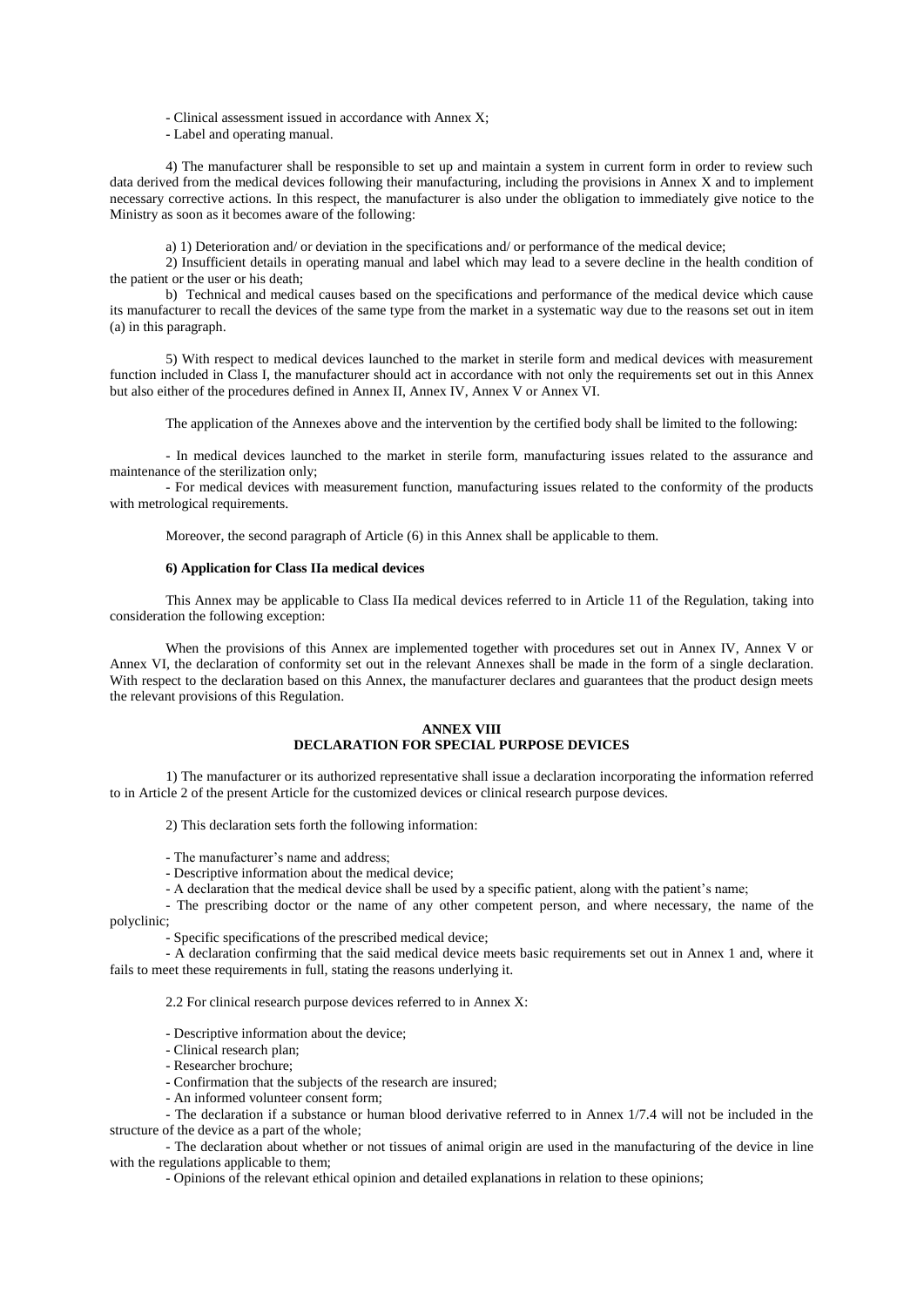- The name of the institution, the medical applicator and other competent personnel in charge of the research;

- The place, commencement date and planned term of the research;

- A declaration confirming the conformity of the devices with basic requirements in addition to the subject matters covered by the research and describing all measures adopted for the patient's safety and the protection of his health.

3) The manufacturer shall also keep ready the following document in order to submit it to the Ministry when necessary:

3.1 A certificate related to the design, manufacturing, expected performance and actual performance and the manufacturing site(s) of a customized medical device in a way allowing an assessment if it meets the requirements of the present Regulation.

The manufacturer shall adopt all measures to ensure that the manufacturing method shall allow the manufacturing of medical devices in line with the certificate referred to in the first paragraph of this Article.

3.2 Documents related to clinical research purpose devices should have the following information:

- A general description and intended use of the device;

- Design drawings, in particular, manufacturing methods projected for the sterilization, and a detailed chart showing components, subgroups and circuits;

- Definitions and explanations necessary to ensure that the functioning of the medical device, the drawings and chart are understood;

- Risk analysis results and a list of those standards referred to in Article 7 hereof which are partly or fully implemented, and the definition of solutions adopted in order to meet basic requirements of the present Regulation when these standards are not implemented;

- A statement referred to in Annex 1/7.4 and which shows that the medical device, as a part of the whole, contains human blood derivative or a substance and data related to the test results necessary to assess the availability, quality and safety of the human blood derivative or substance, taking into consideration the intended use of the medical device;

- Where tissues of animal origin are used in the manufacturing of the device in line with the regulations applicable to the use of such tissues, risk management measures to pull down the infection risk;

- Results such as design calculations, applied audits and technical tests.

The manufacturer shall adopt all necessary measures in the course of its manufacturing to ensure that devices shall be manufactured in accordance with the certificate referred to in the first paragraph of this Article.

The manufacturer agrees and undertakes that the effectiveness of these measures shall be assessed or, when necessary, shall be audited.

4) Documents and information referred to in this Annex shall be kept for minimum 5 (five) years. This term shall be minimum 15 (fifteen) years for implantable devices.

5) For customized medical devices, the manufacturer shall be responsible to review the post-manufacturing data derived from the medical devices, including the provisions set out in Annex X and to introduce necessary corrective actions. In this respect, the manufacturer is also under the obligation to immediately give notice to the Ministry as soon as it becomes aware of the following:

a) 1) Deterioration and/ or deviation in the specifications and/ or performance of the medical device;

2) insufficient details in operating manual and label which may lead to a severe decline in the health condition of the patient or the user or his death;

b) Technical and medical causes based on the specifications and performance of the medical device which cause its manufacturer to recall the devices of the same type from the market in a systematic way due to the reasons set out in item (a) in this paragraph.

#### **ANNEX IX CLASSIFICATION RULES**

#### **I. DEFINITIONS**

#### **1) Definitions used in classification rules:**

1.1 Medical devices by period of time:

**- Temporary:** medical devices with the intended use for less than 60 minutes under regular circumstances and on a continuous basis;

**- Short-term:** medical devices with the intended use for less than 30 days minutes under regular circumstances and on a continuous basis;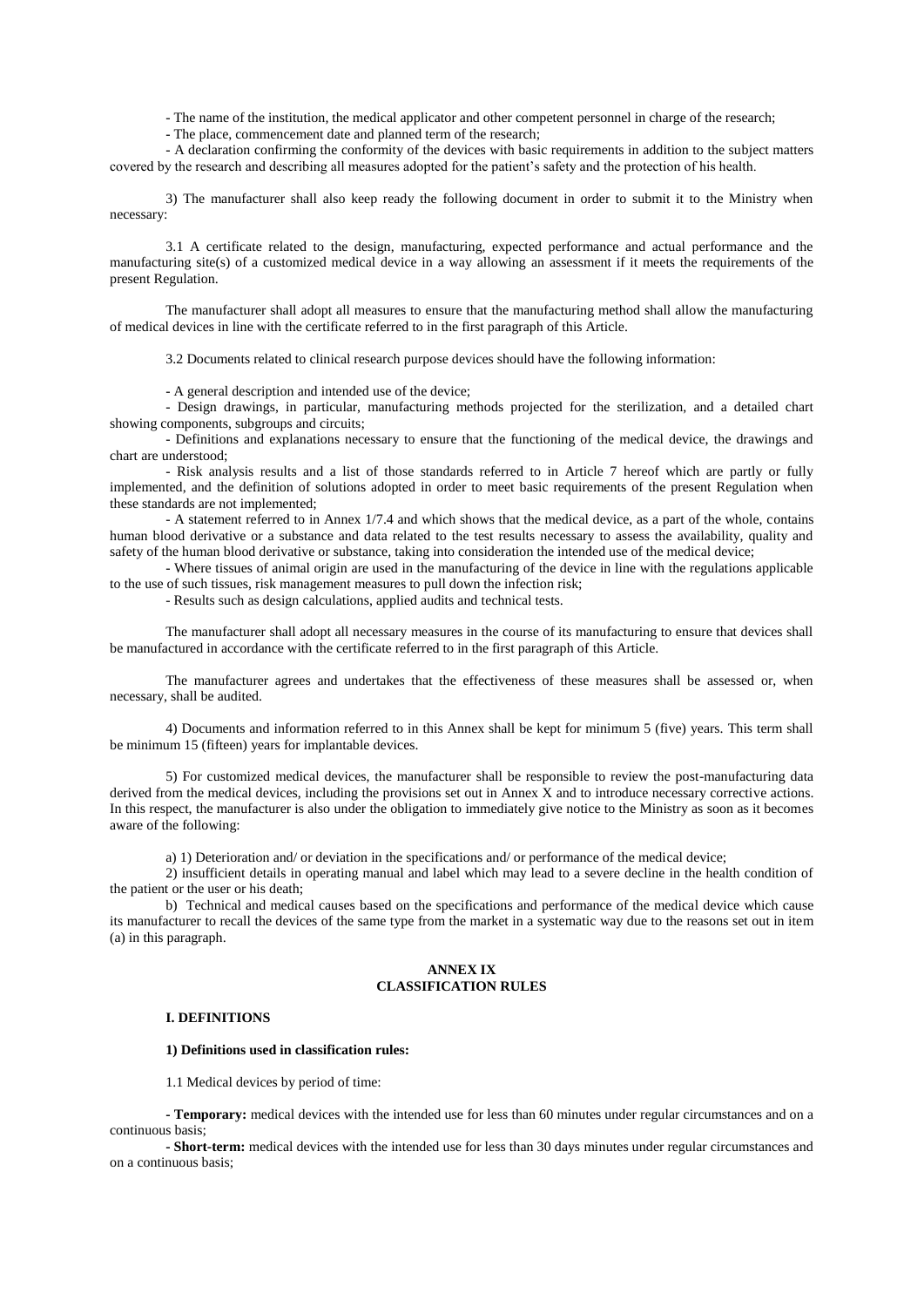**- Long-term:** medical devices with the intended use for more than 30 days minutes under regular circumstances and on a continuous basis.

**1.2 Invasive devices:** These are medical devices fully or partly permeating, entering or implanted into the body through bodily cavities or by going through the body surface.

**- Bodily cavity:** Any natural cavity in the body, including the outer surface of the eye socket as well as permanent artificial cavities (such as stoma);

**- Surgically invasive device:** This kind of devices are invasive medical devices implanted into the body by passing through the body by means of a surgical operation or with the help of instruments;

In addition to medical devices above which are defined in line with the purpose of the present Regulation, medical devices used by implanting them in a place in the body other than its cavities are also defined as surgical invasive devices.

**- Implant devices:** These are medical devices which are implanted in the human body in full by means of surgical operation or instead of eye surface or epithelial surface which are meant to stay there after the implantation.

A medical device which is partly implanted into the human body by surgical operation and which is meant to stay there for minimum 30 (thirty) days following the operation are also defined as an implant device.

**1.3 Reusable surgical instruments:** These are medical devices used for cutting, boring, scraping, peeling, uniting, pulling, fixing, bonding and similar surgical operations without any connection to any active medical device and which may be used again after the completion of such operations.

**1.4 Active medical devices:** These are those medical devices which are run by electricity or other power source or by means of the conversion of this energy other than the gravity force or the energy naturally created by human body. A device which allows the passage of energy, substances and other elements between the medical device and the patient without any significant change in the form of energy shall not be classified as an active medical device. A software which alone is a medical device shall be deemed an active medical device.

**1.5 Active treatment devices:** These are medical devices which, either alone or in combination with other medical devices, support, change, replace or renew biological structures or functions in order to treat or alleviate a disease, injury or disability.

**1.6 Active diagnostics devices:** These are active medical devices which, either alone or in combination with other medical devices, provide information to identify or diagnose, watch or treat physiological conditions, healthcare condition, diseases or genetic disorders.

**1.7 Central cardiovascular system:** The central cardiovascular system shall cover the following veins for the purposes of this Regulation.

Arteriaepulmonalis, aorta ascendens, arcus aorta, aorta descendens up to aortic bifurcation arteriaecoronariae, arteriacarotiscommunis, arteriacarotisexterna, arteriacarotisinterna, arteriaecerebralis, truncusbrachicephalicus, venaecordis, venaepulmonalis, vena cava superior and vena cava inferior.

**1.8 Central nervous system:** The central nervous system shall consist of brain, meninges and spinal cord for the purposes of this Regulation.

# **1I. APPLICATION RULES**

### **2) Application rules:**

2.1 The application of the classification rules shall be determined according to the projected intended use of medical devices.

2,2 Where a medical device is to be used in combination with another medical device, the classification rule shall be applied to each medical device individually whereas accessories shall be classified separate from the medical devices even though they are used in combination.

2.3 A software which affects the use of a medical device or runs it shall be included in the same class.

2.4 Unless a medical device shall not be used in a specific part of the body only, it is classified based on the most critical place of use.

2.5 Where several rules are applicable to the same medical device based on the performance defined by its manufacturer, a medical device shall be treated within the strictest rule under the highest classification out of them.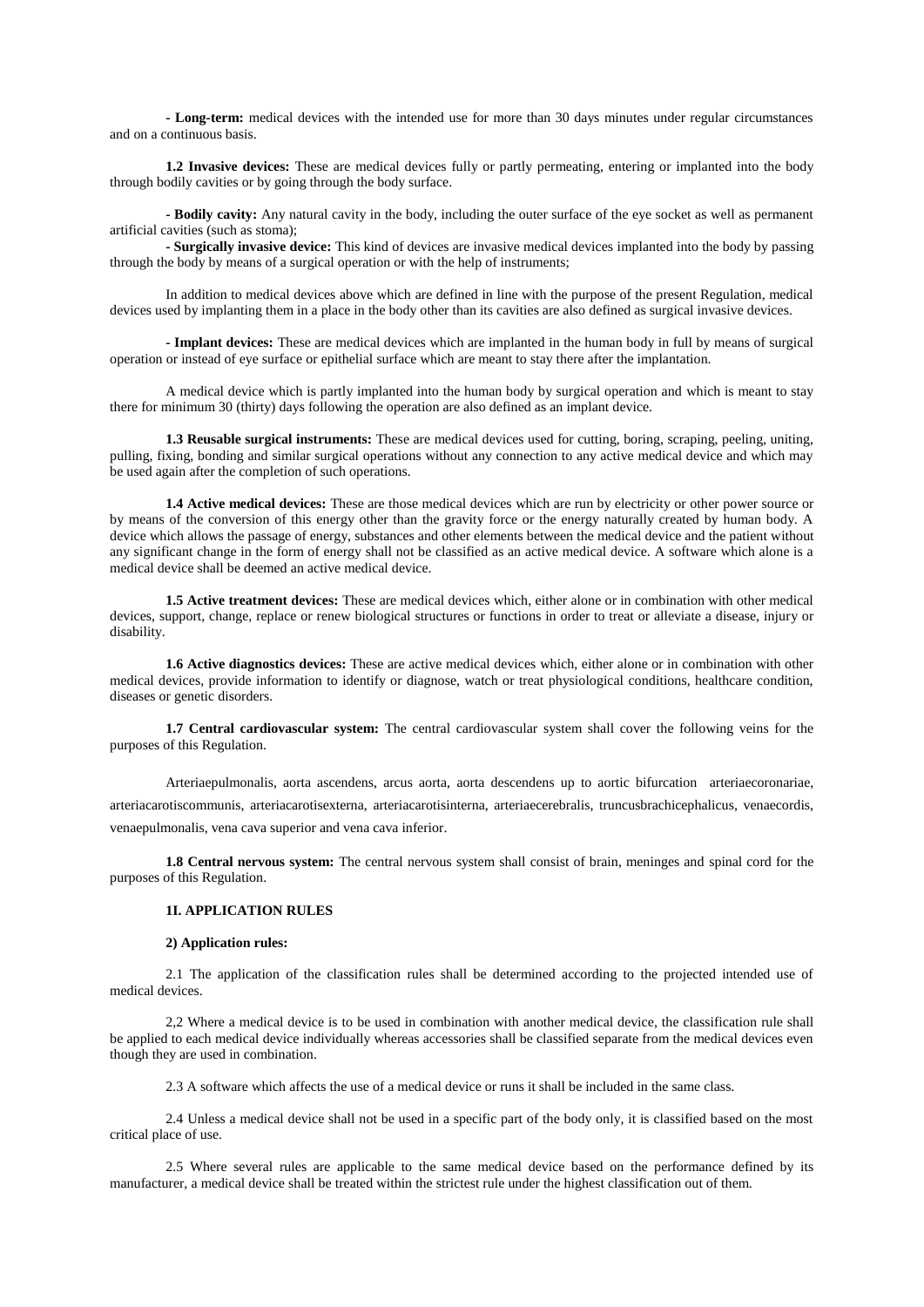2.6 For the calculation of the time period referred to in Article (1.1) in section 1, a "continuous use" shall mean an "actual use of the medical device in line with its intended use without any interruption whatsoever". Notwithstanding the foregoing, the interruption in use of a medical device to be immediately replaced by an identical or similar device shall also be treated as the continuous use of that medical device.

# **III. CLASSIFICATION**

#### **1) Non-invasive devices**

# **1.1. Rule 1:**

All non-invasive devices shall be included in Class I unless they fall within the scope of following rules:

#### **1.2. Rule 2:**

If all non-invasive devices for the supply and receipt of or storing blood, body fluids or tissues or the infusion or application of liquids or gases into the body;

- can be connected to active medical devices in Class IIa or a higher class;

- and are for the purpose of supply and receipt of or storing blood, body fluids or storage of bodies, organ parts or body tissues, then they are included in Class IIa. In all other circumstances, they fall within the scope of Class Ia.

#### **1.3 Rule 3:**

All non-invasive devices which change the chemical or biological compounds of the blood, other body fluids or other fluids which are intended to be infused to the body shall be within Class IIb; however, if the treatment includes the filtration, centrifugal operation or replacement of the gas or heat, then they will be within Class IIa.

## **1.4 Rule 4:**

All non-invasive devices which are in contact with the injured skin shall be within:

- Class I if they are used as a mechanical barrier for the depression or absorption of secretions.

- All medical devices which are intended for use in wounds which essentially arise as a result of a destroyed dermis shall fall within Class IIb.

- All medical devices used in all other circumstances, including medical devices for the essential purpose of healing the micro-surrounding of the wound shall fall within Class IIa.

#### **2) Invasive devices:**

#### **2.1: Rule 5:**

Except for surgical invasive devices, all invasive devices related to bodily cavity connected to a Class I active medical device only:

- shall fall within Class I in case of temporary use.

- Medical devices intended for a short-term use shall fall within Class IIa; however, those ones used in oral cavity up t[o pharinx](http://tureng.com/search/pharinx) and in ear canal up to tympana or nasal cavity shall fall within Class I.

- Medical devices intended for a long-term use shall fall within Class IIb; however, those ones which are not fit for absorption through mucous membrane or are used in oral cavity up to [pharinx](http://tureng.com/search/pharinx) and in ear canal up to tympana or nasal cavity shall fall within Class IIa.

Except for surgical invasive devices, all invasive devices related to bodily cavities which are to be used when connected to an active medical device in Class IIa or a higher class shall fall within Class IIa.

#### **2.2 Rule 6:**

All surgical invasive devices for temporary use shall fall within Class IIa except that:

- surgical invasive devices which control, diagnose, monitor or correct any disorder in the heart or central cardiovascular system, in particular, by direct contact with them shall fall within Class III.

- surgical instruments that may be reused shall fall within Class I.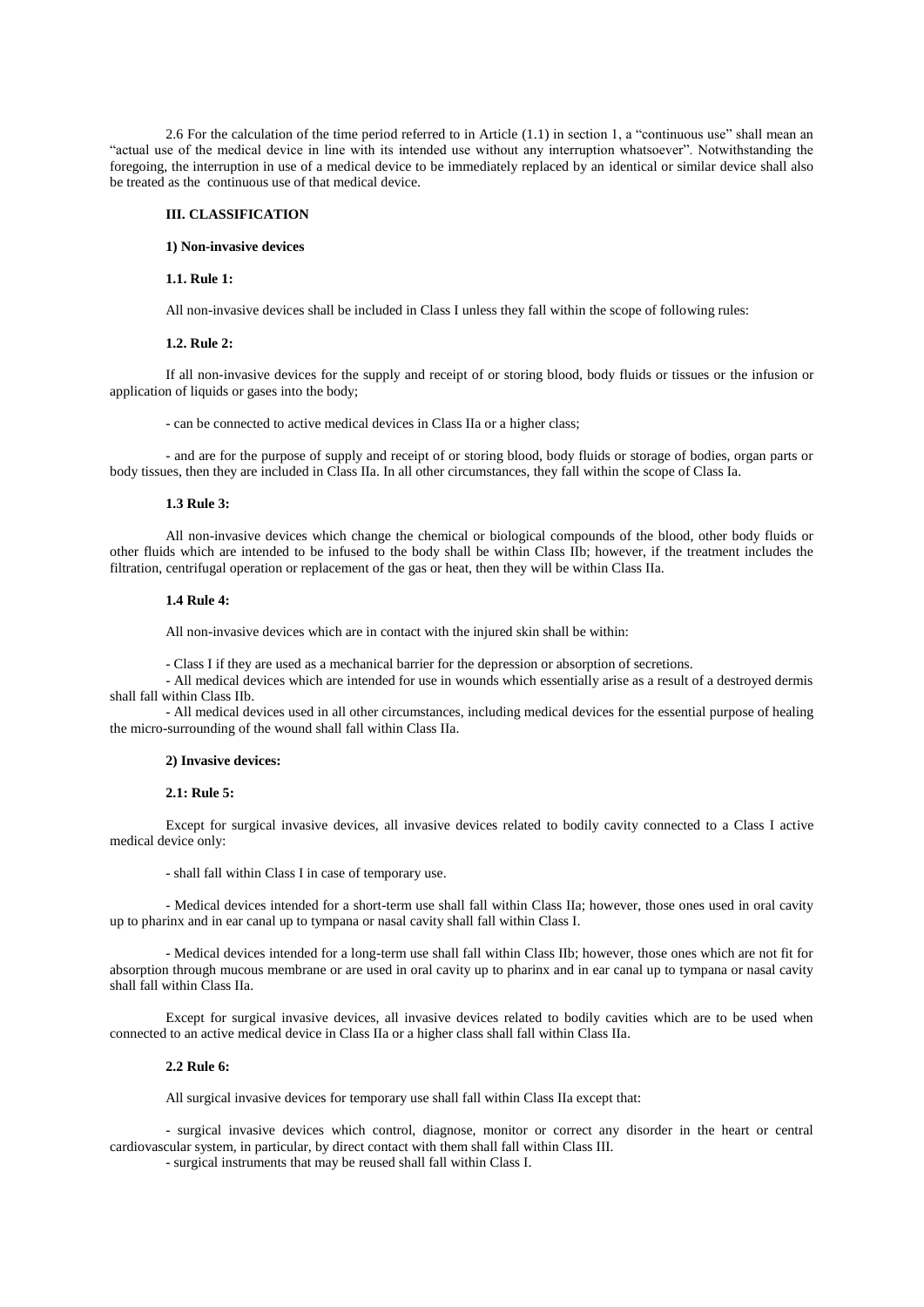- surgical invasive devices which are used by direct contact with central nervous system in particular shall fall within Class III.

- surgical invasive devices with the intended use to supply energy in the form of ionizing radiation shall fall within Class IIb.

- surgical invasive devices which have biological effects and the majority or entirety of which is absorbed shall fall within Class IIb.

- surgical invasive devices used to administer drugs to the body shall fall within Class IIb if they pose a potential danger for the manner of administration.

# **2.3 Rule 7:**

Except for the following circumstances, all surgical invasive devices for short term use shall fall within Class IIa:

- surgical invasive devices which control, diagnose, monitor or correct any disorder in the heart or central cardiovascular system, in particular, by direct contact with them shall fall within Class III;

- surgical invasive devices which are used by direct contact with central nervous system in particular shall fall within Class III;

- surgical invasive devices with the intended use to supply energy in the form of ionizing radiation shall fall within Class IIb;

- surgical invasive devices which have biological effects and the majority or entirety of which is absorbed shall fall within Class III;

- Except for those ones implanted in teeth, medical devices which undergo a chemical change in the body or which are used to administer drugs shall fall within Class IIb.

### **2.4 Rule 8:**

Except for the following circumstances, all implant devices and long-term surgical invasive devices shall fall within Class IIb:

- Medical devices implanted in teeth shall fall within Class IIa.

- Medical devices which are used in direct contact with the heart, central cardiovascular system or central nervous system shall fall within Class III.

- Medical devices with biological effects or the majority or entirety of which is absorbed shall fall within Class III;

- Except for those ones implanted in teeth, medical devices which undergo a chemical change in the body or which are used to administer drugs shall fall within Class III.

- Breast implants shall fall within Class III.

- Shoulder, knee and hip replacement devices shall fall within Class III.

#### **3. Additional rules applicable to active devices**

# **3.1 Rule 9:**

All active treatment devices intended for the supply or conversion of energy shall fall within Class IIa. However, if the medical device poses a potential risk in the supply or receipt of energy or in ensuring the energy conversion with the human body, taking into consideration its structure, density and energy application area, it shall within Class IIb.

A medical device monitoring or controlling the performance of an active treatment device included in Class IIb or all active devices with a direct effect on the performance of such devices shall fall within Class IIb.

## **3.2 Rule 10:**

Diagnostic active devices shall fall within Class IIa:

- Medical devices supplying the energy to be absorbed by the human body, other than the ones used to light the patient's body, in a visible spectrum;

- Medical devices used to view in vivo distribution of radiopharmaceuticals;

- Medical devices allowing the direct diagnosis or monitoring of vital physiological functions.

However, medical devices intended to monitor the changes in the structure that may pose a sudden risk for the patient's condition such as central nervous system activities, changes in respiratory system or heart functions shall fall within Class IIb.

Devices which emit ionizing radiation and whose intended use is interventional radiological diagnosis and treatment as well as all active devices with the intended use to monitor and control those active devices or with a direct impact on their performance shall fall within Class IIb.

# **3.3 Rule 11:**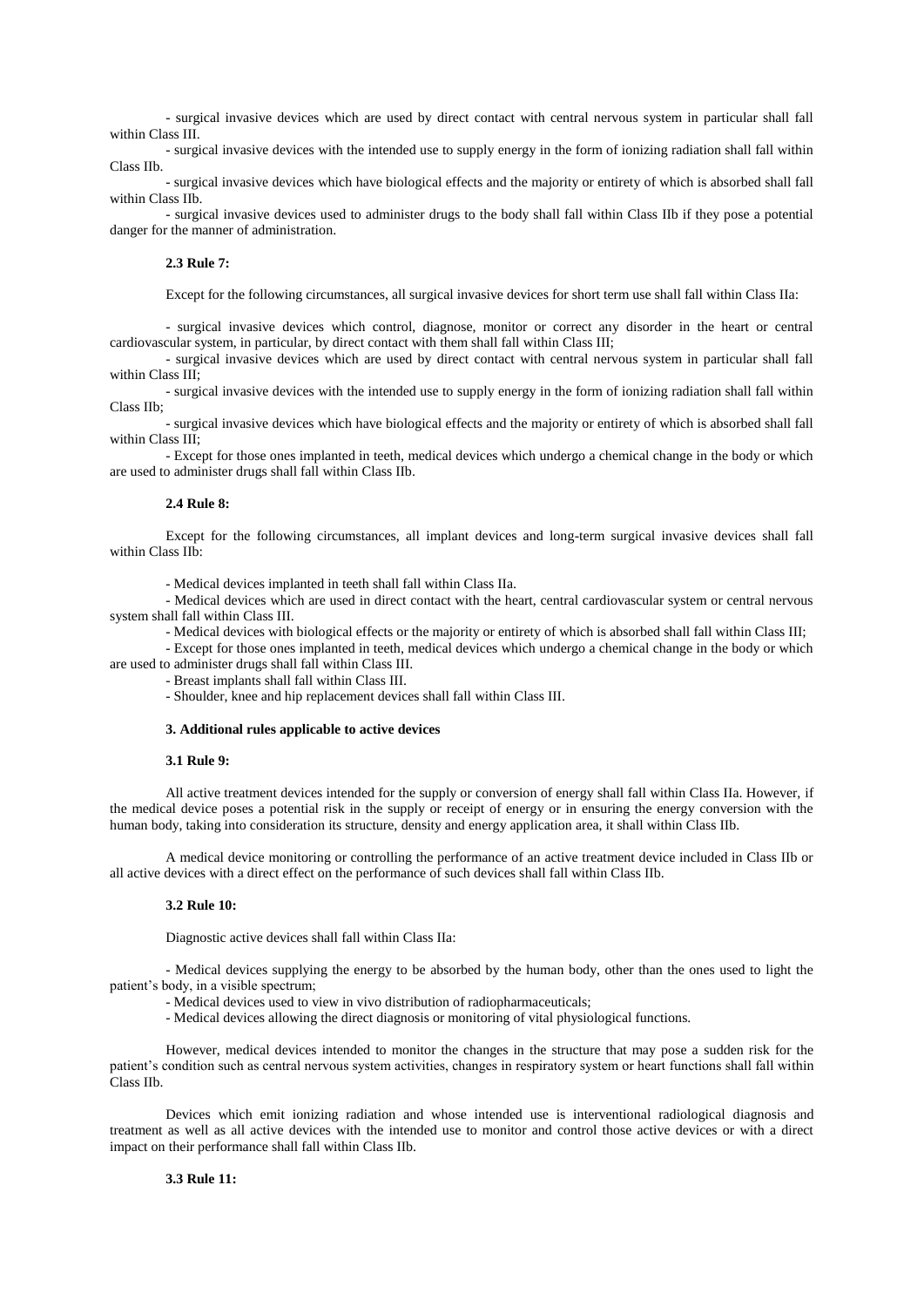All active devices that supply and/ or receive pharmaceuticals, body fluids or other substances to or from the body shall fall within Class IIa. That said, if the way of administration poses a potential risk, given the relevant part of the body and the characteristics of the supplied substance, then these devices shall fall within Class IIb.

#### **3.4 Rule 12:**

All other active devices shall fall within Class I.

## **4) Special rules:**

# **4.1 Rule 13:**

All medical devices which are, when used alone, treated as a medical product according to the Regulation on the Licensing of Medicine Products for Human Use and which contain a substance supporting the effect of the medical device on the human body shall fall within Class III.

All medical devices incorporating human blood derivative shall fall within Class III.

#### **4.2 Rule 14:**

All medical devices which are used to prevent the infection of venereal diseases or for birth control shall fall within Class IIb. However, where a device is an implant or long-term invasive one, it falls within Class III.

#### **4.3 Rule 15:**

All medical devices that are used to disinfect, clean, rinse or, when necessary, moist the contact lenses shall fall within Class IIb.

Medical devices which are particularly used to disinfect medical devices shall fall within Class IIa. Medical devices used to disinfect invasive devices shall fall within Class IIb.

This rule shall not be applicable to other products which clean medical devices other than contact lenses by means of physical effect.

## **4.4 Rule 16:**

Medical devices which are used in particular to record X-ray diagnostic images shall fall within Class IIa.

### **4.5 Rule 17:**

Except for medical devices which are intended to contact with intact skin only, all medical devices manufactured by using animal tissues or dead tissue parts shall fall within Class III.

## **5) Rule 18:**

Different from other rules, blood bags shall fall within Class IIb.

# **ANNEX X CLINICAL ASSESSMENT**

#### **1) General Provisions**

1.1 As a general rule, a confirmation that a medical device meets the requirements in terms of performance and specifications set out in Articles 1 and 3 of Annex I under the conditions of regular use and an assessment as to the side effects and acceptability of benefit-risk ratio referred to in Article 6 of Annex 1 should be based on clinical data. The assessment as to such data shall be hereinafter referred to as the "clinical assessment" and they may be methodologically accepted by taking into consideration, if necessary, the applicable harmonized standards and they should follow up a defined procedure which is based on either of the following:

1.1.1 The said procedure may be based on the following:

- Where the medical device for which there are related data is equivalent of the assessed medical device; or

- Where said data are in full conformity with the applicable basic requirements, then a critical assessment of the relevant scientific literature about the safety, performance, design characteristics and intended use of the medical device.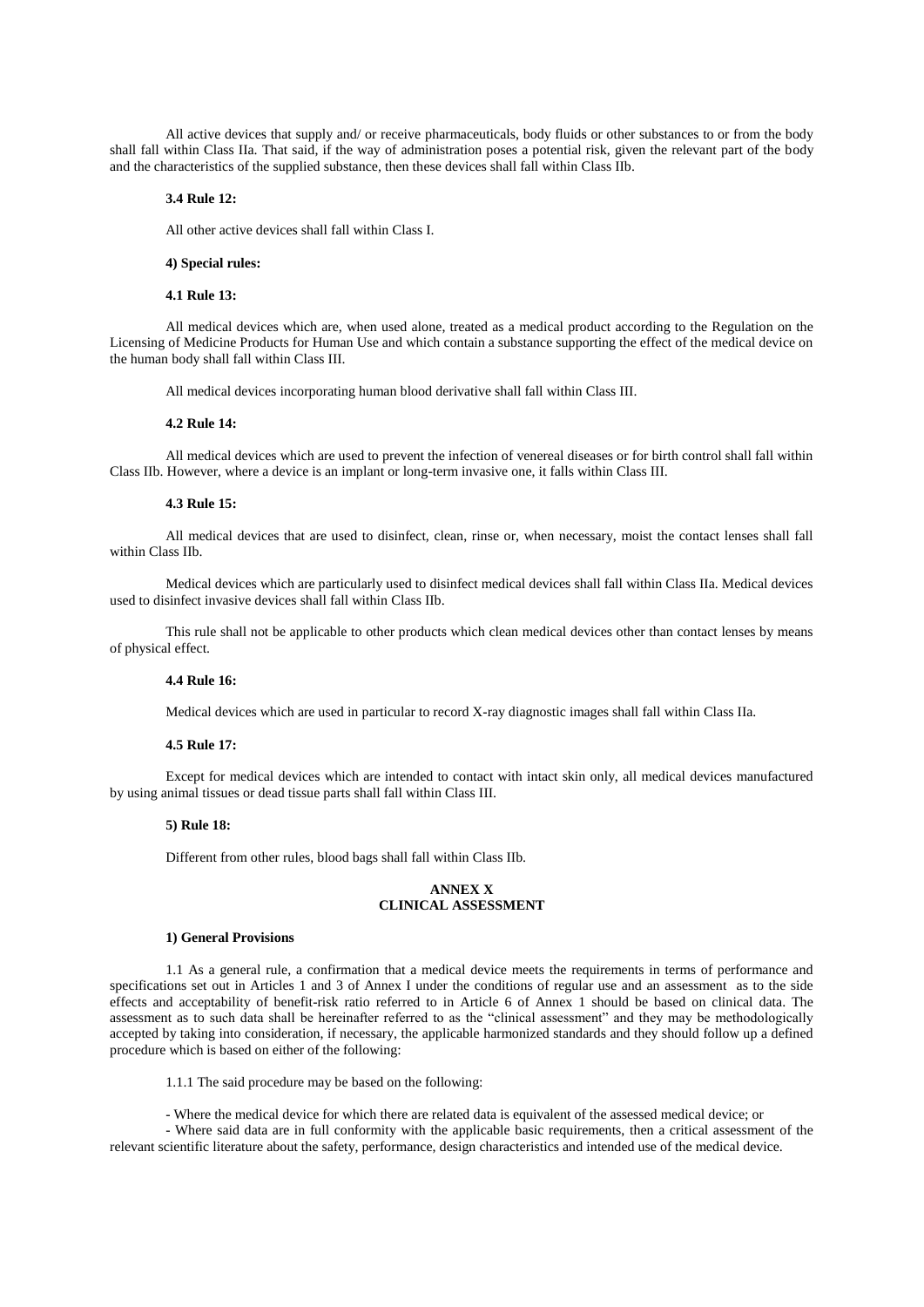1.1.2 The said procedure may rely on the critical assessment of results coming from all completed clinical researches.

1.1.3 The said procedure may be based on a critical assessment to be made by combining clinical data set out in Articles (1.1.1) and (1.1.2).

1.1a Unless the fact that implantable devices and Class II medical devices are based on available clinical data may be justified in full, clinical researches shall be done for these devices.

1.1b. Clinical assessment and the results shall be documented. Such documents and/ or data identifying them in full shall be included in the technical file of the medical device.

1.1c Clinical assessment and the related documents should be constantly updated in line with the data coming from the supervision and audit after the market launch. In circumstances where post-market launch clinical follow-up is not deemed necessary under the supervision and audit plan of the medical device following its launch, this shall be backed up and documented with its reasons in full.

1.1d In circumstances where the indication of conformity with basic requirements based on clinical data is not appropriate, an appropriate reason is given based on the risk management outputs and taking into consideration the characteristics of the interaction between medical device and body, the intended clinical performance and the manufacturer's arguments. If the conformity of the medical device with basic requirements is to be proven in reliance of performance assessment, comparison test and pre-clinical assessment only, then it should be fully justified.

1.2 All such data should remain confidential according to Article 20 of the present Regulation.

# **2) Clinical researches:**

2.1 Their objectives:

**-** An assessment of the performance of the medical device under regular conditions of use according to Article (3) of Annex 1;

- An assessment whether it causes an unwanted side effect under regular conditions of use or to see if that effect poses an acceptable risk compared to the intended performance of the medical device.

## 2.2 Ethical Assessments

Clinical researches should be conducted according to the Declaration of Helsinki which was adopted in the 18<sup>th</sup> WMA (World Medicine Association) General Assembly held in Helsinki, Finland in 1964 and which was last revised in the WMA General Assembly. All measures intended to protect human health should be applied subject to the Declaration of Helsinki. This Declaration covers all stages of a clinical research from the time when the need is identified to the time when the study's reasons are laid down until the results are published.

#### 2.3 Methods

2.3.1 Clinical researches should be implemented against a plan which reflect scientific and technical data which are current and they should either verify or reject the manufacturer's claims about the medical device. These researches should come up with a sufficient number of observations which guarantee the scientific validity of results.

2.3.2 Methods used to conduct researches should be commensurate with the researched medical device.

2.3.3 Clinical researches should be conducted under conditions that are comparable to the use of the medical device under regular conditions.

2.3.4 All appropriate features and their impact on the patient, including those ones related to the performance and safety of medical device should be examined.

2.3.5 All serious adverse conditions should be fully recorded and should be immediately reported to the country/ countries of the clinical research and to the Ministry together with the name(s) of such country/ countries.

2.3.6 Researches should be conducted by the relevant medical applicator or a competent person in his field in an acceptable environment.

The relevant medical applicator or the competent person with specialism in the relevant field should have technical and clinical data related to the device.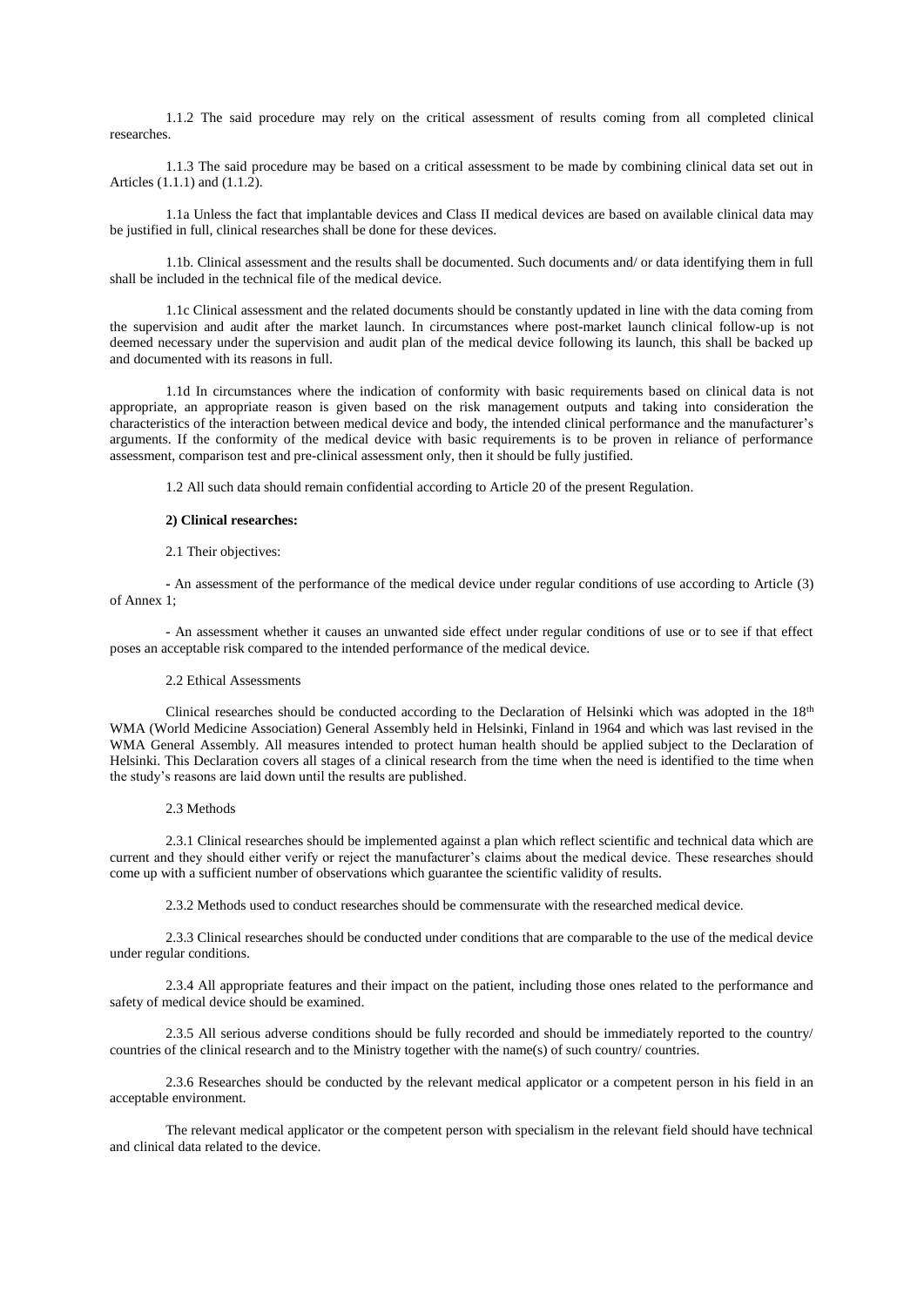2.3.7 The resultant report should contain a critical assessment of all data gathered throughout the clinical research and should be signed by the relevant medical applicator or other competent person.

#### **ANNEX XI**

# **MINIMUM REQUIREMENTS FOR THE APPOINTMENT OF CERTIFIED BODY**

1) The manager of the certified body as well as its personnel who carries out the verification may not also be those persons, or their authorized representatives, who design, manufacture, supply, use or install the medical devices audited by them. Such persons should not be directly involved in the design, manufacturing, marketing or maintenance of the medical devices or should not represent those parties that are directly involved. This should not prevent the exchange of technical information between the manufacturer and the body.

2) Certified body and the relevant personnel should have sufficient knowledge in the field of medical devices and should carry out the assessment and verification in line with the professional ethical rules. They should be particularly isolated from all pressures and monetary incentives from persons and groups who have an interest in the verification results as they may effect the audit results.

A certified body may delegate a part of conformity assessment tasks for which it is assigned to a contractor/ subcontract which meets the requirements of this Annex, in particular, and the Regulation. The certified body shall retain all such documents assessing the qualifications of the contractor/ subcontractor and which are related to the works done by them so that it may submit them to the Ministry if necessary.

A certified body should have such personnel and technical means necessary to proceed with technical and administrative procedures required by the assessment and verification procedures. Moreover, it should employ sufficient number of expert personnel with such profound knowledge and experience allowing them to assess the medical viability and performance of a medical device reported by it, taking into consideration the requirements of the Regulation, in particular, the terms and conditions defined in Annex I. Such equipment necessary for verification should be accessible.

4) The relevant personnel of a certified body shall have the following:

- A professional education which covers all assessment and verification procedures to which he as assigned;

- A sufficient knowledge and audit experience about the rules of the audit operation;

- Skills to issue certificates, records and reports evidencing the audits completed by it.

5) A certified body should assure its objectivity. Fees should not be based on the number of audits or their results.

6) A certified body should assume the entire legal liability with respect to all procedures based on the powers granted to it.

7) According to the provisions of the present Regulation, the personnel of the certified body should keep confidential all information that it comes to know in the course of his profession as professional secrets except for the demands by the competent administrative and judicial authorities.